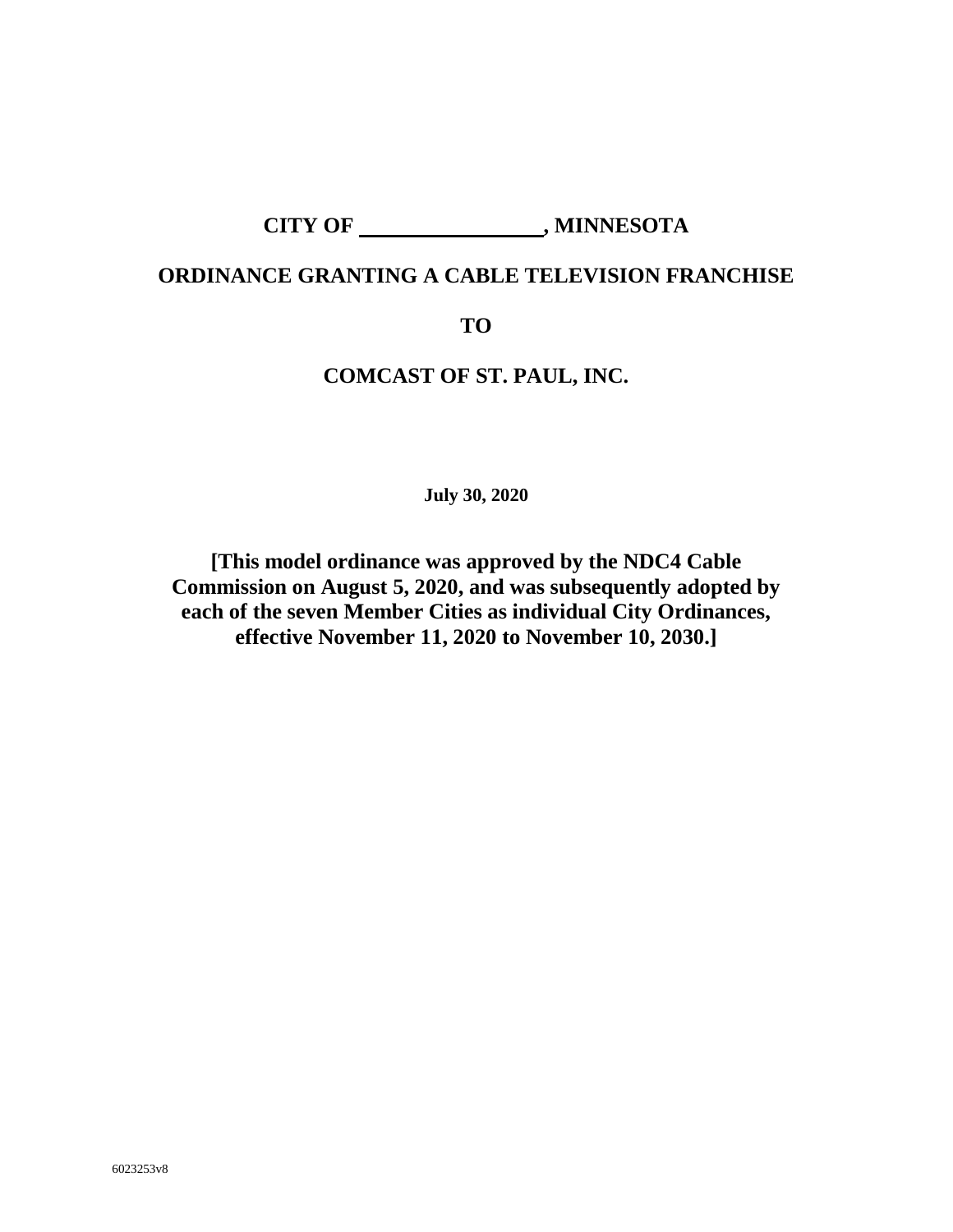# **TABLE OF CONTENTS**

|                  | SECTION 16 COMPENSATION AND FINANCIAL PROVISIONS 38 |  |
|------------------|-----------------------------------------------------|--|
|                  |                                                     |  |
|                  |                                                     |  |
| <b>EXHIBIT B</b> | DELIVERY OF LIVE AND RECORDED PROGRAMMING TO AND    |  |
|                  |                                                     |  |
|                  |                                                     |  |
|                  |                                                     |  |
|                  |                                                     |  |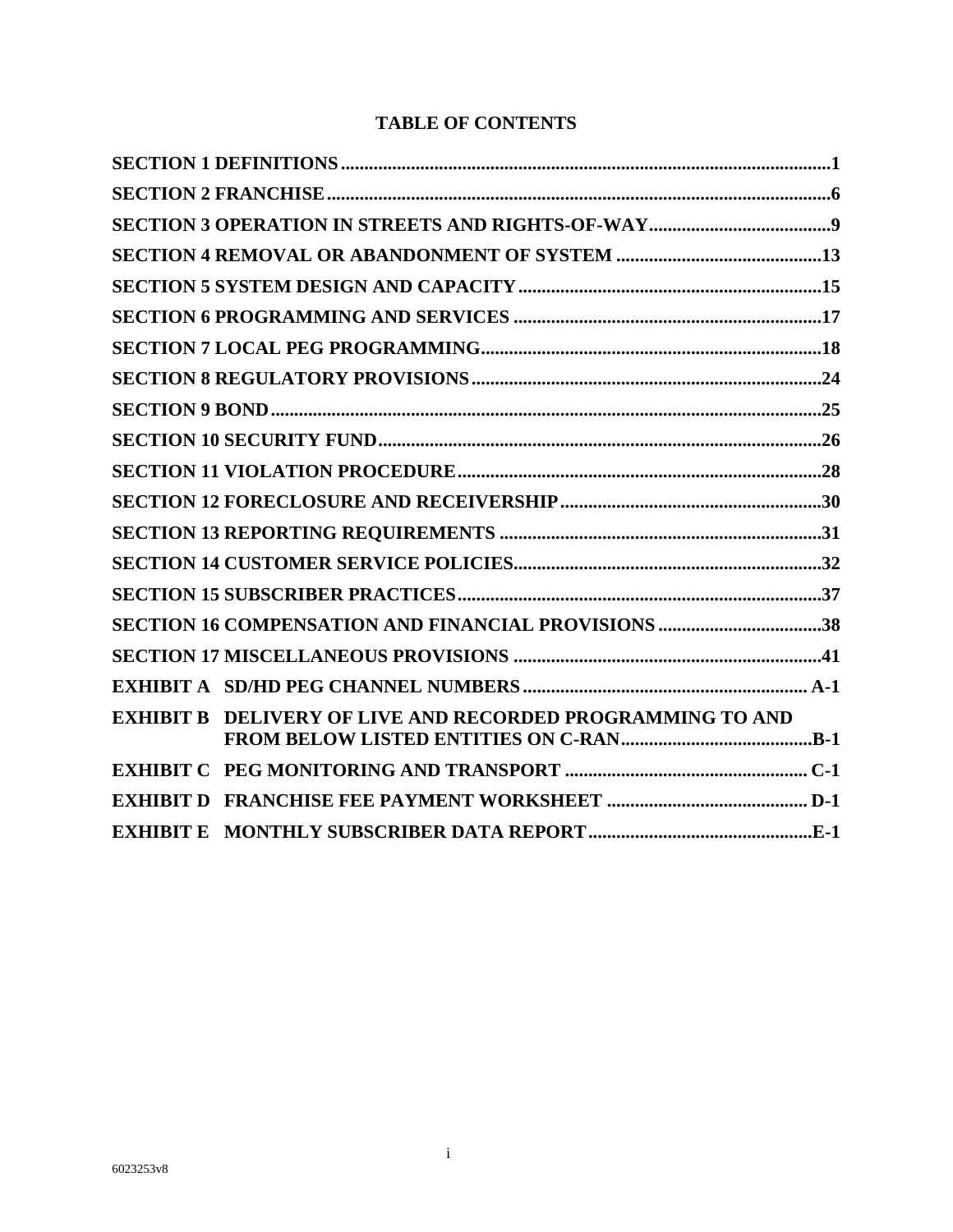#### **ORDINANCE NO.**

#### AN ORDINANCE RENEWING THE GRANT OF A FRANCHISE TO COMCAST OF ST. PAUL, INC. TO OPERATE AND MAINTAIN A CABLE SYSTEM IN THE CITY OF , MINNESOTA; SETTING FORTH CONDITIONS ACCOMPANYING THE GRANT OF A FRANCHISE; PROVIDING FOR CITY REGULATION AND ADMINISTRATION OF THE CABLE SYSTEM; TERMINATING THE PRIOR FRANCHISE

#### **FINDINGS**

- 1. The City of [**Winder**  $\Box$  **]**, Minnesota ("City"), pursuant to applicable federal and state law, is authorized to grant one (1) or more nonexclusive cable television franchises to construct, operate, maintain and reconstruct cable television systems within the City limits.
- 2. Comcast of St. Paul, Inc., a Delaware corporation ("Grantee") has operated a Cable System in the City, under a cable television franchise granted pursuant to a Cable Television Franchise Ordinance approved on or about April 1, 2000.
- 3. Negotiations between Grantee and the City have been completed and the franchise renewal process followed in accordance with Minnesota Statutes Chapter 238 and the Cable Act (47 U.S.C. §546).
- 4. The City has determined that it is in the best interest of the City and its residents to renew the cable television franchise with Grantee.
- 5. The Franchise granted to Grantee by the City is nonexclusive and complies with existing applicable Minnesota Statutes, federal laws and regulations.
- 6. The City has exercised its authority under Minnesota law to enter into a Joint and Cooperative Agreement, and an Amended Joint and Cooperative Agreement, with other cities authorized to grant cable communications franchises, and has delegated authority to the Northern Dakota County Cable Communications Commission to make recommendations to the City regarding this Franchise and to be responsible for the ongoing administration and enforcement of this Franchise as herein provided.

**NOW, THEREFORE, THE CITY OF [ ] DOES ORDAIN** that a franchise is hereby granted to Comcast of St. Paul, Inc., to operate and maintain a Cable System in the City upon the following terms and conditions:

#### <span id="page-2-0"></span>**SECTION 1 DEFINITIONS**

For the purpose of this Franchise, the following, terms, phrases, words, derivations and their derivations shall have the meanings given herein. When not inconsistent with the context, words used in the present tense include the future tense, words in the plural number include the singular number and words in the singular number include the plural number. The word "shall" is always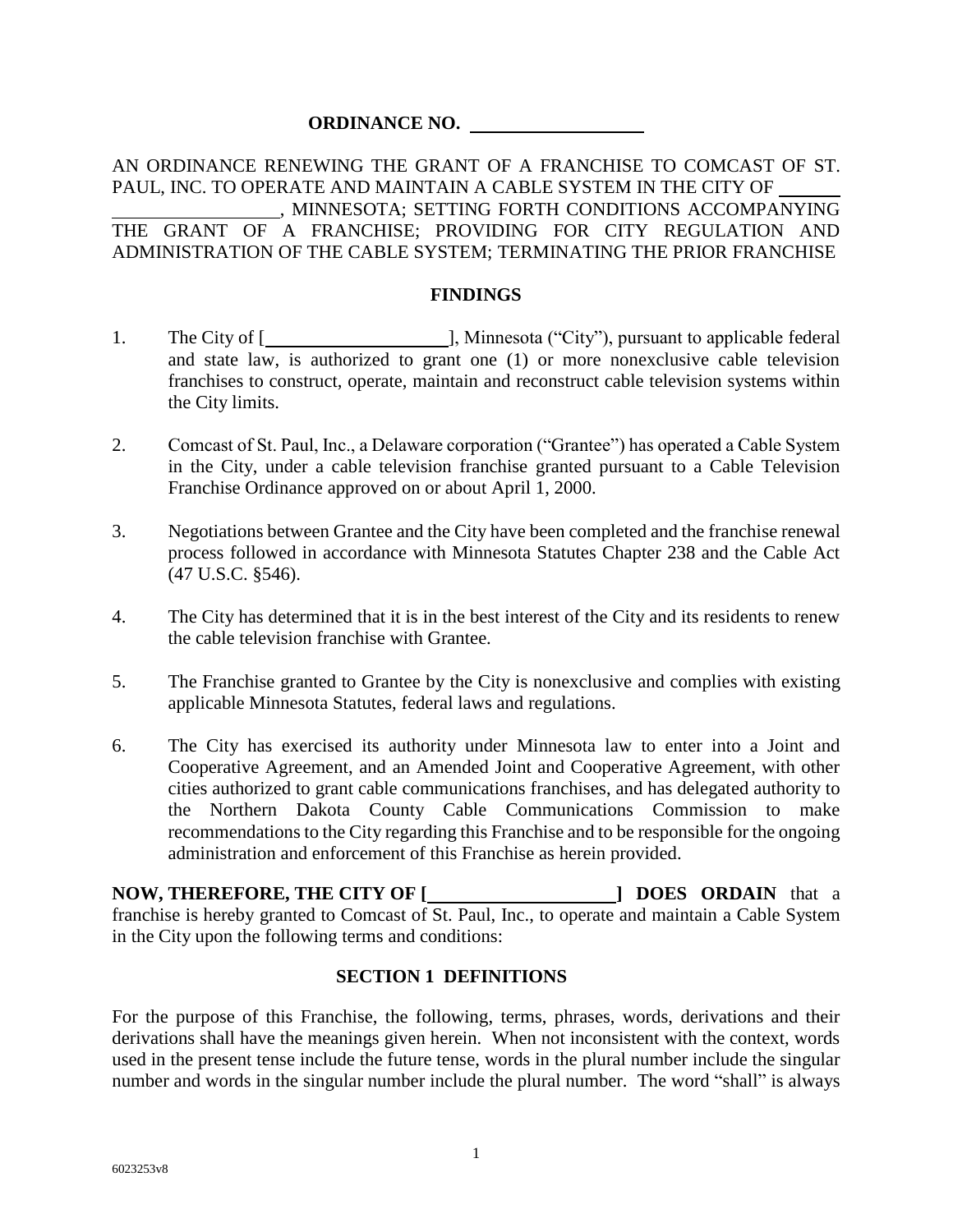mandatory and not merely directory. The word "may" is directory and discretionary and not mandatory.

1.1 "Affiliate" means any Person controlling, controlled by or under common control of Grantee.

1.2 "Applicable Law(s)" means any law, statute, charter, ordinance, rule, regulation, code, license, certificate, franchise, permit, writ, ruling, award, executive order, directive, requirement, injunction (whether temporary, preliminary or permanent), judgment, decree or other order issued, executed, entered or deemed applicable by any governmental authority of competent jurisdiction.

1.3 "Basic Cable Service" means any service tier which includes the lawful retransmission of local television broadcast, as set forth in Applicable Law, currently 47 U.S.C. § 522(3).

1.4 "Cable Act" means the Cable Communications Policy Act of 1984, 47 U.S.C. §§ 521 et seq., as amended by the Cable Television Consumer Protection and Competition Act of 1992, as further amended by the Telecommunications Act of 1996, as further amended from time to time.

1.5 "Cable Service" means (a) the one-way transmission to Subscribers of (i) Video Programming or (ii) other programming service, and b) Subscriber interaction, if any, which is required for the selection or use of such Video Programming or other programming service, as set forth in Applicable Law, currently 47 U.S.C. § 522(6). For the purposes of this definition, "other programming service" means information that a cable operator makes available to all Subscribers generally.

1.6 "Cable System" or "System" means a facility, consisting of a set of closed transmission paths and associated signal generation, reception, and control equipment that is designed to provide Cable Service which includes Video Programming and which is provided to multiple Subscribers within a community, but such term does not include:

(a) a facility that serves only to retransmit the television signals of one (1) or more television broadcast stations;

(b) a facility that serves Subscribers without using any Streets;

(c) a facility of a common carrier which is subject, in whole or in part, to the provisions of 47 U.S.C. § 201 et seq., except that such facility shall be considered a Cable System (other than for purposes of 47 U.S.C.  $\S$  541(c)) to the extent such facility is used in the transmission of Video Programming directly to Subscribers, unless the extent of such use is solely to provide interactive on-demand services;

(d) an open video system that complies with section 47 U.S.C. § 573; or

(e) any facilities of any electric utility used solely for operating its electric utility system.

Unless otherwise specified, it shall in this document refer to the Cable System constructed and operated in the City under this Franchise.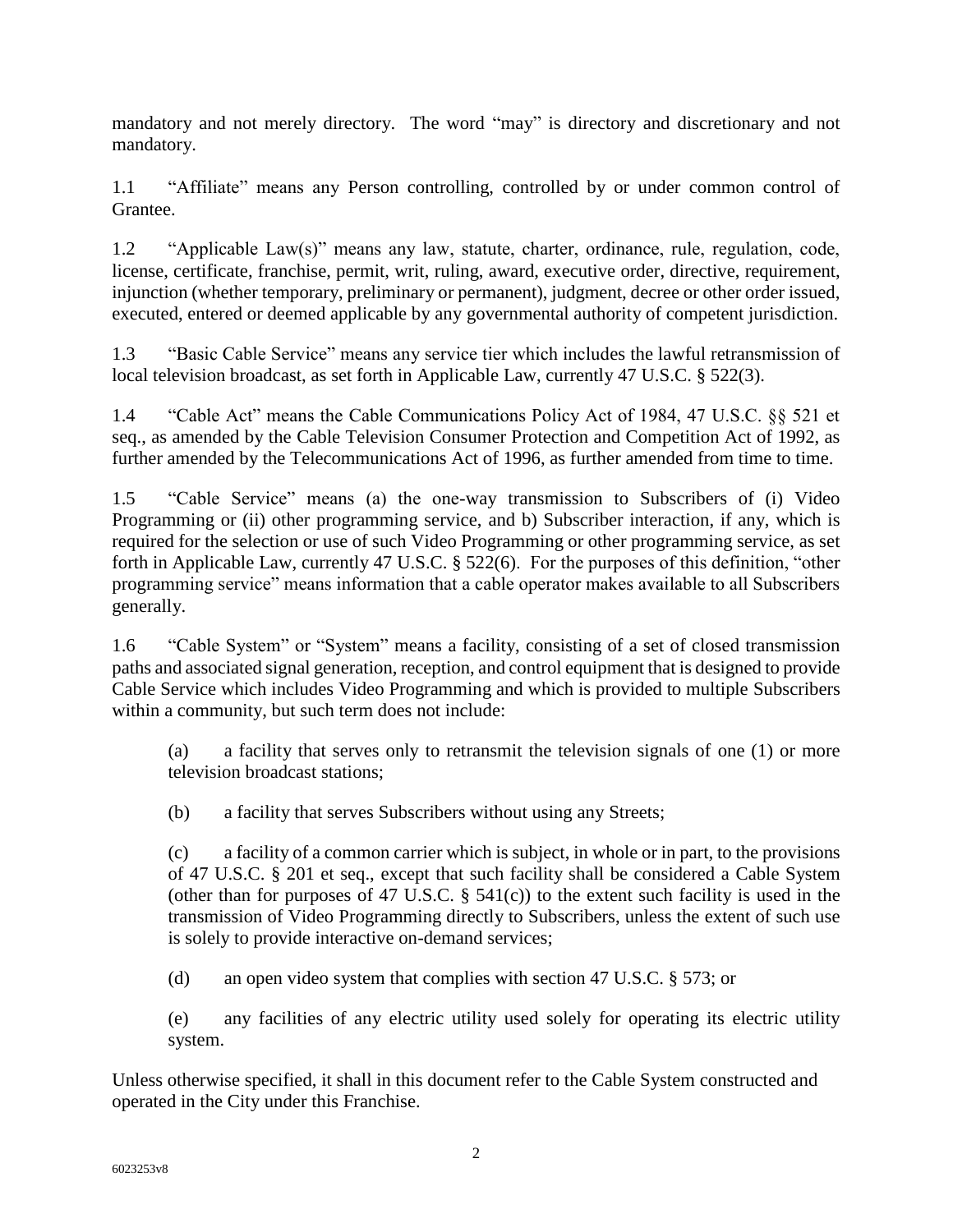1.7 "Channel" means a portion of the electromagnetic frequency spectrum which is used in a Cable System and which is capable of delivering a television channel as defined by the FCC by regulation, as set forth in Applicable Law, currently 47 U.S.C. § 522(4).

1.8 "City" means the City of [\_\_\_\_\_\_\_\_\_\_\_\_\_\_\_\_\_\_\_], a municipal corporation in the State of Minnesota, acting by and through its City Council, or its lawfully appointed designee.

1.9 "City Code" means the Municipal Code of the City of [ Minnesota, as may be amended from time to time.

1.10 "Commission" means the Northern Dakota County Cable Communications Commission or its successors or delegations, including representatives of the Member Cities as may exist pursuant to a then valid and existing Joint and Cooperative Agreement and Amended Joint and Cooperative Agreement between Member Cities.

1.11 "Converter" means an electronic device, including Digital Transport Adapters, which converts signals to a frequency not susceptible to interference within the television receiver of a Subscriber, and by an appropriate Channel selector also permits a Subscriber to view all Cable Service signals.

1.12 "City Council" means the governing body of the City of \_\_\_\_\_\_\_\_\_\_\_\_\_, Minnesota.

1.13 "Day" means a calendar day, unless otherwise specified.

1.14 "Drop" means the cable that connects the Subscriber terminal to the nearest feeder cable of the cable.

1.15 "Effective Date" means the date adopted by the last Member City Council, or the date executed by both parties in accordance with Section 17.6 herein, whichever is later.

1.16 "FCC" means the Federal Communications Commission and any legally appointed, designated or elected agent or successor.

1.17 "Franchise" means the right granted by this Franchise Ordinance and the regulatory and contractual relationship established hereby.

1.18 "Franchise Area" means the entire geographic area within the City as it is now constituted or may in the future be constituted.

1.19 "Franchise Fee" means the fee assessed by the City to Grantee, in consideration of Grantee's right to operate the Cable System within the City's Streets, determined in amount as a percentage of Grantee's Gross Revenues and limited to the maximum percentage allowed for such assessment by federal law. The term Franchise Fee does not include the exceptions noted in 47 U.S.C.  $\S 542(g)(2)(A-E)$ .

1.20 "GAAP" means generally accepted accounting principles as promulgated and defined by the Financial Accounting Standards Board ("FASB"), Emerging Issues Task Force ("EITF") and/or the U.S. Securities and Exchange Commission ("SEC").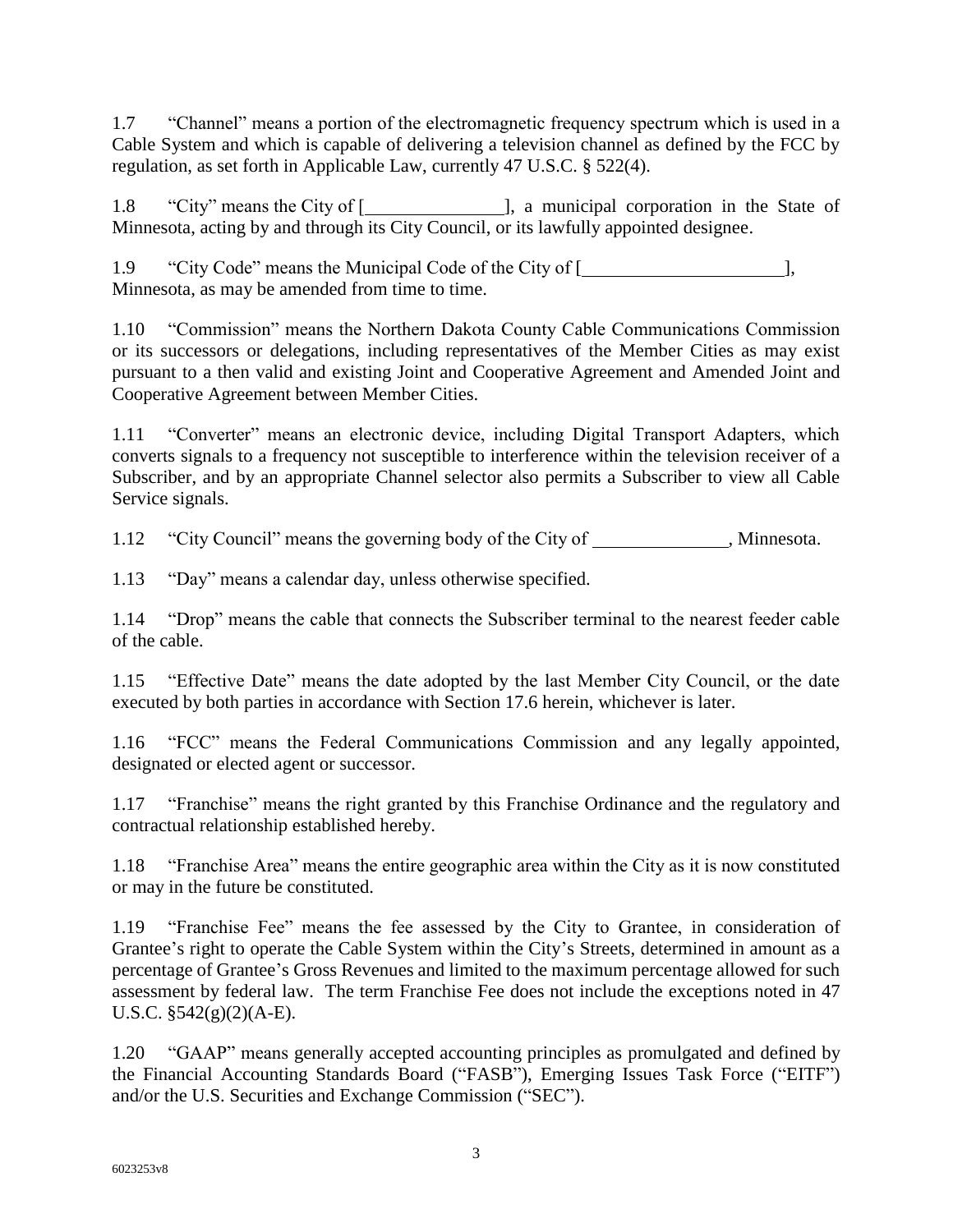1.21 "Gross Revenues" means, and shall be construed broadly to include all revenues derived directly or indirectly by Grantee and/or an Affiliated Entity that is the cable operator of the Cable System, from the operation of Grantee's Cable System to provide Cable Services within the City. Gross Revenues include, by way of illustration and not limitation:

(a) monthly fees for Cable Services, regardless of whether such Cable Services are provided to residential or commercial customers, including revenues derived from the provision of all Cable Services (including but not limited to pay or premium Cable Services, pay-per-view, pay-per-event, and video-on-demand Cable Services);

(b) fees paid to Grantee for Channels designated for commercial/leased access use and shall be allocated on a pro rata basis using total Cable Service Subscribers within the City;

(c) Converter, digital video recorder, remote control, and other Cable Service equipment rentals, leases, or sales;

- (d) installation, disconnection, reconnection, change-in service, "snow-bird" fees;
- (e) Advertising Revenues as defined herein;
- (f) late fees, convenience fees, and administrative fees;

(g) other service fees such as HD fees, convenience fees, broadcast fees, regional sports fees, home tech support fees, bill payment fees for in-person or phone payments, additional outlet fees, and related charges relating to the provisions of Cable Service;

- (h) revenues from program guides and electronic guides;
- (i) Franchise Fees;
- (j) FCC regulatory fees;

(k) except as provided in subsection (ii) below, any fee, tax or other charge assessed against Grantee by municipality, which Grantee chooses to pass through and collect from its Subscribers; and

(l) commissions from home shopping channels and other Cable Service revenue sharing arrangements, which shall be allocated on a pro rata basis using total Cable Service Subscribers within the City.

(i) "Advertising Revenues" shall mean revenues derived from sales of advertising that are made available to Grantee's Cable System Subscribers within the City and shall be allocated on a pro rata basis using total Cable Service Subscribers reached by the advertising. Additionally, Grantee agrees that Gross Revenues subject to Franchise Fees shall include all commissions, representative fees, Affiliated Entity fees, or rebates paid to National Cable Communications and Comcast Spotlight or their successors associated with sales of advertising on the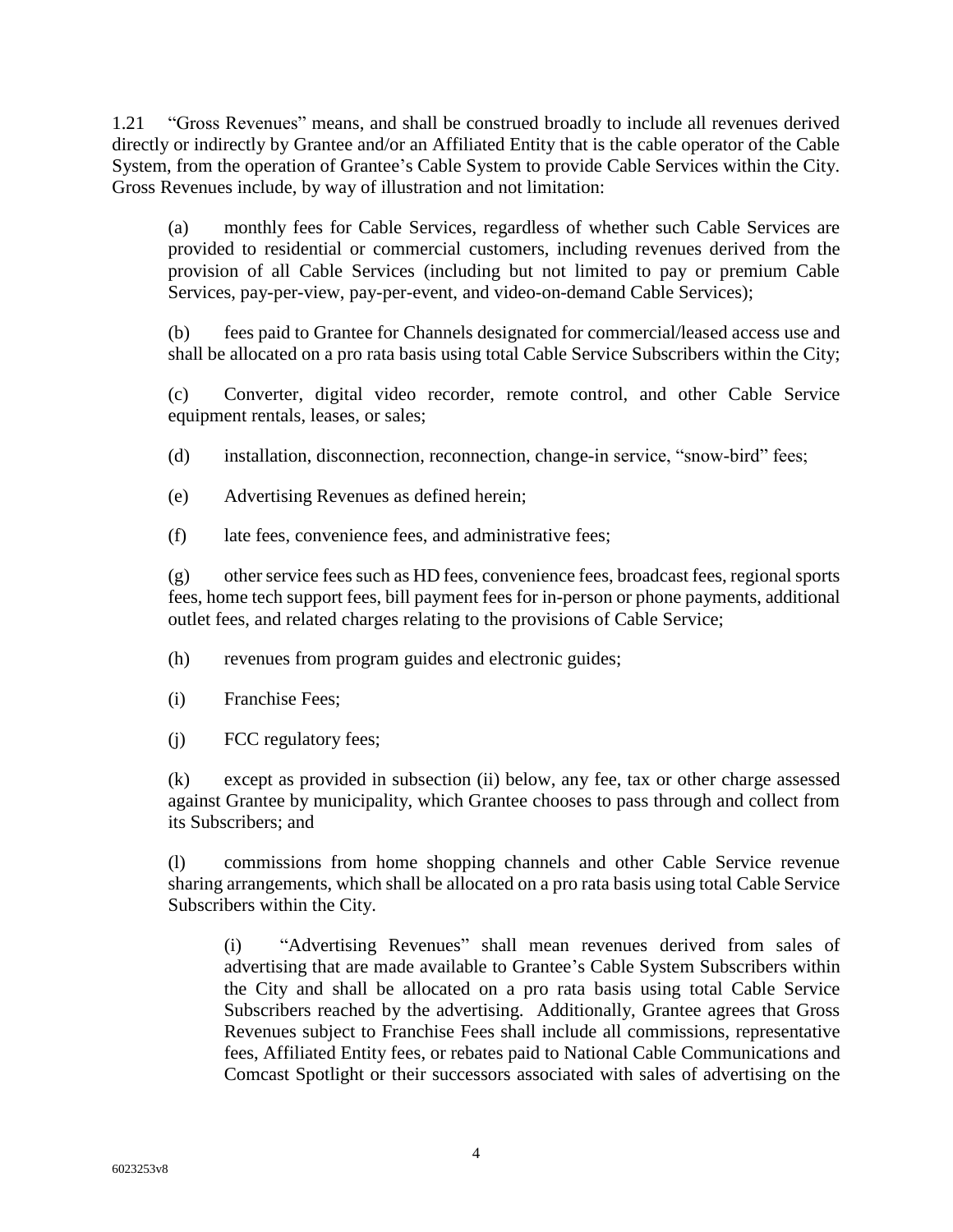Cable System within the City allocated according to this paragraph using total Cable Service Subscribers reached by the advertising.

(ii) "Gross Revenues" shall not include:

1. actual bad debt write-offs, except any portion which is subsequently collected, which shall be allocated on a *pro rata* basis using Cable Services revenue as a percentage of total Subscriber revenues within the City;

2. Public, Education and Government (PEG) Fees; and

3. unaffiliated third-party advertising sales agency fees which are reflected as a deduction from revenues.

Grantee shall allocate fees and revenues generated from bundled packages and services to cable revenues pro rata based on current published rate card for the packaged services delivered on a stand-alone basis as follows:

(i) To the extent revenues are received by Grantee for the provision of a discounted bundle of services which includes Cable Services and non-Cable Services, Grantee shall calculate revenues to be included in Gross Revenues using a GAAP methodology that allocates revenue**,** on a pro rata basis when comparing the bundled service price and its components to the sum of the published rate card, except as required by specific federal, state or local law (for example, it is expressly understood that equipment may be subject to inclusion in the bundled price at full rate card value). The City reserves its right to review and to challenge Grantee's calculations.

(ii) Grantee reserves the right to change the allocation methodologies set forth in this section in order to meet the standards required by governing accounting principles as promulgated and defined by the Financial Accounting Standards Board ("FASB"), Emerging Issues Task Force ("EITF") and/or the U.S. Securities and Exchange Commission ("SEC"). Grantee will explain and document the required changes to the City upon request or as part of any audit or review of Franchise Fee payments, and any such changes shall be subject to the next subsection below.

(iii) Resolution of any disputes over the classification of revenue should first be attempted by agreement of the parties, but should no resolution be reached, the parties agree that reference shall be made to GAAP as promulgated and defined by the Financial Accounting Standards Board ("FASB"), Emerging Issues Task Force ("EITF") and/or the U.S. Securities and Exchange Commission ("SEC"). Notwithstanding the foregoing, the City reserves its right to challenge Grantee's calculation of Gross Revenues, including the interpretation of GAAP as promulgated and defined by the FASB, EITF and/or the SEC.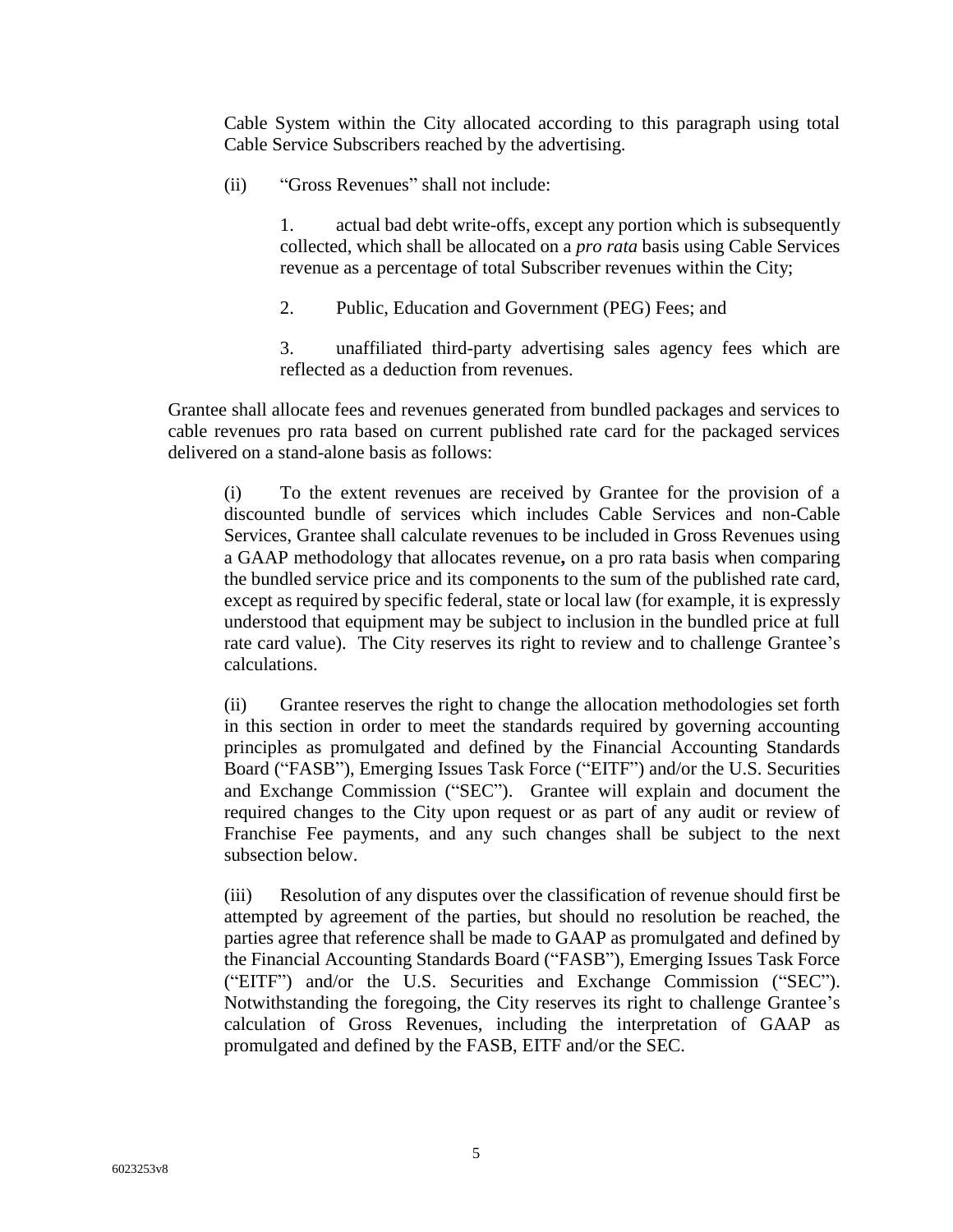1.22 "Member Cities" means those cities that are parties to a then valid and existing joint powers agreement which, at the time of granting this Franchise, include Inver Grove Heights, Lilydale, Mendota, Mendota Heights, South St. Paul, Sunfish Lake, and West St. Paul.

1.23 "Normal Business Hours" means those hours during which most similar businesses in the City are open to serve customers. In all cases, "Normal Business Hours" must include some evening hours, at least one (1) night per week and/or some weekend hours.

1.24 "Normal Operating Conditions" means those Service conditions which are within the control of Grantee. Those conditions which are not within the control of Grantee include, but are not limited to, natural disasters, civil disturbances, power outages, telephone network outages, and severe or unusual weather conditions. Those conditions which are ordinarily within the control of Grantee include, but are not limited to, special promotions, pay-per-view events, rate increases, regular peak or seasonal demand periods, and maintenance or upgrade of the Cable System.

1.25 "PEG" means public, education and government.

1.26 "Person" means any natural person and all domestic and foreign corporations, closely-held corporations, associations, syndicates, joint stock corporations, partnerships of every kind, clubs, businesses, common law trusts, societies and/or any other legal entity.

1.27 "Street" means the area on, below, or above a public roadway, highway, street, cartway, bicycle lane, and public sidewalk in which the City has an interest, including other dedicated rights-of-way for travel purposes and utility easements. A Street does not include the airwaves above a public right-of-way with regard to cellular or other nonwire telecommunications or broadcast service.

1.28 "Subscriber" means a Person who lawfully receives Cable Service.

1.29 "Video Programming" means programming provided by, or generally considered comparable to programming provided by, a television broadcast station.

1.30 "Wireline MVPD" means any entity, including the City, that utilizes the Streets to install cable or fiber and is engaged in the business of making available for purchase, by Subscribers, multiple Channels of Video Programming in the City, which could also include the City. For purposes of this Franchise, the term "Wireline MVPD" shall not be limited to entities defined by the FCC as "multichannel video programming distributors" and shall include entities that provide multiple Channels of Video Programming via open video systems, as defined by the FCC, but it is the intent of the Grantee and the City that the term Wireline MVPD shall not include small cell providers, unless the City has the legal authority under Applicable Law to regulate or to impose cable franchise obligations upon such small cell providers.

# <span id="page-7-0"></span>**SECTION 2 FRANCHISE**

2.1 **Grant of Franchise**. The City hereby authorizes Grantee to occupy or use the City's Streets subject to: 1) the provisions of this non-exclusive Franchise to provide Cable Service within the City; and 2) all applicable provisions of the City Code. Unless this Franchise has expired pursuant to Section 2.8 herein or this Franchise is otherwise terminated pursuant to Section 11.2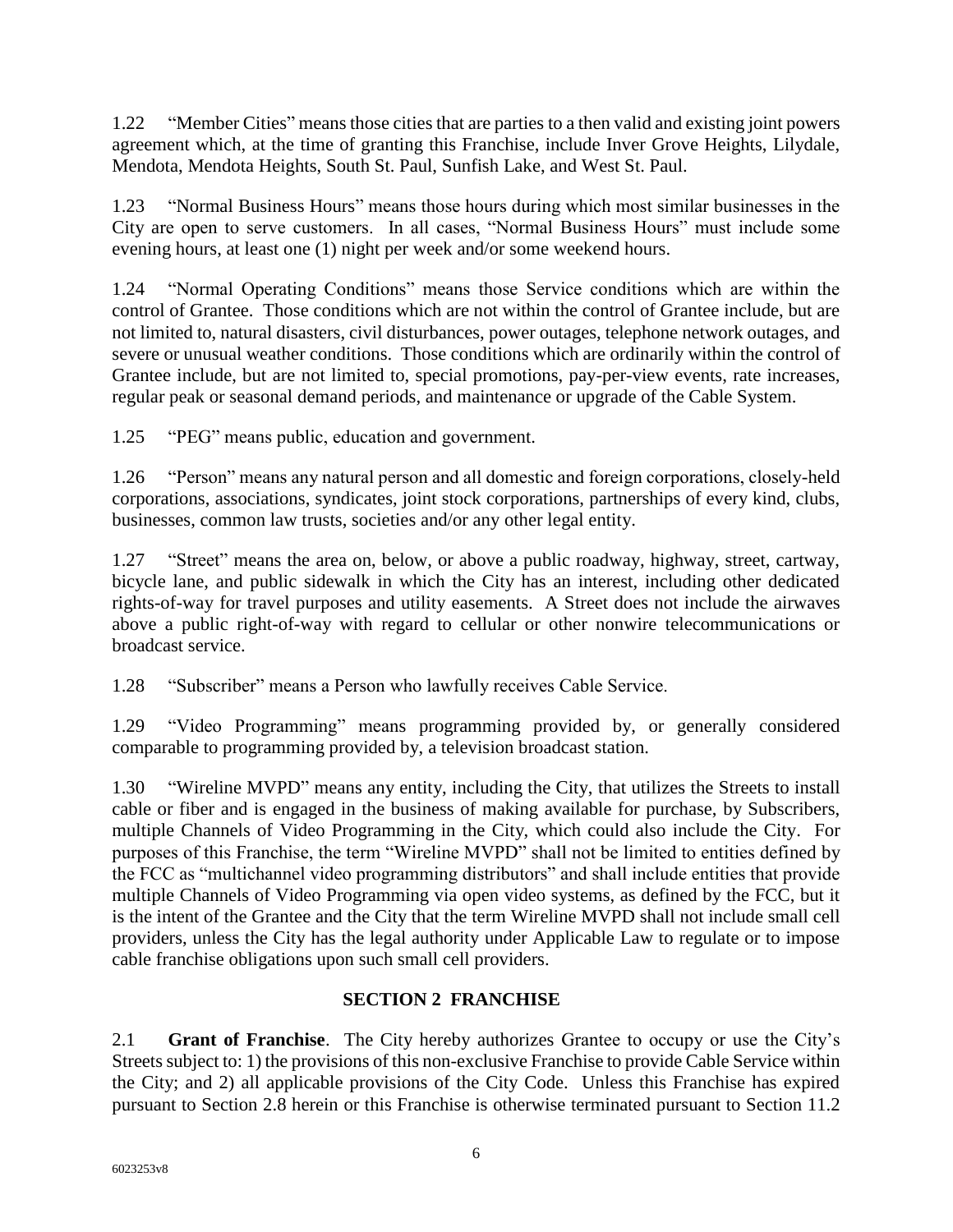herein, this Franchise shall constitute both a right and an obligation to provide Cable Services as required by the provisions of this Franchise. Nothing in this Franchise shall be construed to prohibit Grantee from: (1) providing services other than Cable Services to the extent not prohibited by Applicable Law; or (2) challenging any exercise of the City's legislative or regulatory authority in an appropriate forum. The City hereby reserves all of its rights to regulate such other services to the extent not prohibited by Applicable Law and no provision herein shall be construed to limit or give up any right to regulate.

2.2 **Reservation of Authority.** The Grantee specifically agrees to comply with the lawful provisions of the City Code and applicable regulations of the City. Subject to the police power exception below, in the event of a conflict between A) the lawful provisions of the City Code or applicable regulations of the City and B) this Franchise, the express provisions of this Franchise shall govern. Subject to express federal and state preemption, the material terms and conditions contained in this Franchise may not be unilaterally altered by the City through subsequent amendments to the City Code, ordinances or any regulation of City, except in the lawful exercise of City's police power. Grantee acknowledges that the City may modify its regulatory policies by lawful exercise of the City's police powers throughout the term of this Franchise. Grantee agrees to comply with such lawful modifications to the City Code; however, Grantee reserves all rights it may have to challenge such modifications to the City Code whether arising in contract or at law. The City reserves all of its rights and defenses to such challenges whether arising in contract or at law. Nothing in this Franchise shall (A) abrogate the right of the City to perform any public works or public improvements of any description, (B) be construed as a waiver of any codes or ordinances of general applicability promulgated by the City, or (C) be construed as a waiver or release of the rights of the City in and to the Streets.

2.3 **Franchise Term**. The term of this Franchise shall be ten (10) years from the Effective Date, unless renewed, amended or extended by mutual written consent in accordance with Section 17.7 or terminated sooner in accordance with this Franchise.

2.4 **Franchise Area**. This Franchise is granted for the Franchise Area defined herein. Grantee shall extend its Cable System to provide Service to any residential unit in the City in accordance with Section 6.7 herein.

2.5 **Franchise Nonexclusive**. The Franchise granted herein shall be nonexclusive. The City specifically reserves the right to grant, at any time, such additional franchises for a Cable System as it deems appropriate provided, however, such additional grants shall not operate to materially modify, revoke, or terminate any rights previously granted to Grantee other than as described in Section 17.18. The grant of any additional franchise shall not of itself be deemed to constitute a modification, revocation, or termination of rights previously granted to Grantee. Any additional cable franchise grants shall comply with Minn. Stat. § 238.08 and any other applicable federal level playing field requirements.

2.6 **Periodic Public Review of Franchise**. The City may conduct a public review of the Franchise. The purpose of any such review shall be to ensure, with the benefit of full opportunity for public comment, that the Grantee continues to effectively serve the public in accordance with Applicable Law, and considering any new cable technology, Grantee's performance with the requirements of this Franchise, local regulatory environment, community needs and interests, and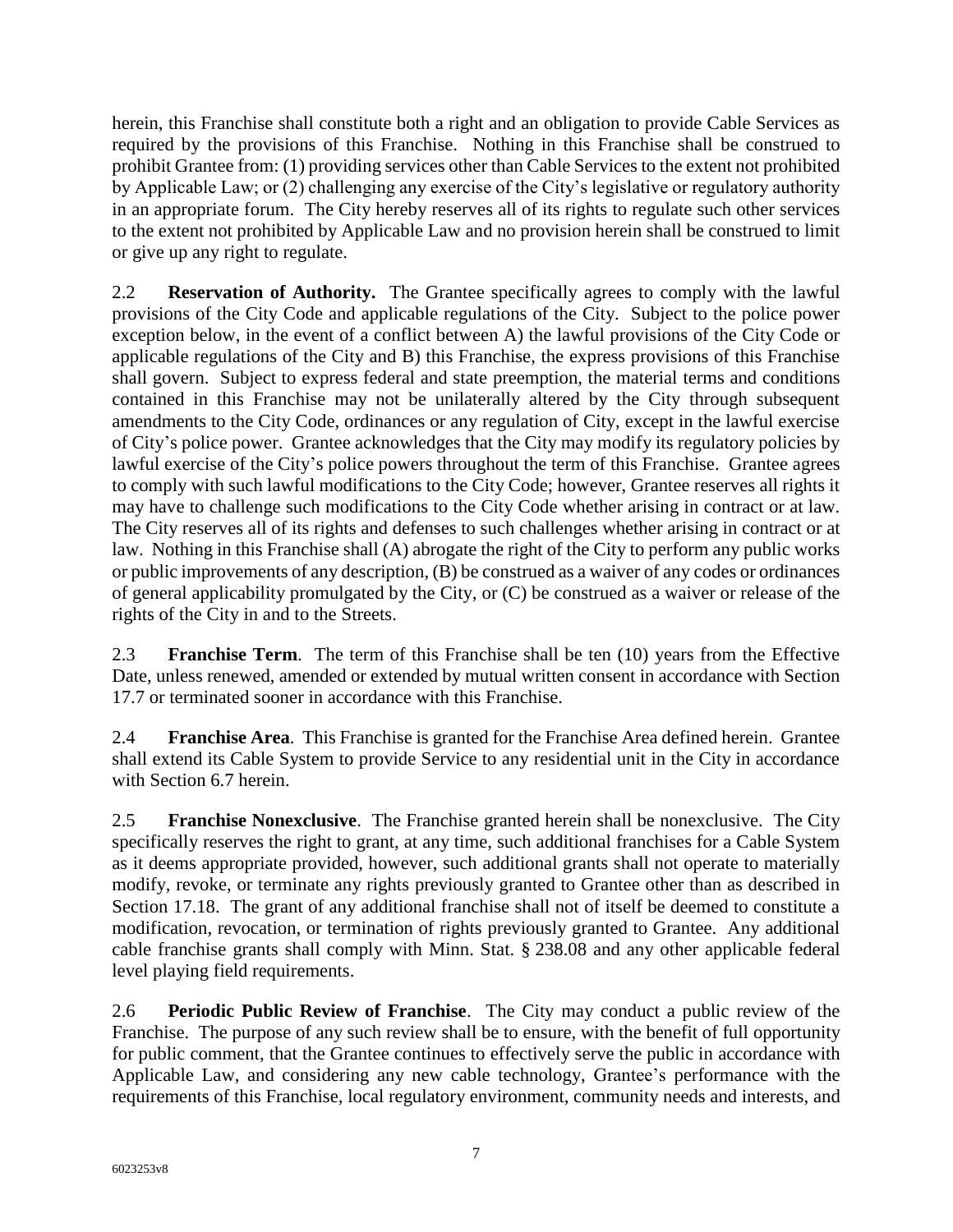other such factors. So long as Grantee receives reasonable notice, Grantee shall cooperate in good faith. The review shall not operate to modify or change any provision of this Franchise without mutual written consent in accordance with Section 17.7 of this Franchise. The City and Grantee shall each be responsible for their own costs regarding the conduct of, or cooperation with, any such periodic review.

#### 2.7 **Transfer of Ownership**.

(a) A sale or transfer of this Franchise, including a sale or transfer by means of a "fundamental corporate change," as defined in Minn. Stat. § 238.083 subd. 1, or the sale or transfer of stock in Grantee so as to create a new "controlling interest," as defined in Minn. Stat. § 238.083 subd. 6, in the Cable System, shall require the written approval of the City. Grantee shall submit a written request to the City for the City's approval, provided, however, that said approval shall not be required where Grantee grants a security interest in its Franchise and assets to secure an indebtedness. The written approval of the City shall not be required under this section for internal corporate reorganizations involving Affiliates or pledges of the Franchise as collateral or security for any loan or other debt instrument.

(b) City shall approve or deny in writing the sale or transfer request. City shall set forth in writing with particularity its reason(s) for denying approval. City shall not unreasonably withhold its approval.

(c) Any sale or transfer of stock in Grantee so as to create a new controlling interest in the System shall be subject to the requirements of this Section 2.7. The term "controlling interest" as used herein is not limited to majority stock ownership, but includes actual working control in whatever manner exercised.

(d) In no event shall a transfer or assignment of ownership or control be approved without the transferee becoming a signatory to this Franchise and assuming all rights and obligations thereunder, and assuming all other rights and obligations of the transferor to the City.

(e) In accordance with Minn. Stat.  $\S 238.084$ , Subd. 1(y), the City shall have the right to purchase the System in the event the Franchise or System is proposed to be transferred or sold on the same terms and conditions as the offer pursuant to which transfer notice was provided pursuant to this section. The City shall have thirty (30) days from receipt of an application for consent under this Section 2.7 in which to give notice of its intention to consider exercising such right.

(f) If the City has issued a written notice of franchise violation in accordance with the terms of this Franchise, the transfer may be conditioned upon the transferee agreeing to a mutually acceptable remediation plan. The approval of any transfer of ownership pursuant to this section shall not be deemed to waive any rights of the City to subsequently enforce noncompliance issues relating to this Franchise even if such issues predated the approval, whether known or unknown to the City.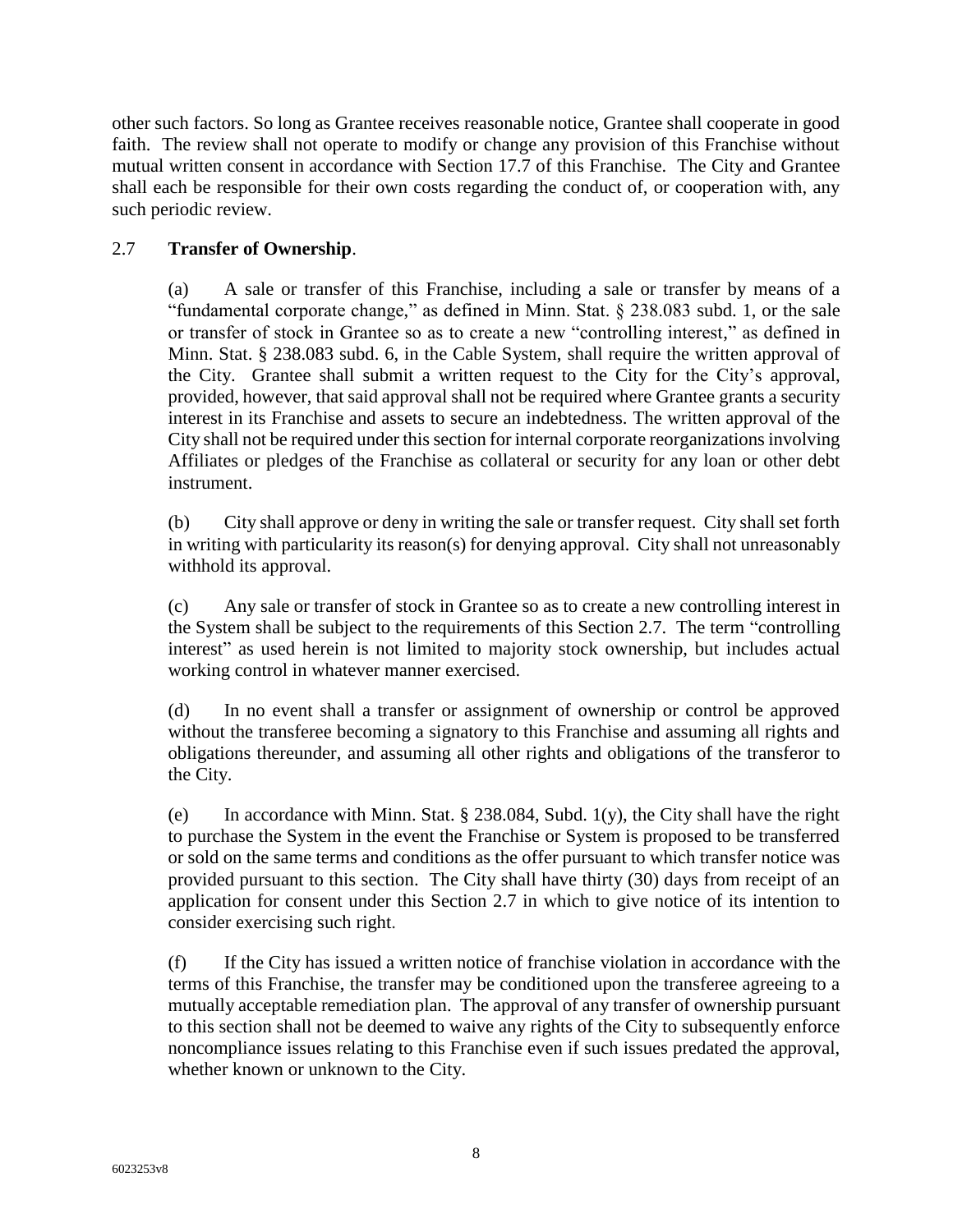2.8 **Expiration**. Upon expiration of the Franchise, the City shall have the right at its own election and subject to Grantee's rights under Section 626 of the Cable Act to:

(a) extend the Franchise, though nothing in this provision shall be construed to require such extension;

(b) renew the Franchise, in accordance with Applicable Laws;

(c) invite additional franchise applications or proposals;

(d) terminate the Franchise subject to any rights Grantee has under Section 626 of the Cable Act; or

(e) take such other action as the City deems appropriate.

2.9 **Right to Require Removal of Property**. At the expiration of the term for which this Franchise is granted, provided no renewal is granted, or upon its forfeiture or revocation as provided for herein, the City shall have the right to require Grantee to remove at Grantee's own expense all or any part of the Cable System from all Streets and public ways within the Franchise Area within a reasonable time. If Grantee fails to do so, the City may perform the work and collect the cost thereof from Grantee. However, Grantee shall have no obligation to remove the Cable System where it utilizes the system to provide other non-Cable Services and has any other authority under Applicable Law to maintain facilitates in the public rights-of-way, or where Grantee is able to find a purchaser of the Cable System who holds such authorization.

2.10 **Continuity of Service Mandatory**. It shall be the right of all Subscribers to receive Cable Service in accordance with the terms of this Franchise and Applicable Law. In the event that Grantee elects to overbuild, rebuild, modify, or transfer the system in accordance with Section 2.7, or the City revokes or fails to renew the Franchise, Grantee shall make its best effort to ensure that all Subscribers receive continuous uninterrupted service, regardless of the circumstances, while the Franchise remains effective. In the event of expiration, revocation/termination, purchase, lease-purchase, condemnation, acquisition, taking over or holding of plant and equipment, sale, lease, or other transfer to any other Person, including any other grantee of a cable communications franchise, the current Grantee shall cooperate fully to operate the system in accordance with the terms and conditions of this Franchise for a temporary period sufficient in length to maintain continuity of service to all Subscribers.

#### <span id="page-10-0"></span>**SECTION 3 OPERATION IN STREETS AND RIGHTS-OF-WAY**

#### 3.1 **Use of Streets.**

(a) Grantee may, subject to the terms of this Franchise and the City Code, erect, install, construct, repair, replace, reconstruct and retain in, on, over, under, upon, across and along the Streets within the City such lines, cables, conductors, ducts, conduits, vaults, manholes, amplifiers, appliances, pedestals, attachments and other property and equipment as are necessary and appurtenant to the operation of a Cable System within the City. Without limiting the foregoing, Grantee expressly agrees that it will construct, operate and maintain its Cable System in compliance with, and subject to, the requirements of the City Code,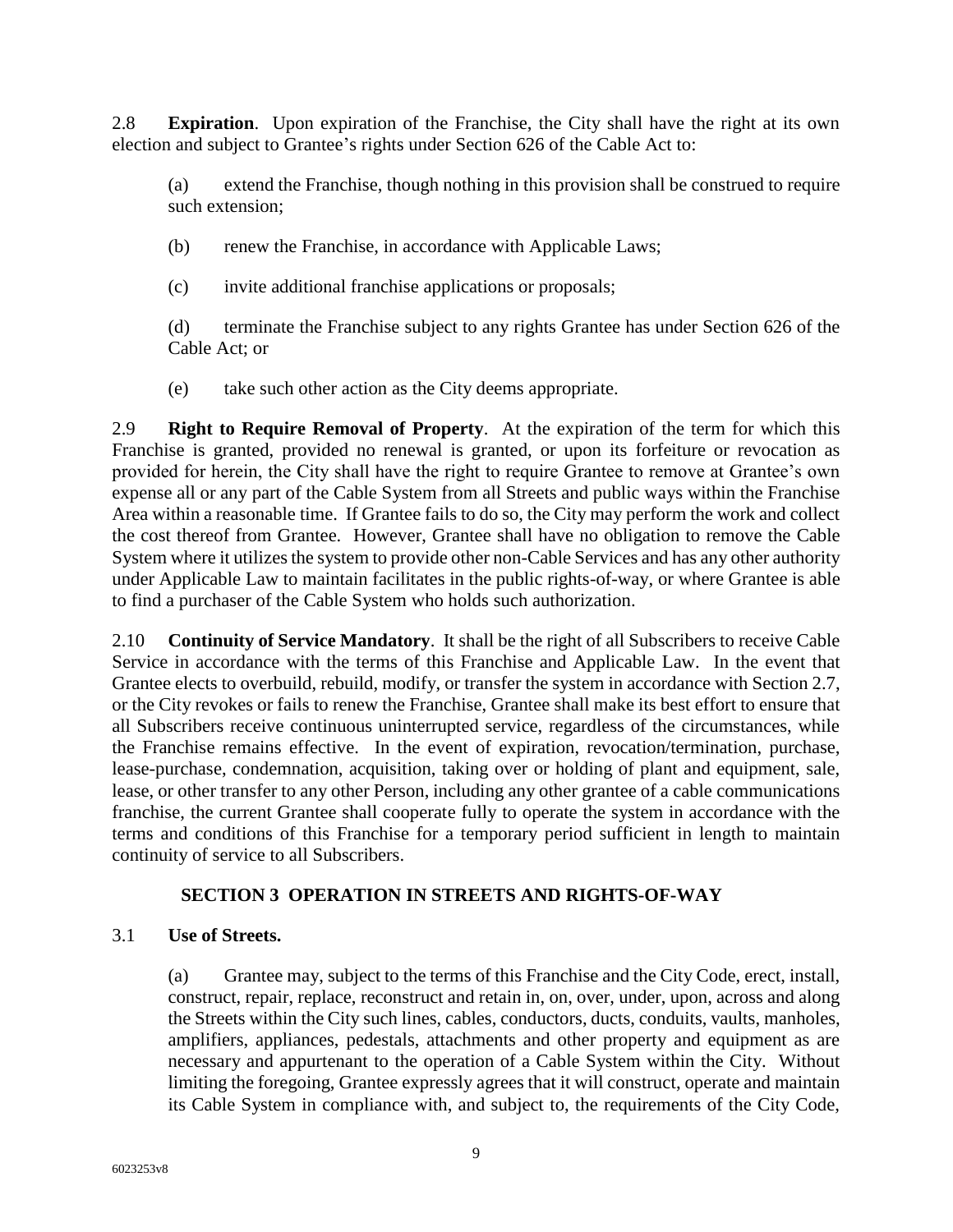including by way of example and not limitation, those requirements governing the placement of Grantee's Cable System; and with other applicable City Codes, and will obtain, pay for and maintain all permits and bonds required by the City Code in addition to those required in this Franchise.

(b) All wires, conduits, cable and other property and facilities of Grantee shall be so located, constructed, installed and maintained as not to endanger or unnecessarily interfere with the usual and customary trade, traffic and travel upon, or other use of the Streets of City. Grantee shall keep and maintain all of its property in good condition, order and repair so that the same shall not menace or endanger the life or property of any Person. Grantee shall keep accurate maps and records of all of its wires, conduits, cables and other property and facilities located, constructed and maintained in the City.

(c) All wires, conduits, cables and other property and facilities of Grantee, shall be constructed and installed in an orderly and professional manner in accordance with all applicable requirements of the City Code and Applicable Law. All wires, conduits and cables shall be installed, where possible, parallel with electric and telephone lines. Multiple cable configurations shall be arranged in parallel and bundled with due respect for engineering considerations.

(d) Nothing in this Franchise shall be construed to prevent the City from constructing, maintaining, repairing or relocating sewers; grading, paving, maintaining, repairing, relocating and/or altering any Street; constructing, laying down, repairing, maintaining or relocating any water mains; or constructing, maintaining, relocating, or repairing any sidewalk or other public work.

3.2 **Construction or Alteration**. Grantee shall in all cases comply with applicable sections of the City Code, City resolutions and City regulations regarding the acquisition of permits and/or such other items as may be reasonably required in order to construct, alter or maintain the Cable System. Grantee shall, upon request, provide information to the City regarding its progress in completing or altering the Cable System.

3.3 **Non-Interference**. Grantee shall exert its best efforts to construct and maintain a Cable System so as not to interfere with other use of Streets. Grantee shall, where possible in the case of above ground lines, make use of existing poles and other facilities available to Grantee. When residents receiving underground service or who will be receiving underground service will be affected by proposed construction or alteration, Grantee shall provide such notice as set forth in the permit or in City Code of the same to such affected residents.

3.4 **Consistency with Designated Use**. Notwithstanding the above grant to use Streets, no Street shall be used by Grantee if the City, in its sole opinion, determines that such use is inconsistent with the terms, conditions or provisions by which such Street was created or dedicated, or presently used under Applicable Laws.

# 3.5 **Undergrounding**.

(a) Grantee shall place underground all of its transmission lines which are located or are to be located above or within the Streets of the City in the following cases: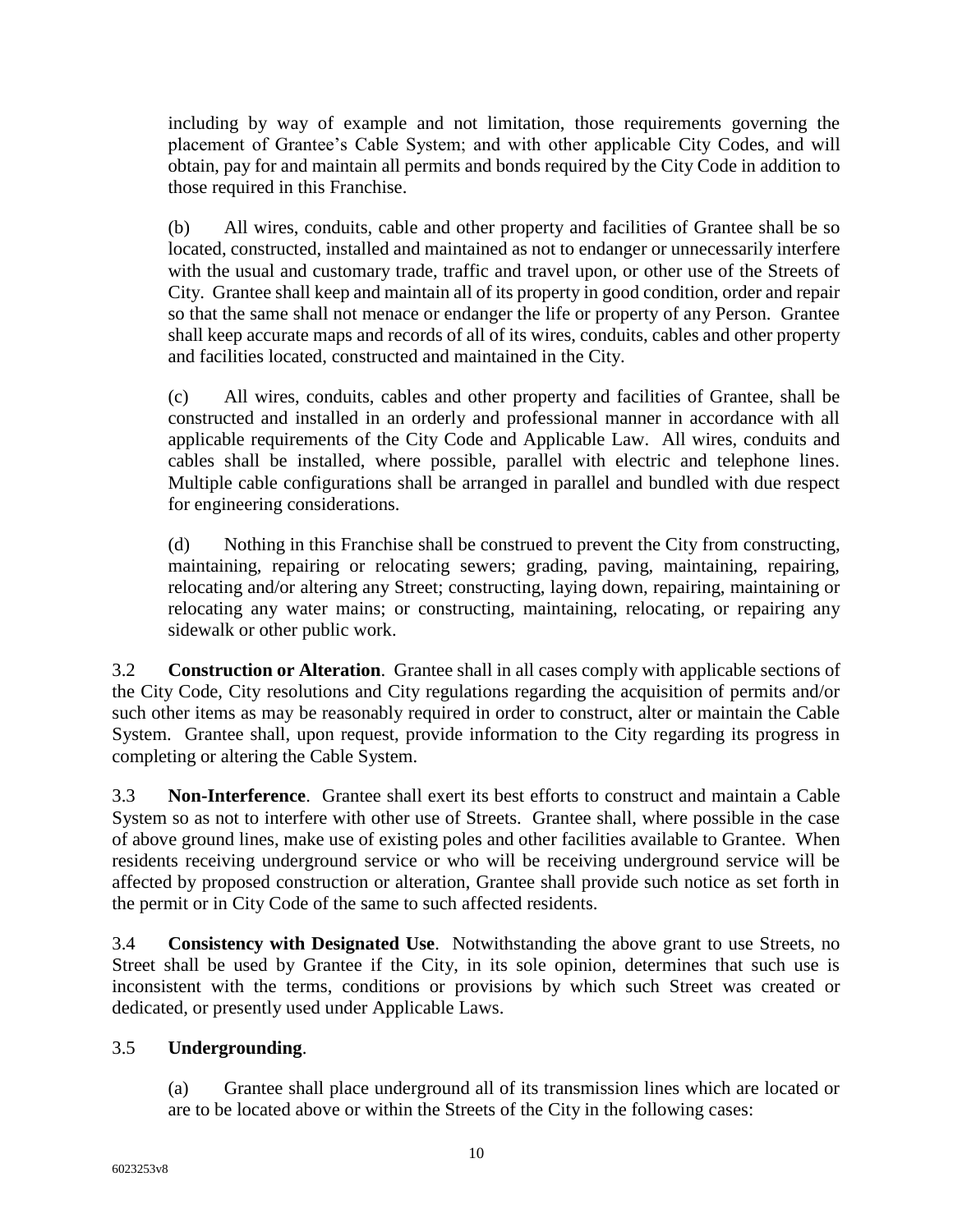(i) all other existing utilities are required to be placed underground by statute, resolution, policy or other Applicable Law;

(ii) Grantee is unable to get pole clearance;

(iii) underground easements are obtained from developers of new residential areas; or

(iv) utilities are overhead but residents prefer underground (undergrounding provided at cost paid by benefitted residents).

(b) If an ordinance is passed which involves placing underground certain utilities including Grantee's cable plant which is then located overhead, Grantee shall participate in such underground project and shall remove poles, cables and overhead wires if requested to do so and place facilities underground. The City and Grantee shall comply with the provisions of Minn. Rules, Chapter 7819.3100 governing the relocation of existing facilities. Nothing in this Franchise shall mandate that City provide reimbursement to Grantee for the costs of such relocation and removal, and the Grantee shall not seek damages or other compensation from the City for such compliance, unless reimbursement is mandatory under Minn. Rules, Chapter 7819.3100. However, if the City makes available funds for the cost of placing facilities underground, nothing herein shall preclude the Grantee from participating in such funding to the extent consistent with the City Code or Applicable Laws. If non-City funds, such as funds from residents or state or federal grant funding, are made available to place electric or telephone lines underground, nothing herein shall prohibit Grantee from participating in such funding.

(c) Grantee shall use conduit or its functional equivalent to the greatest extent possible for undergrounding, except for Drops from pedestals to Subscribers' homes and for cable on other private property where the owner requests that conduit not be used. Cable and conduit shall be utilized which meets the highest industry standards for electronic performance and resistance to interference or damage from environmental factors. Grantee shall use, in conjunction with other utility companies or providers, common trenches for underground construction wherever available.

#### 3.6 **Maintenance and Restoration**.

(a) Restoration. In case of disturbance of any Street, public way, paved area or public improvement, Grantee shall, at its own cost and expense and in accordance with the requirements of the City Code restore such Street, public way, paved area or public improvement to substantially the same condition as existed before the work involving such disturbance took place. All requirements of this section pertaining to public property shall also apply to the restoration of private easements and other private property. Grantee shall perform all restoration work within a reasonable time and with due regard to seasonal working conditions. If Grantee fails, neglects or refuses to make restorations as required under this section and any applicable City Code provision, then the City may do such work or cause it to be done, and the cost thereof to the City shall be paid by Grantee. If Grantee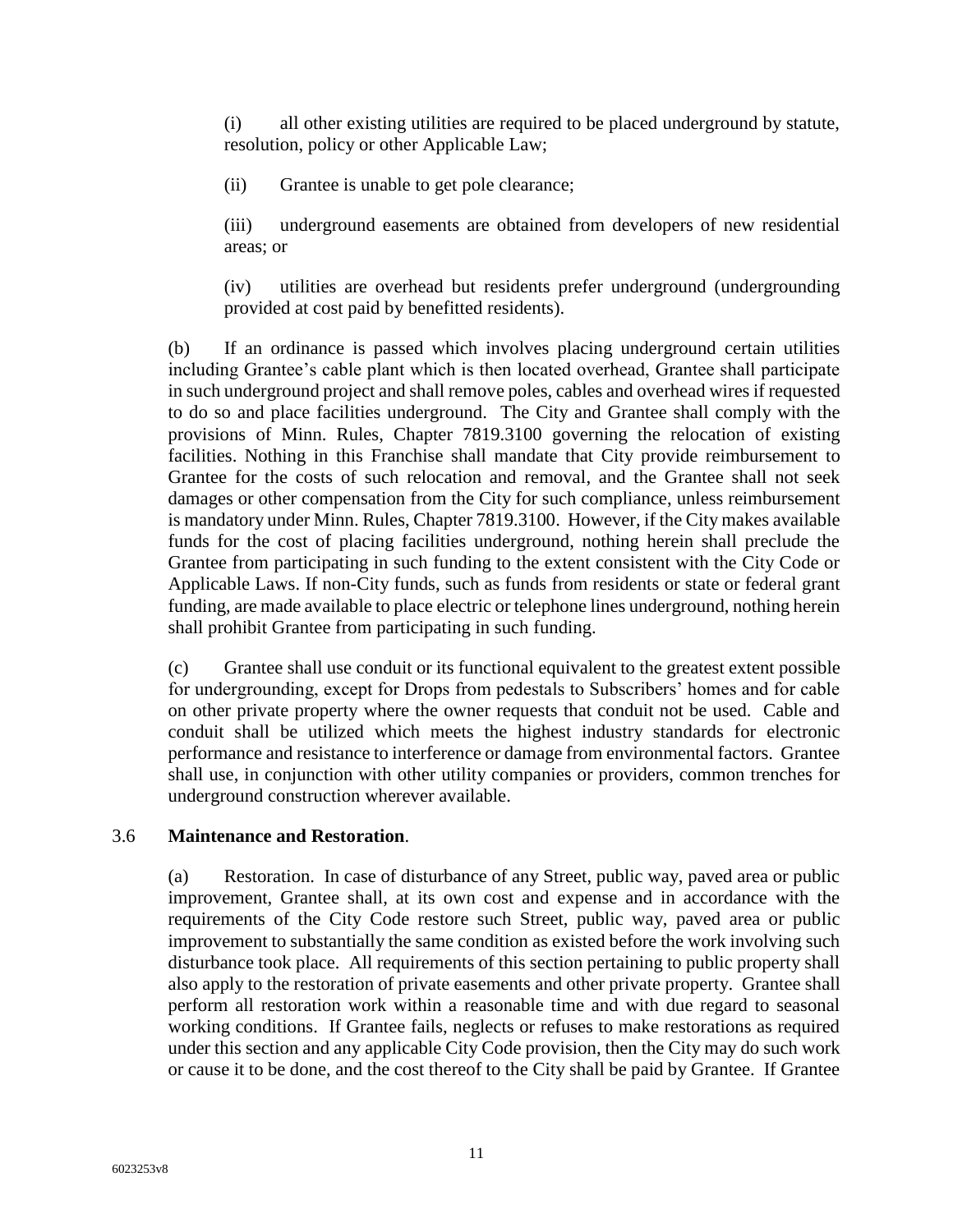causes any damage to private property in the process of restoring facilities, Grantee shall repair such damage.

(b) Maintenance. Grantee shall maintain all above ground improvements that it places on City Streets pursuant to the City Code and any permit issued by the City. In order to avoid interference with the City's ability to maintain the Streets, Grantee shall provide such clearance as is required by the City Code and any permit issued by the City. If Grantee fails to comply with this provision, and by its failure, property is damaged, Grantee shall be responsible for all damages caused thereby.

(c) Disputes. In any dispute over the adequacy of restoration or maintenance relative to this section, final determination shall be the prerogative of the City, Department of Public Works and consistent with the City Code and any permit issued by the City.

3.7 **Work on Private Property**. Grantee, with the consent of property owners, shall have the authority, pursuant to the City Code, to trim trees upon and overhanging Streets, alleys, sidewalks, and public ways so as to prevent the branches of such trees from coming in contact with the wires and cables of Grantee, except that at the option of the City, such trimming may be done by it or under its supervision and direction at the reasonable expense of Grantee.

#### 3.8 **Relocation**.

(a) Public Property. Grantee shall relocate its System and facilities in accordance with the City Code. In addition, if, during the term of the Franchise, the City or any government entity elects or requires a third party to alter, repair, realign, abandon, improve, vacate, reroute or change the grade of any Street or other public property; or to construct, maintain or repair any public improvement; or to replace, repair install, maintain, or otherwise alter any cable, wire conduit, pipe, line, pole, wire-holding structure, structure, or other facility, including a facility used for the provision of utility or other services or transportation of drainage, sewage or other liquids, for any public purpose, Grantee shall, upon request, except as otherwise hereinafter provided, at its sole expense remove or relocate as necessary its poles, wires, cables, underground conduits, vaults, pedestals, manholes and any other facilities which it has installed. The City and Grantee shall comply with the provisions of Minn. Rules, Chapter 7819.3100 governing the relocation of existing facilities. Nothing in this Franchise shall mandate that the City provide reimbursement to Grantee for the costs of such relocation and removal, and the Grantee shall not seek damages or other compensation from the City for such compliance, unless reimbursement is mandatory under Minn. Rules, Chapter 7819.3100. However, if the City makes available funds for the cost of placing facilities underground, nothing herein shall preclude the Grantee from participating in such funding to the extent consistent with the City Code or Applicable Laws. If non-City funds, such as funds from residents or state or federal grant funding, are made available to place electric or telephone lines underground, nothing herein shall prohibit Grantee from participating in such funding.

(b) Utilities and Other Franchisees. If, during the term of the Franchise, another entity which holds a franchise or any utility requests Grantee to remove or relocate such facilities to accommodate the construction, maintenance or repair of the requesting party's facilities,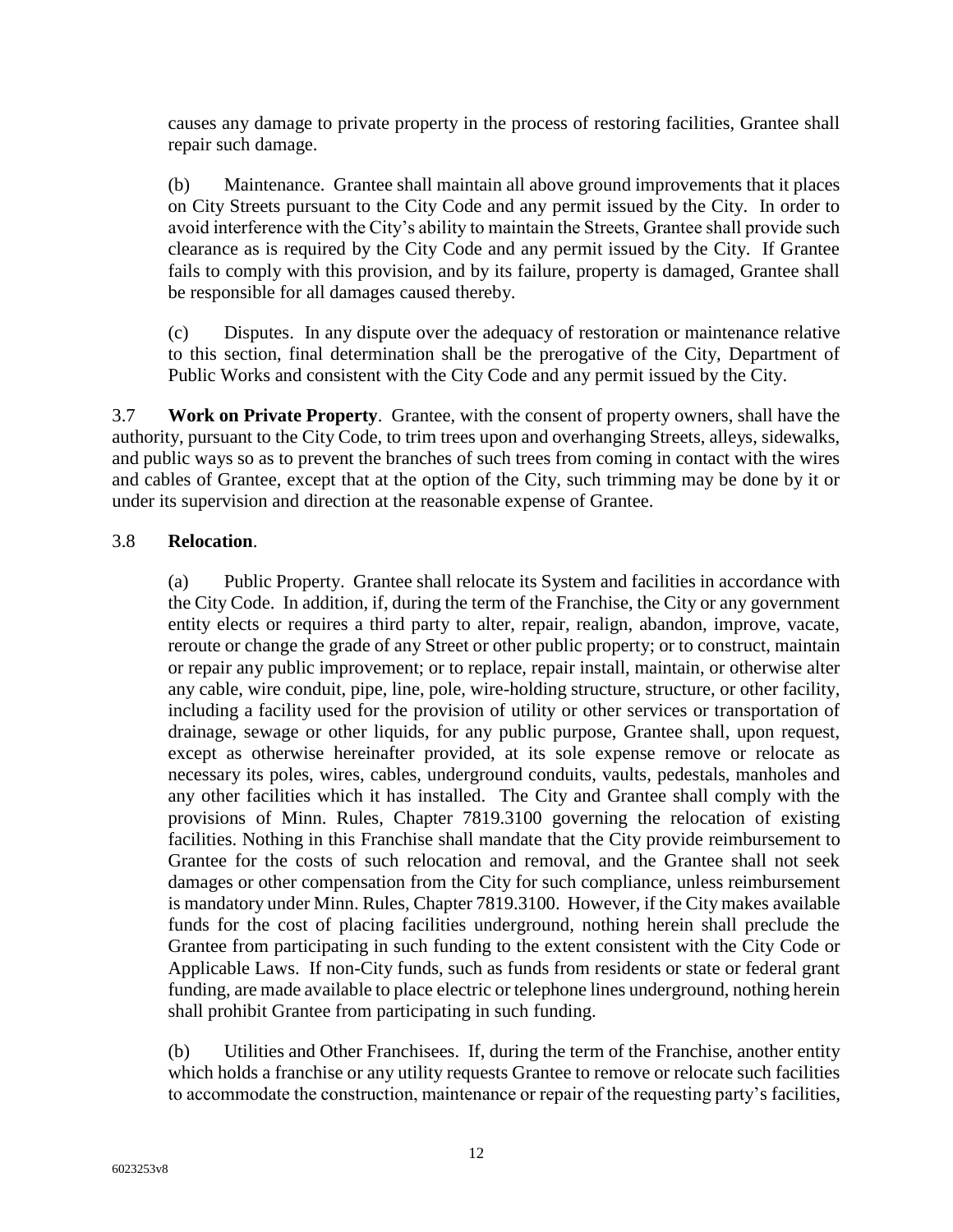or their more efficient use, or to "make ready" the requesting party's facilities for use by others, or because Grantee is using a facility which the requesting party has a right or duty to remove, Grantee shall do so. The companies involved may decide among themselves who is to bear the cost of removal or relocation, pursuant to City Code, and provided that the City shall not be liable for such costs.

(c) Notice to Remove or Relocate. Any Person requesting Grantee to remove or relocate its facilities shall give Grantee no less than forty-five (45) Days' advance written notice advising Grantee of the date or dates removal or relocation is to be undertaken, provided that no advance written notice shall be required in emergencies or in cases where public health and safety or property is endangered.

(d) Failure by Grantee to Remove or Relocate. If Grantee fails, neglects or refuses to remove or relocate its facilities as directed by the City; or in emergencies or where public health and safety or property is endangered, the City may do such work or cause it to be done, and the cost thereof to the City shall be paid by Grantee. If Grantee fails, neglects or refuses to remove or relocate its facilities as directed by another franchisee or utility, that franchisee or utility may do such work or cause it to be done, and if Grantee would have been liable for the cost of performing such work, the cost thereof to the party performing the work or having the work performed shall be paid by Grantee.

(e) Procedure for Removal of Cable. Grantee shall not remove any underground cable or conduit which requires trenching or other opening of the Streets along the extension of cable to be removed, except as hereinafter provided. Grantee may remove any underground cable from the Streets which has been installed in such a manner that it can be removed without trenching or other opening of the Streets along the extension of cable to be removed. Subject to Applicable Law, Grantee shall remove, at its sole cost and expense, any underground cable or conduit by trenching or opening of the Streets along the extension thereof or otherwise which is ordered to be removed by the City based upon a determination, in the sole discretion of the City, that removal is required in order to eliminate or prevent a hazardous condition. Underground cable and conduit in the Streets which is not removed shall be deemed abandoned and title thereto shall be vested in the City.

(f) Movement of Buildings. Grantee shall, upon request by any Person holding a building moving permit, franchise or other approval issued by the City, temporarily remove, raise or lower its wire to permit the movement of buildings. The expense of such removal, raising or lowering shall be paid by the Person requesting same, and Grantee shall be authorized to require such payment in advance. The City shall require all building movers to provide not less than fifteen (15) Days' notice to the Grantee to arrange for such temporary wire changes.

#### <span id="page-14-0"></span>**SECTION 4 REMOVAL OR ABANDONMENT OF SYSTEM**

4.1 **Removal of Cable System**. In the event that: (l) the use of the Cable System is discontinued for any reason for a continuous period of twelve (12) months; or (2) the Cable System has been installed in a Street without complying with the requirements of this Franchise or the City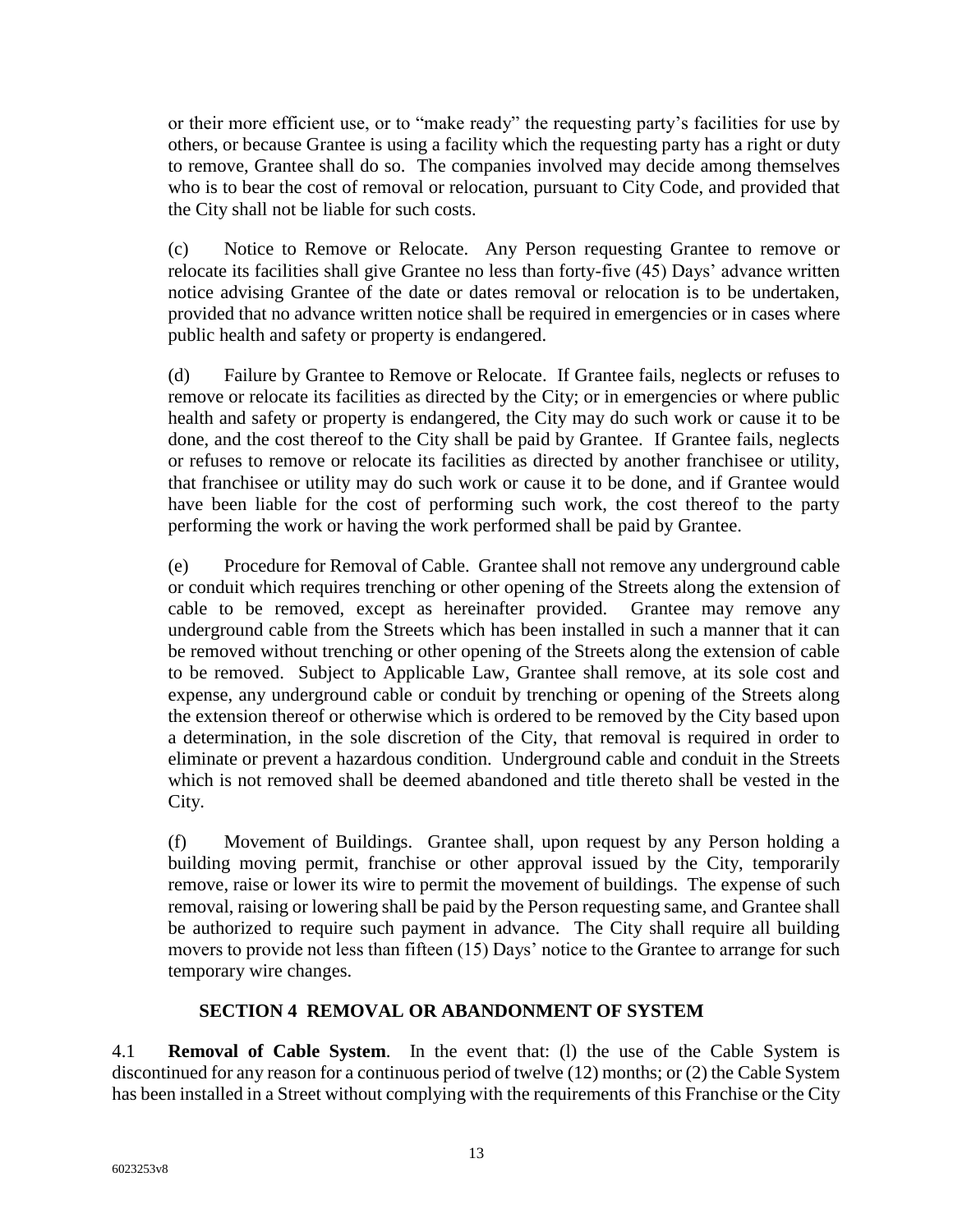Code, Grantee, at its expense shall, at the demand of the City remove promptly from the Streets all of the Cable System other than any which the City may permit to be abandoned in place. In the event of any such removal Grantee shall promptly restore the Street to a condition as nearly as possible to its prior condition or other public places in the City from which the System has been removed. However, Grantee shall have no obligation to remove the Cable System where it utilizes the system to provide other non-Cable Services and has any other authority under Applicable Law to maintain facilities in the Street, or where Grantee is able to find a purchaser of the Cable System who holds such authorization.

4.2 **Abandonment of Cable System**. In the event of Grantee's abandonment of the Cable System, City shall have the right to require Grantee to comply with the state right-of-way rules, Minn. Rules, Chapter 7819. The Cable System to be abandoned in place shall be abandoned in the manner prescribed by the City. Grantee may not abandon any portion of the System without having first given three (3) months written notice to the City. Grantee may not abandon any portion of the System without compensating the City for damages resulting from the abandonment.

4.3 **Removal after Abandonment or Termination**. If Grantee has failed to commence removal of System, or such part thereof as was designated by the City, within thirty (30) Days after written notice of the City's demand for removal consistent with Minn. Rules, Ch. 7819, is given, or if Grantee has failed to complete such removal within twelve (12) months after written notice of the City's demand for removal is given, the City shall have the right to apply funds secured by the Bond toward removal and/or declare all right, title, and interest to the Cable System for the City with all rights of ownership including, but not limited to, the right to operate the Cable System or transfer the Cable System to another for operation by it.

4.4 **City Options for Failure to Remove Cable System**. If Grantee has failed to complete such removal within the time given after written notice of the City's demand for removal is given, the City shall have the right to exercise one of the following options:

(a) Declare all right, title and interest to the System for the City or its designee with all rights of ownership including, but not limited to, the right to operate the System or transfer the System to another for operation by it; or

(b) Declare the System abandoned and cause the System, or such part thereof as the City shall designate, to be removed at no cost to the City. The cost of said removal shall be recoverable from the security fund, indemnity and penalty section provided for in this Franchise or from Grantee directly.

(c) Upon termination of service to any Subscriber, Grantee shall promptly remove all facilities and equipment from within the dwelling of a Subscriber who owns such dwelling upon his or her written request, except as provided by Applicable Law. Such Subscribers shall be responsible for any costs incurred by Grantee in removing the facilities and equipment.

4.5 **System Construction and Equipment Standards**. The Cable System shall be installed and maintained in accordance with standard engineering practices and shall conform, when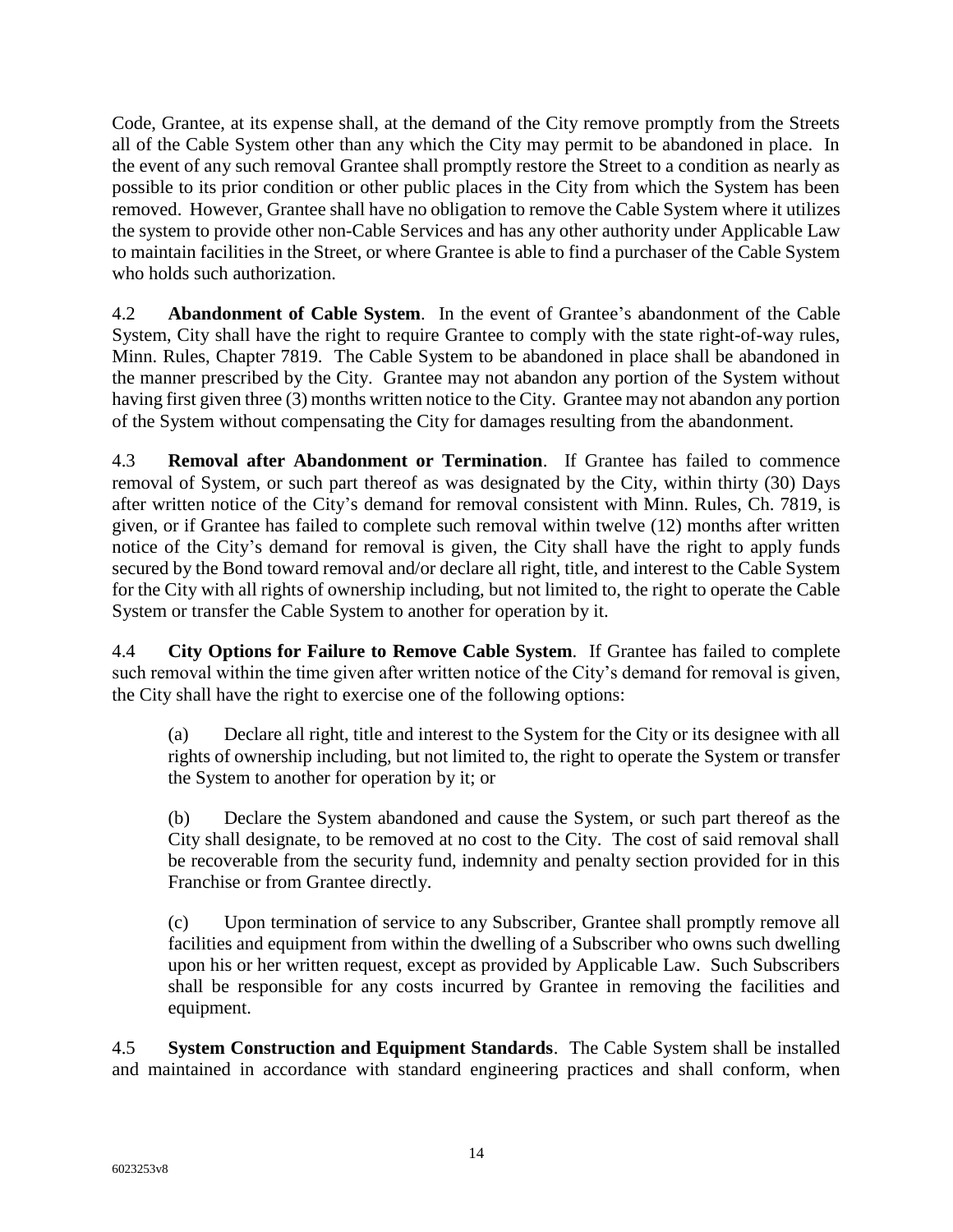applicable, with the National Electrical Safety Code, the National Electrical Code and the FCC's Rules and Regulations.

4.6 **System Maps and Layout**. In addition to any generally applicable mapping requirements included in the City Code and required of other utilities, Grantee shall maintain complete and accurate system maps, which shall include trunks, distribution lines, and nodes. Such maps shall include up-to-date route maps showing the location of the Cable System adjacent to the Streets. Grantee shall make all maps available for review by the appropriate City personnel.

### <span id="page-16-0"></span>**SECTION 5 SYSTEM DESIGN AND CAPACITY**

#### 5.1 **Availability of Signals and Equipment**.

(a) The Cable System utilizes a fiber to the fiber node architecture, with fiber optic cable deployed from Grantee's headend to Grantee's fiber nodes, tying into Grantee's coaxial Cable System serving Subscribers. The System shall pass a minimum of 750 MHz (with a minimum passband of between 50 and 750 MHz) and shall be maintained to provide to Subscribers a minimum of at least two hundred (200) or more activated downstream video Channels, or such comparable video viewing capability as is provided in light of developing technologies and video distribution practices in the future.

(b) The entire System shall be technically capable of transmitting industry-standard digital television signals in a manner and quality consistent with applicable FCC regulations.

(c) Grantee agrees to maintain the Cable System in a manner consistent with, or in excess of the specifications in Section 5.1 (a) and (b) throughout the term of the Franchise with sufficient capability and technical quality to enable the implementation and performance of all requirements of this Franchise, including the exhibits hereto, and in a manner which meets or exceeds FCC technical quality standards at 47 C.F.R. § 76 Subpart K, regardless of the particular format in which a signal is transmitted.

5.2 **Equal and Uniform Service**. Grantee shall provide access to equal and uniform Cable Service throughout the City consistent with Applicable Law.

#### 5.3 **System Specifications**.

(a) System Maintenance. In all construction and service provision activities, Grantee shall meet or exceed the construction, technical performance, extension and service requirements set forth in this Franchise.

(b) Emergency Alert Capability. At all times during the term of this Franchise, Grantee shall provide and maintain an Emergency Alert System (EAS) consistent with Applicable law and regulations including 47 C.F.R., Part 11, and any Minnesota State Emergency Alert System requirements. The City may identify authorized emergency officials for activating the EAS insofar as the City's process is consistent with the Minnesota State Emergency Statewide Plan ("EAS Plan"). The City may also develop a local plan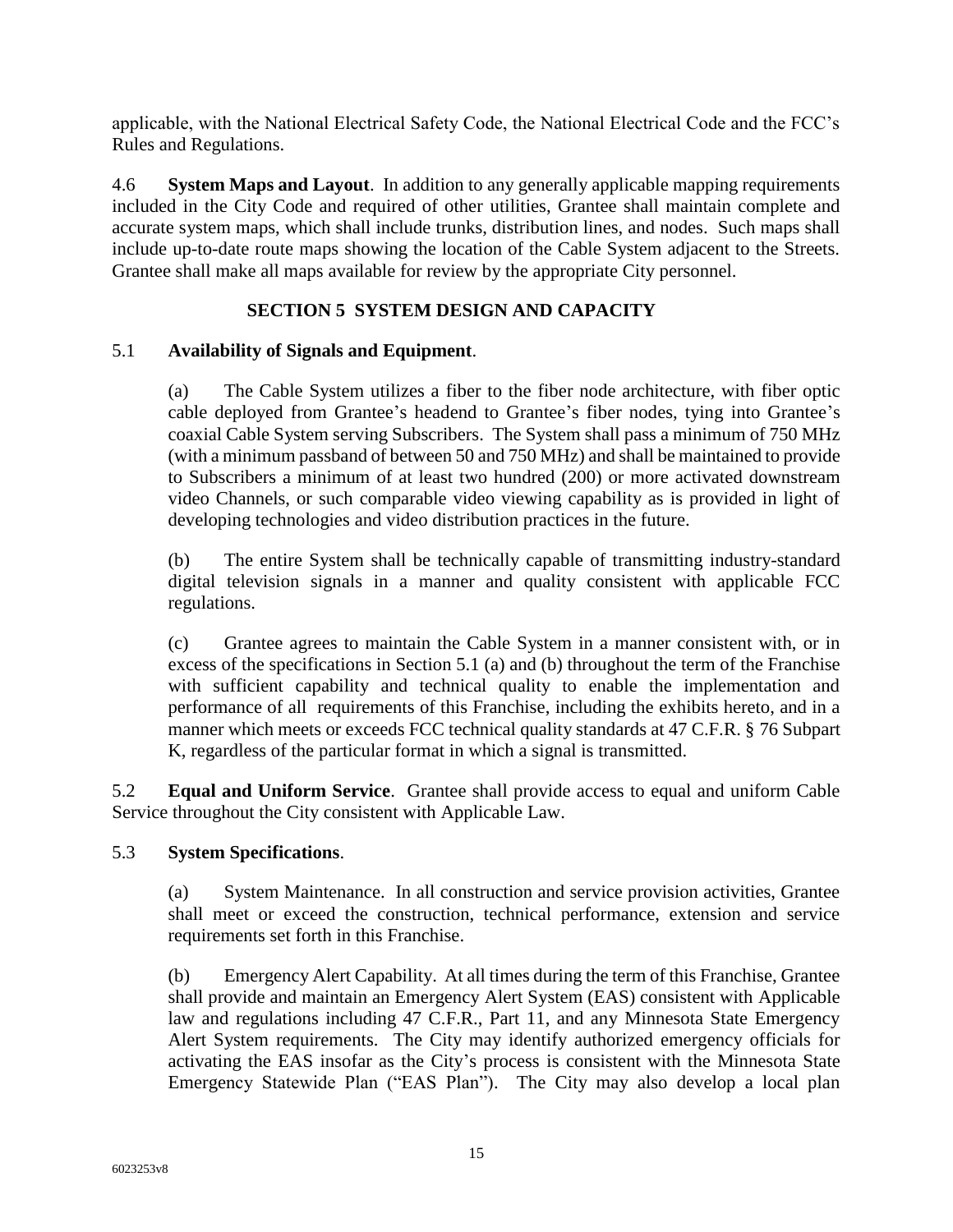containing methods of EAS message distribution, insofar as the local plan is consistent with Applicable Laws and the EAS Plan.

(c) Standby Power. Grantee shall provide standby power generating capacity at the Cable System control center and at all hubs. Grantee shall maintain standby power system supplies, rated for at least two (2) hours' duration, throughout the trunk and distribution networks. In addition, Grantee shall have in place throughout the Franchise term a plan, and all resources necessary for implementation of the plan, for dealing with outages of more than two (2) hours.

(d) Technical Standards. The technical standards used in the operation of the Cable System shall comply, at minimum, with the technical standards promulgated by the FCC relating to Cable Systems pursuant to Title 47, Section 76, Subpart K of the Code of Federal Regulations, as may be amended or modified from time to time, which regulations are expressly incorporated herein by reference. The Cable System shall be installed and maintained in accordance with standard engineering practices and shall conform with the National Electrical Safety Code and all other Applicable Laws governing the construction of the Cable System.

5.4 **Performance Testing**. Grantee shall perform all system tests at the intervals required by the FCC, and all other tests reasonably necessary to determine compliance with technical standards required by this Franchise. These tests may include, at a minimum:

- (a) Initial proof of performance for any construction;
- (b) Tests in response to Subscriber complaints; and
- (c) Tests reasonably requested by the City to demonstrate Franchise compliance.

(d) Written records of all system test results performed by or for Grantee shall be maintained, and shall be available for City inspection upon request.

#### 5.5 **Special Testing**.

(a) Throughout the term of this Franchise, City shall have the right to inspect all construction or installation work performed pursuant to the provisions of the Franchise. In addition, City may require special testing of a location or locations within the System if there is a particular matter of controversy or unresolved complaints regarding such construction or installation work or pertaining to such location(s). Demand for such special tests may be made on the basis of complaints received or other evidence indicating an unresolved controversy or noncompliance. Such tests shall be limited to the particular matter in controversy or unresolved complaints. City shall endeavor to so arrange its request for such special testing so as to minimize hardship or inconvenience to Grantee or to the Subscribers impacted by such testing.

(b) Before ordering such tests, Grantee shall be afforded thirty (30) Days following receipt of written notice to investigate and, if necessary, correct problems or complaints upon which tests were ordered. City shall meet with Grantee prior to requiring special tests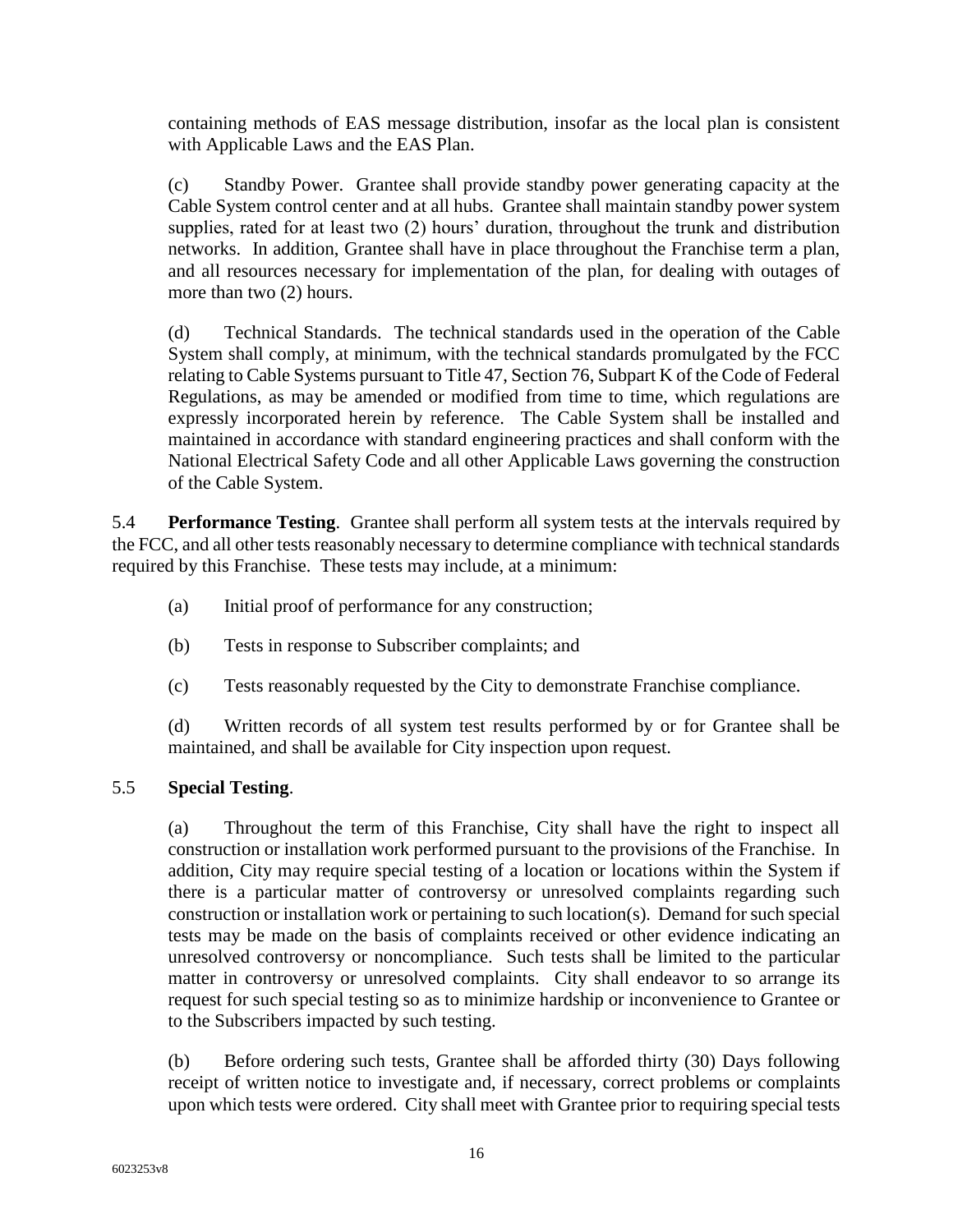to discuss the need for such and, if possible, visually inspect those locations which are the focus of concern. If, after such meetings and inspections, City wishes to commence special tests and the thirty (30) Days have elapsed without correction of the matter in controversy or unresolved complaints, the tests shall be conducted at Grantee's expense by Grantee's qualified engineer. The City shall have a right to participate in such testing by having an engineer of City's choosing, and at City's expense, observe and monitor said testing.

# <span id="page-18-0"></span>**SECTION 6 PROGRAMMING AND SERVICES**

6.1 **Categories of Programming Service**. Grantee shall provide video programming services in at least the following broad categories subject to Applicable Law:

Local Broadcast (subject to federal carriage requirements) Public Broadcast News and Information Sports General Entertainment Arts/Performance/Humanities Science/Technology Children/Family/Seniors Foreign Language/Ethnic Programming PEG Programming (to the extent required by the Franchise) Movies Leased Access

6.2 **Changes in Programming Services**. Grantee shall provide at least thirty (30) Days' prior written notice to Subscribers and to the City of Grantee's request to effectively delete any broad category of programming or any Channel within its control, including all proposed changes in bandwidth or Channel allocation and any assignments including any new equipment requirements that may occur as a result of these changes.

6.3 **Parental Control Device or Capability**. Upon request by any Subscriber, Grantee shall make available a parental control or lockout device or functionality that will enable the Subscriber to block all access to any and all Channels without affecting those not blocked. Grantee shall inform Subscribers of the availability of the lockout device or functionality at the time of original subscription and annually thereafter.

6.4 **FCC Reports**. The results of any tests required to be filed by Grantee with the FCC shall also be copied to City within ten (10) Days of the conduct of the date of the tests.

6.5 **Annexation**. Unless otherwise provided by Applicable Law, including the City Code, upon the annexation of any additional land area by City, the annexed area shall thereafter be subject to all the terms of this Franchise upon sixty (60) Days written notification to Grantee of the annexation by City. Unless otherwise required by Applicable Laws, nothing herein shall require the Grantee to expand its Cable System to serve, or to offer Cable Service to any area annexed by the City if such area is then served by another Wireline MVPD franchise to provide multichannel video programming.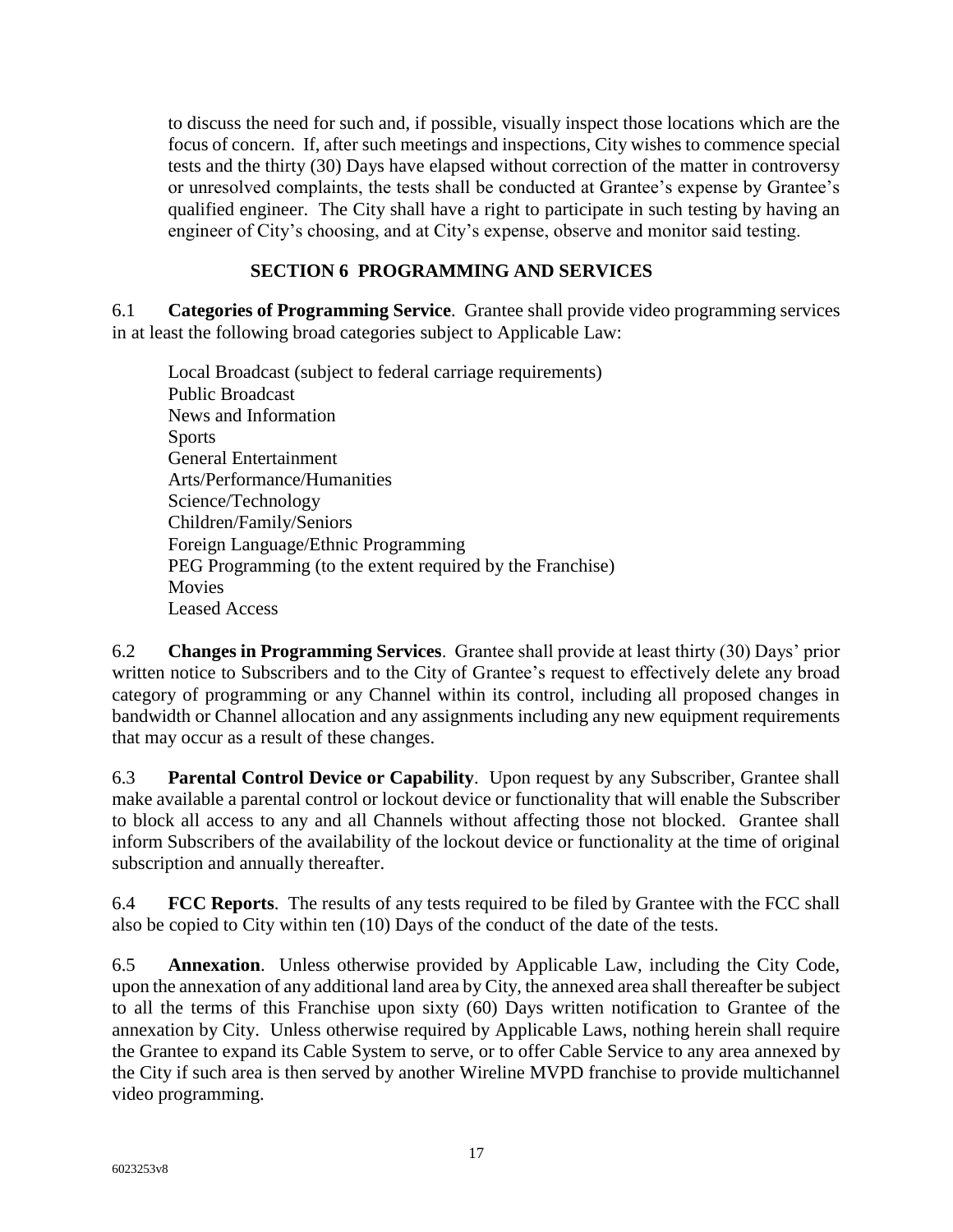#### 6.6 **Line Extension**.

(a) Grantee shall construct and operate its Cable System so as to provide Cable Service within the Franchise Area where there exists a density equivalent of seven (7) dwelling units per one-quarter (1/4) mile of feeder cable as measured from the nearest active plant of the Cable System if the extension is to be constructed using aerial plant, and nine (9) dwelling units per one-quarter (1/4) mile of feeder cable as measured from the nearest active plant if the extension is to be constructed using underground plant. The City, for its part, shall endeavor to exercise reasonable efforts to require developers and utility companies to provide the Grantee with at least fifteen (15) Days advance notice of an available open trench for the placement of necessary cable.

(b) Any residential unit located within one hundred twenty-five (125) feet from the nearest point of access on the Street from which the Cable System is designed to serve the site shall be connected to the Cable System at no charge other than the standard installation charge. Grantee shall, within fifteen (15) Days request by any potential Subscriber residing in City beyond the one hundred twenty-five (125) foot limit, provide a quote identifying the costs and construction schedule associated with extending service to such Subscriber. Grantee shall perform the extension of service as soon as reasonably possible and in no event later than the date committed in the quote, excluding events covered by Section 17.9 herein. The Subscriber shall pay the net additional Drop costs, unless the Grantee agrees to waive said costs. To the extent consistent with Applicable Laws, Grantee agrees that it shall impose installation costs for non-standard installations in a uniform and nondiscriminatory manner throughout the City.

6.7 **Nonvoice Return Capability**. Grantee is required to use cable and associated electronics having the technical capacity for nonvoice return communications.

# <span id="page-19-0"></span>**SECTION 7 LOCAL PEG PROGRAMMING**

#### 7.1 **Number of PEG Channels**.

(a) Upon the Effective Date of this Franchise, Grantee will continue to make available a minimum of seven (7) PEG Channels in Standard Definition ("SD"). Throughout the term of this Franchise Grantee shall provide the PEG Channels on the Basic Cable Service tier or such other most subscribed tier of Cable Service (within the Franchise Area) as may be offered by Grantee in accordance with Applicable Law.

(b) For purposes of this Franchise, a high definition ("HD") signal refers to a television signal delivering picture resolution of either 720p or greater, or such other resolution in the same range that Grantee commonly utilizes for other similar programming Channels.

#### 7.2 **HD PEG Channels.**

(a) Within ninety (90) Days of the Effective Date of this Franchise, Grantee shall provide five (5) SD PEG Channels and two (2) HD PEG Channels to be shared by the Commission's seven (7) Member Cities.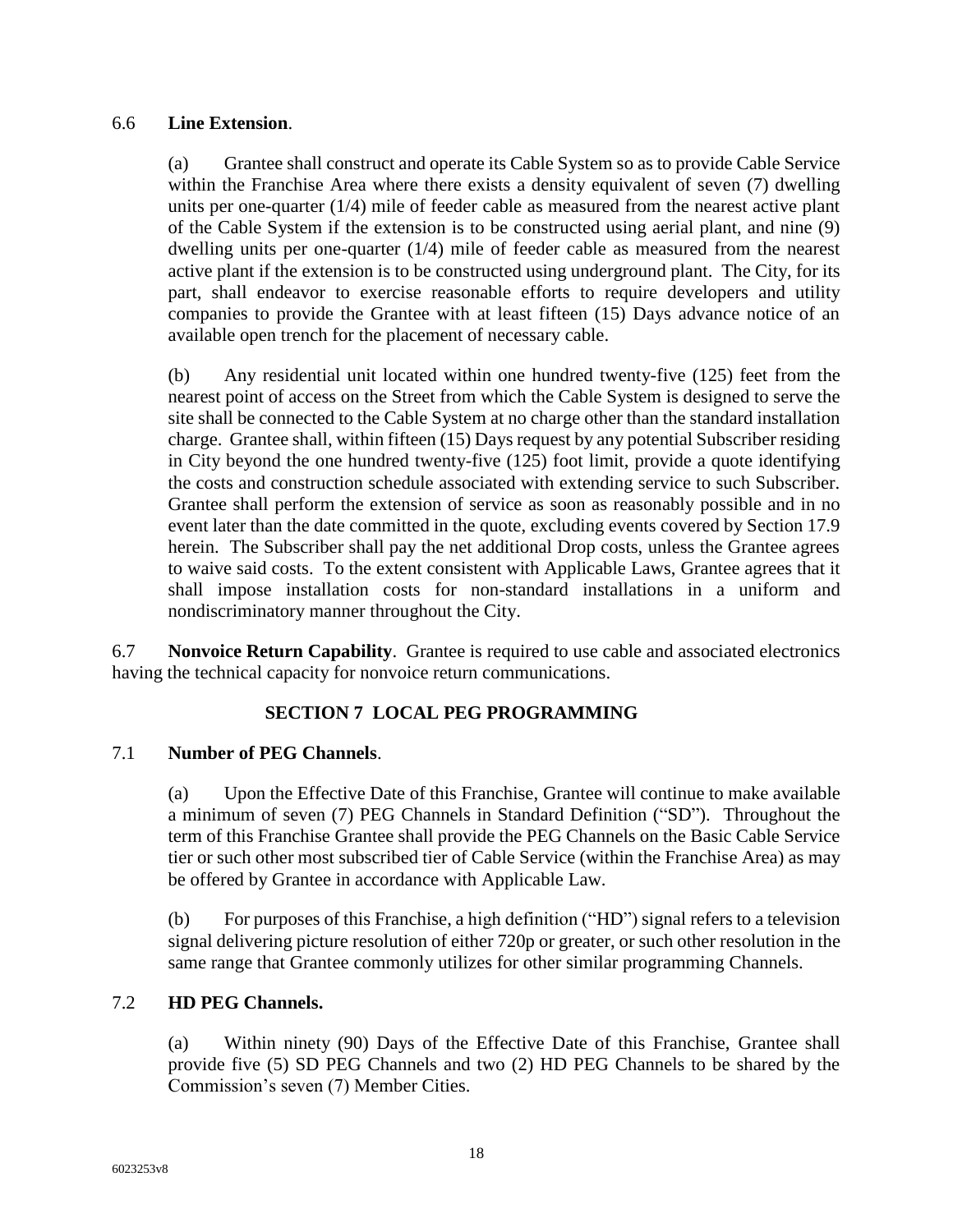(b) By January 1, 2022, and after ninety (90) Days written notice to the Grantee, which notice Commission may send on or before October 1, 2021, Grantee shall provide five (5) SD PEG Channels and three (3) HD PEG Channels to be shared by the Commission's seven (7) Member Cities. Following implementation of this Section 7.2(b), the Grantee shall provide a total of eight  $(8)$  PEG Channels  $((5)$  SD  $/(3)$  HD).

(c) The HD PEG Channels may duplicate the SD PEG Channels or may be programmed with different "best of" content, based on Commission's sole discretion.

(d) On or after the fifth  $(5<sup>th</sup>)$  anniversary of the Effective Date of this Franchise and after ninety (90) Days written notice to the Commission, Grantee may require that the Commission give back one (1) SD PEG Channel. Following implementation of this Section 7.2(d), the Commission will have four (4) SD PEG Channels and three (3) HD PEG Channels to be shared by the Commission's seven (7) Member Cities.

(e) If Grantee terminates all SD Channels and SD Cable Services and provides all Cable Services to all Subscribers in HD only, and after ninety (90) Days written notice to the Commission, Grantee shall provide four (4) HD PEG Channels to be shared by the Commission's seven (7) Member Cities.

(f) The City acknowledges that receipt of an HD format PEG Channel may require Subscribers to buy or lease special equipment, or pay additional HD charges applicable to all HD services.

(g) The Commission shall pay for and be responsible for all HD playback servers to be located at 5845 Blaine Avenue, Inver Grove Heights, MN ("Playback Facility"). Grantee agrees that it shall be responsible for costs associated with the provision of encoders or other equipment necessary to receive HD/SD signals at the headend, and to convert PEG HD signals to SD consistent with the historic practice between the parties.

7.3 **Control of PEG Channels**. The control and administration of the PEG Channels shall rest with the City. The City may delegate, from time to time over the term of this Franchise, such control and administration to various entities as determined in City's sole discretion. As of the Effective Date of this Franchise the City has delegated control of the PEG Channels to the Commission.

7.4 **Transmission of PEG Channels**. PEG Channels may be used for transmission of nonvideo signals in compliance with Applicable Laws. This may include downstream transmission of data using a protocol such as TCP/IP or current industry standards. Should Grantee develop the capability to provide bi-directional data transmission, spectrum capacity shall be sufficient to allow Subscribers to transmit data to PEG facilities.

# 7.5 **PEG Channel Locations**.

(a) Grantee shall continue cablecasting PEG programming on the Cable System on the same Channel locations as such programming is cablecast within the City as of the Effective Date. Current SD PEG Channel locations as of the Effective Date as well as the location of the first two (2) HD PEG Channels to be provided under Section 7.2 are listed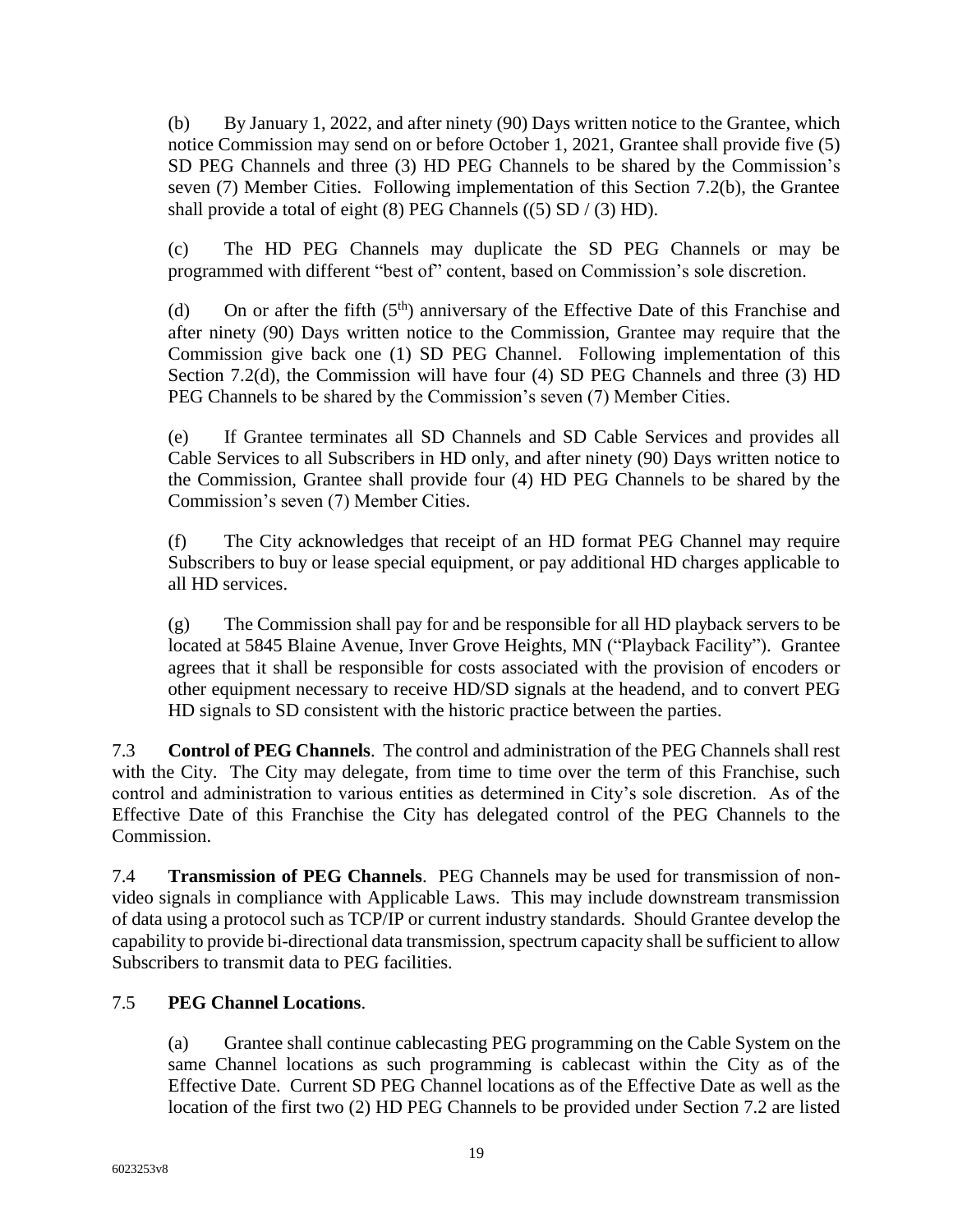on Exhibit A. Grantee agrees not to change these PEG Channel locations more than two (2) times during the term of this Franchise unless required by law for other programmers with specific Channel number rights or pursuant to an overall Channel reorganization of the entire Channel lineup. In no event shall any PEG Channel relocations be made prior to ninety (90) days written notice to the City by Grantee, except for circumstances beyond Grantee's control. If relocated, Grantee will work in good faith with the City to identify new Channel locations such that the PEG Channels will be located within reasonable proximity to other broadcast or news Channels where available Channel numbers allow.

(b) Grantee agrees not to encrypt the PEG Channels differently than other commercial Channels available on the Cable System.

(c) In the event Grantee requires relocation of a PEG Channel pursuant to Section 7.5(a), Grantee shall provide a rebranding reimbursement grant of One Thousand Five Hundred and No/100 Dollars (\$1,500) per relocated Channel.

7.6 **Navigation to PEG Channels and Electronic Programming Guide**. Grantee agrees that if it utilizes any navigation interfaces under its control on its Cable System for all Channels, the PEG Channels shall be treated in a non-discriminatory fashion consistent with Applicable Laws so that Subscribers will have ready access to PEG Channels. Grantee will maintain the existing ability of the City to place PEG Channel programming information on the interactive Channel guide via the electronic programming guide ("EPG") vendor ("EPG provider") that Grantee utilizes to provide the guide service. Grantee will be responsible for providing the designations and instructions necessary for the PEG Channels to appear on the EPG. All costs and operational requirements of the EPG provider shall be the responsibility of the City. City acknowledges that the EPG may not be technically possible for all PEG programming, and that Grantee is not responsible for operations of the EPG provider.

7.7 **Ownership of PEG Channels**. Grantee does not relinquish its ownership of or ultimate right of control over a Channel by designating it for PEG use. A PEG access user – whether an individual, education or government user – acquires no property or other interest by virtue of the use of a Channel position so designated. Grantee shall not exercise editorial control over any public, education, or government use of a Channel position, except Grantee may refuse to transmit any public access program or portion of a public access program that contains obscenity, indecency, or nudity in violation of Applicable Law.

7.8 **PEG Monitoring.** Grantee shall continue to provide the capability, without charge, for Commission representatives at the four (4) City Hall locations and the Commission's master control facility listed in Exhibit C, to monitor and verify the audio and visual quality of PEG Channels received by Subscribers as well as the existing connections and equipment at the Commission's master control facility. This will include equipment comparable to that deployed to residential cable Subscribers that will allow the Commission to verify the accuracy of EPG listings for the PEG Channels consistent with what is currently provided. Grantee shall also maintain one (1) feed to the Commission office to provide the ability to monitor Subscriber services and address Subscriber concerns which feed shall include all cable boxes and platforms (i.e. Xfinity X1).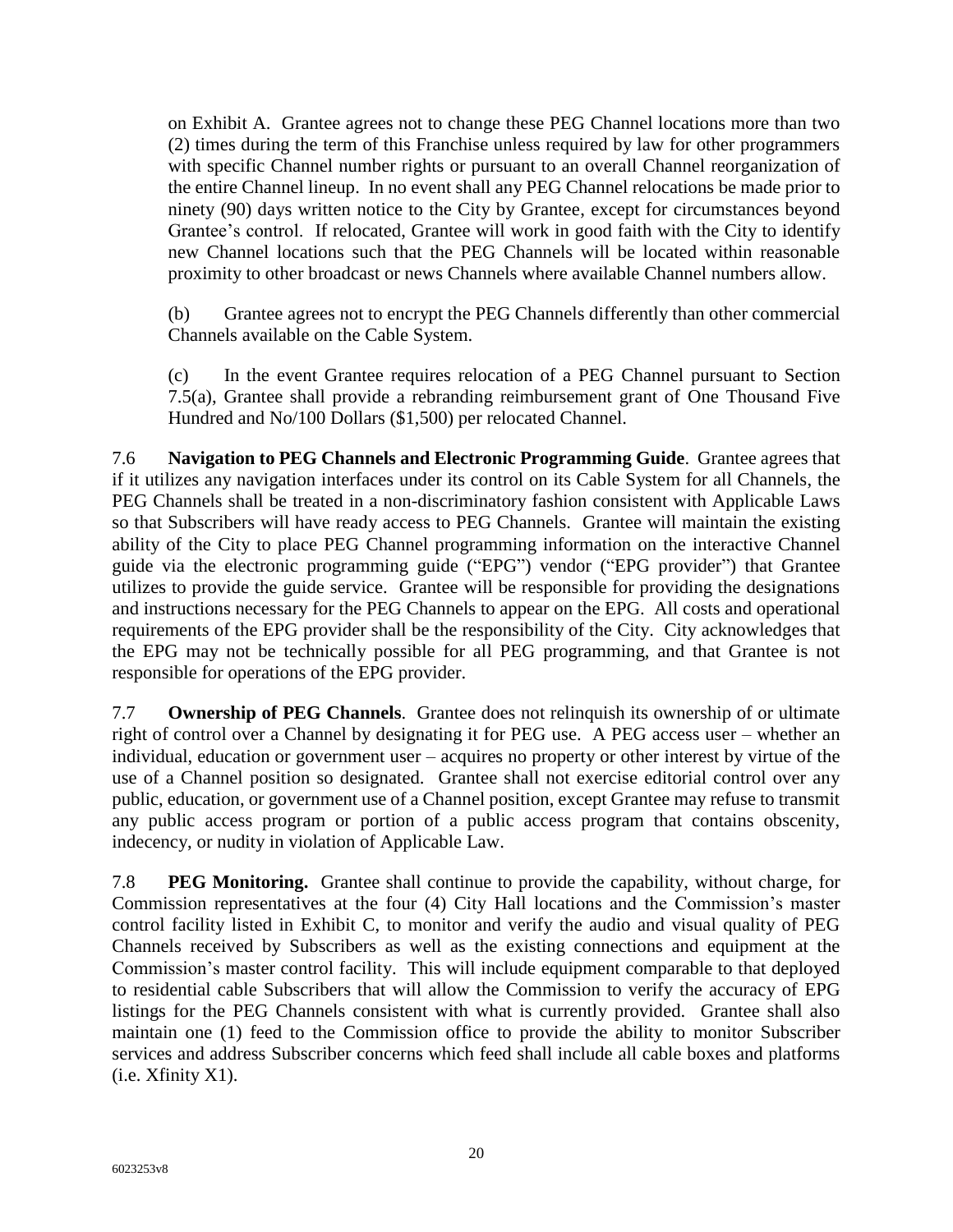7.9 **PEG Transport.** During the term of this Franchise, Grantee will provide PEG transport as follows:

(a) The Commission may transmit signals for the PEG Channels in "real time" upstream from the four (4) City Hall locations listed in Exhibit C to the Commission's playback facility currently located at 5845 Blaine Avenue, Inver Grove Heights, MN ("Playback Facility") to Grantee's hub and head-end using existing fiber connections without additional charge or offsets from Grantee. Grantee shall continue to provide without charge or offsets, fiber backhaul and transmitter/receiver equipment for live PEG programming from City Halls as is the practice on the Effective Date of this Franchise.

(b) Grantee shall provide the capability for the Commission, either through a fiber connection, DOCSIS cable modem solution, or other technology of Grantee's choosing, to transmit live programming from additional locations of the Commission's choosing, subject to the Commission providing or renting necessary modems, encoders, decoders or similar devices, configuring such equipment, and removing such equipment in the event of interference with Grantee's delivery of Cable Service. To the extent a set of mobile DOCSIS cable modems (or such other devices as may replace DOCSIS modems during the term of this Franchise) are utilized, such modems shall be able to connect to the Subscriber network at permanent or temporary Drops, subject to two (2) weeks prior written notice to Grantee and use upstream capacity on the Subscriber network to transmit programming via the Subscriber network and the connections to the Playback Facility equal to or of better quality than the PEG signals transmitted to Subscribers.

(i) The Commission shall be responsible for purchasing high speed internet service for the transmission of live programming at market rates.

(ii) The Commission shall provide any necessary encoders, decoders or similar devices and shall configure equipment and connections so that signals can be transmitted to the Playback Facility.

(iii) Grantee may request that the Commission remove an encoder, or similar device if it technically interferes with Grantee's delivery of Cable Service.

(c) Grantee shall maintain the existing fiber paths/equipment and existing PEG connectivity to the locations listed in Exhibit C during the term of this Franchise, without additional charge (with no recurring, monthly costs or offsets, except that Grantee may invoice the Commission for any actual repair or maintenance costs which shall not exceed Five Thousand and No/100 Dollars (\$5,000) per year and which shall be estimated to the Commission in advance whenever possible, and shall be documented and invoiced to the Commission for payment) to permit the Commission/City to transport PEG programming. This will allow the Commission to continue cablecasting PEG programming from the locations listed in Exhibit C and will maintain connections from the Commission's master control to Grantee's hub and head-end without additional charge or offsets.

7.10 **Interconnection with other Twin Cities PEG Stations.** Grantee shall continue to make the metro area fiber ring known as the PRISMA Ring available to the City, without charge, as long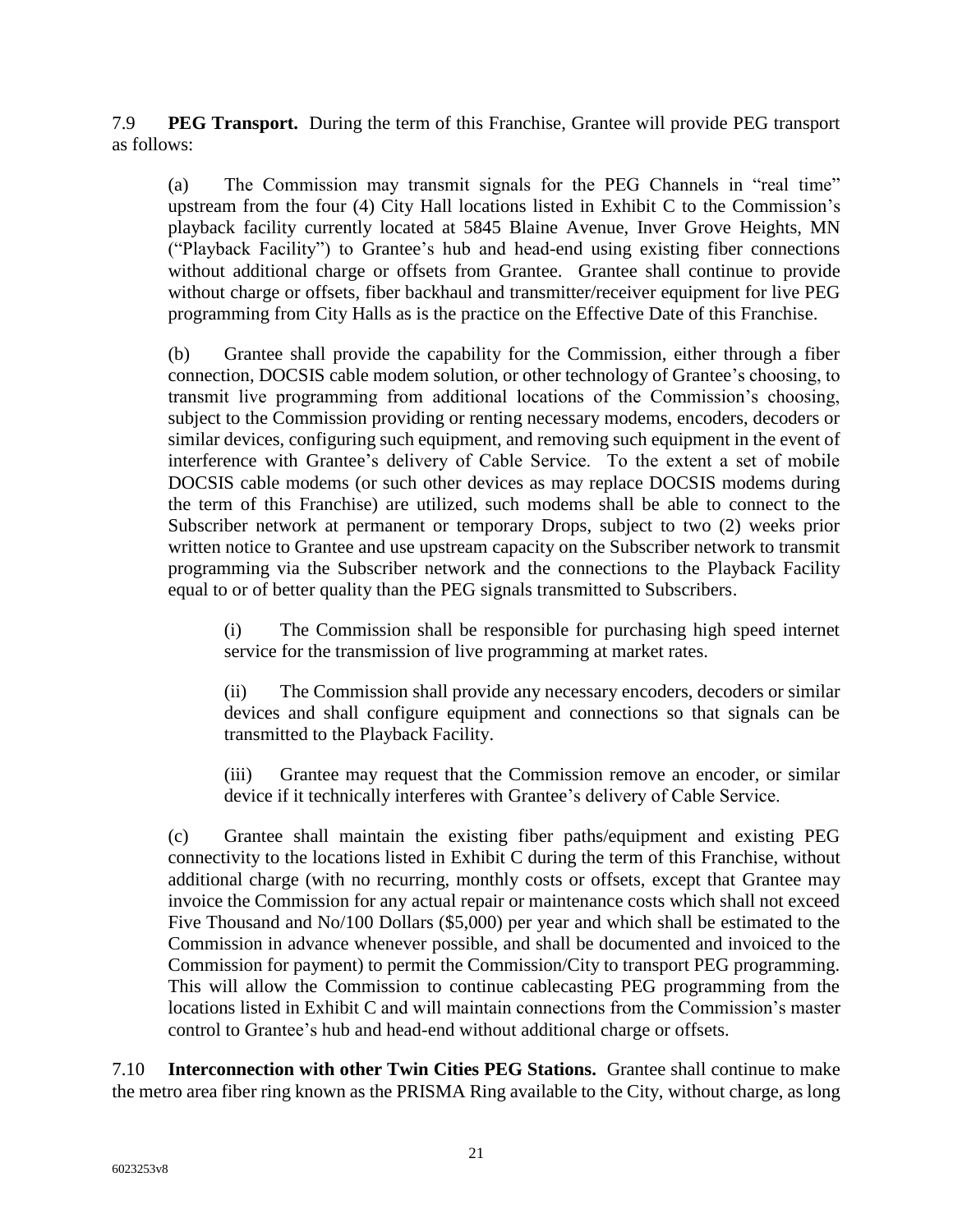as the PRISMA Ring remains serviceable. The City may use the PRISMA Ring (or its equivalent) to send and receive live and recorded programming to/from other Twin Cities PEG stations for as long as the network remains viable. Grantee shall provide City access to the PRISMA Ring at an agreed upon demarcation point. Grantee will provide use of and maintain the PRISMA Ring without charge, but Grantee will not be obligated to replace network equipment on the PRISMA Ring or for any equipment on the City's side of the demarcation point. Grantee agrees to continue to provide, without charge or offsets, use of Grantee's Converged Regional Area Network (C-RAN) for delivery of live and recorded programming to and from the entities listed on Exhibit B, limited to six (6) multi-cast IP Channels. This obligation shall terminate if Grantee no longer utilizes the C-RAN for its own business purposes. Grantee shall have no obligation to replace any network equipment currently located in its headend facility or at the City or Commission facility necessary to deliver or receive such programming over the C-RAN. Replacement of any decoding equipment necessary to receive the programming via the C-RAN will be the responsibility of the City and will require Grantee's approval to ensure equipment compatibility. If there are incremental equipment and maintenance costs specific to the PEG use of the C-RAN, Grantee will notify the City of such costs and allow the City the option of reimbursing Grantee for such costs or to cease using the C-RAN. Grantee shall not be responsible for providing a specific performance level over the C-RAN or resolving any transmission issues caused by incompatibility of audio or video file formats with interconnected equipment.

7.11 **Future PEG Transport**. At such time that the City determines:

(a) that the City desires the capacity to allow Subscribers in the City to receive PEG programming (video or character generated) which may originate from schools, City facilities, other government facilities or other designated facilities (other than those indicated in paragraph 7.9); or

(b) that the City desires to establish or change a location from which PEG programming is originated; or

(c) that the City desires to upgrade the connection to Grantee from an existing signal point of origination,

the City will give Grantee written notice detailing the point of origination and the capability sought by the City. After receipt of such notice by Grantee, Grantee and the City may enter into an agreement which compensates Grantee in accordance with Applicable Law, for new sites added or upgraded connections. After such an agreement has been executed, Grantee will implement any necessary Cable System changes within a reasonable period of time. Nothing herein prevents the City, or a private contractor retained by the City, from constructing said connection, as long as such connection does not interconnect with Grantee's Cable System without Grantee's consent or interfere with Grantee's Cable System.

#### 7.12 **PEG Channel Carriage**.

(a) The City or its designee shall be responsible for developing, implementing, interpreting and enforcing rules for PEG Channel use.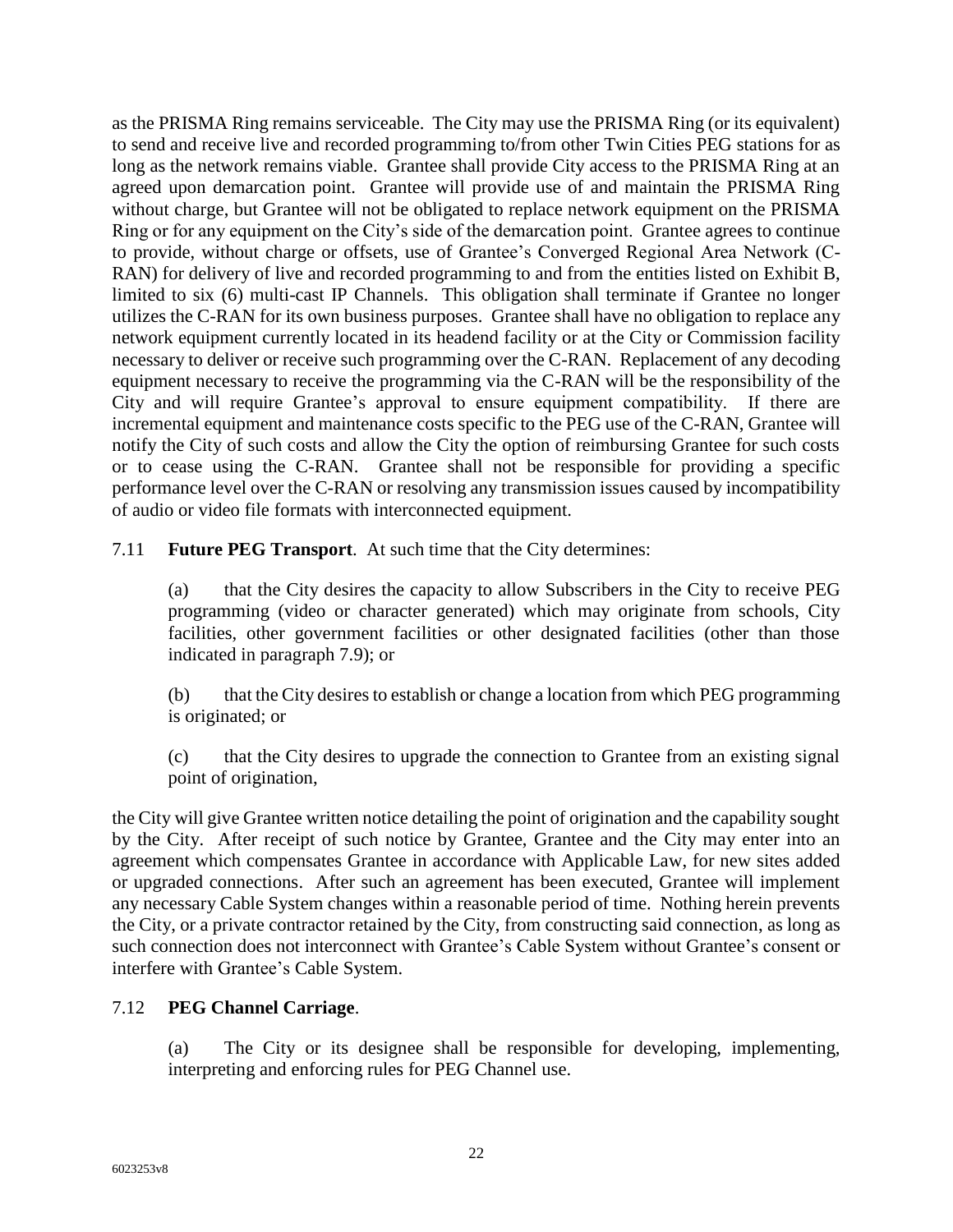(b) The Grantee shall monitor the PEG Channels for technical quality to ensure that they meet FCC technical standards including those applicable to the carriage of PEG Channels, provided however, that the Grantee is not responsible for the production quality of PEG programming productions. The City, or its designee, shall be responsible for the production and quality of all PEG programming. Grantee shall carry all components of the SD/HD PEG Channel(s) including, but not limited to, closed captioning, stereo audio and other elements associated with the programming.

#### 7.13 **PEG Programming Financial Support**.

(a) During the term of the Franchise, Grantee shall pay quarterly to the Commission a PEG Fee in an amount equal to two and one-quarter percent (2.25%) of its quarterly Gross Revenues, for the duration of this Franchise. Payments pursuant to this subsection shall be paid to the Commission on the same schedule and including the same payment worksheets as the Franchise Fee payments set forth in Section 16.1(a-c) of this Franchise.

(b) The PEG Fee may be used by City and Commission to fund PEG expenditures in accordance with Applicable Law.

(c) The PEG Fee is not part of the Franchise Fee and instead falls within one or more of the exceptions in 47 U.S.C. § 542, unless the PEG Fee is used by City or Commission in violation of Applicable Law. The PEG Fee may be categorized, itemized, and passed through to Subscribers as permissible, in accordance with 47 U.S.C. § 542 or other Applicable Laws.

#### 7.14 **PEG Technical Quality and Support**.

(a) Grantee shall not be required to carry a PEG Channel in a higher quality format than that of the Channel signal delivered to Grantee, but Grantee shall not implement a change in the method of delivery of PEG Channels that results in a material degradation of signal quality or impairment of viewer reception of PEG Channels, provided that this requirement shall not prohibit Grantee from implementing new technologies also utilized for commercial Channels carried on its Cable System. Grantee shall meet FCC signal quality standards when offering PEG Channels on its Cable System and shall continue to comply with closed captioning pass-through requirements. There shall be no significant deterioration in a PEG Channel signal from the point of origination upstream to the point of reception (hub or head-end) or downstream to the Subscriber on the Cable System.

(b) Grantee shall provide a local (Twin Cities) response phone number, cell number, and e-mail address for local (Twin Cities) technical support staff who are trained to effectively respond to and resolve PEG related issues. For urgent issues (such as signal problems during live programs) the Grantee will respond as soon as possible. For nonurgent tech support requests the Grantee will respond within three (3) hours or forty-eight (48) hours, depending upon the response time needed. Commission technical staff will determine what requests are urgent or non-urgent. The Commission agrees to use best efforts to verify that the issue is not on the Commission's side of the demarcation point before a call is made to Grantee.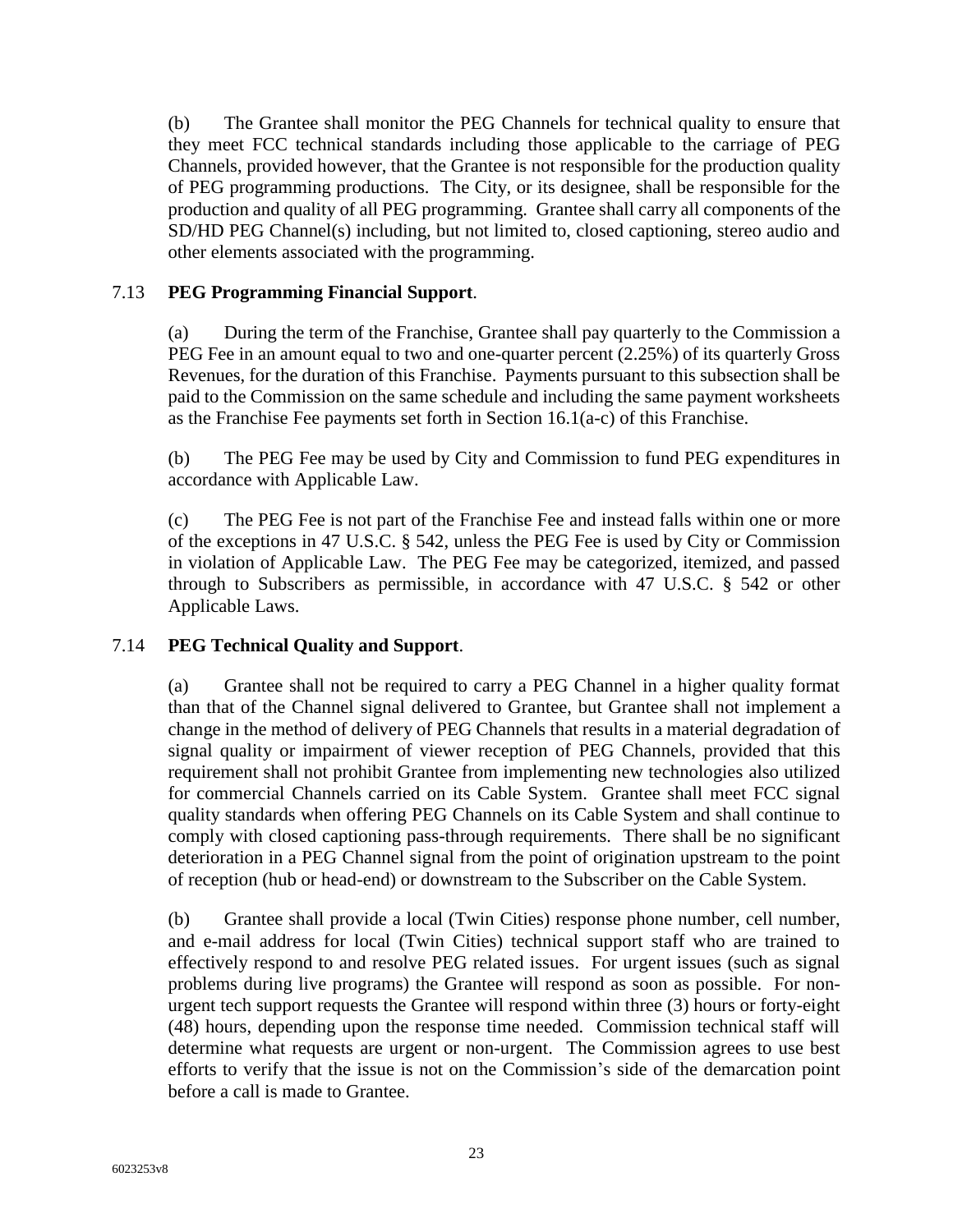(c) Grantee agrees to continue its practice of providing to the Commission three (3) satellite feeds from Grantee's headend facility and/or hub site locations directly to the Commission's Playback Facility without charge to Commission. The Commission shall be responsible for obtaining any necessary carriage and license agreements for the programming aired on its PEG Channels to the extent the content providers require such agreements. The Commission shall pay any license fees, copyright fees and other costs of the programming provider. If Grantee receives a demand to cease and desist from providing any programming content to the Commission under this section or the source of the programming ceases to operate, Grantee may terminate such programming immediately without prior notice, but will provide notice that such programming has been terminated as soon as possible. If Grantee ceases to maintain the satellite reception facility through which the programming is received, Grantee will give the Commission sixty (60) days prior notice of the discontinuation to allow the Commission to obtain the programming from another source.

7.15 **Change in Technology**. In the event Grantee makes any change in the Cable System and related equipment and facilities or in its signal delivery technology, which requires the City to obtain new equipment in order to be compatible with such change for purposes of transport and delivery of the PEG Channels, Grantee shall, at its own expense and without charge to the City or its designated entities, purchase such equipment as may be necessary to facilitate the cablecasting of the PEG Channels in accordance with the requirements of the Franchise.

7.16 **Relocation of Grantee's Headend**. In the event Grantee relocates its headend, Grantee will be responsible for replacing or restoring the existing dedicated fiber connections at Grantee's cost so that all functions and capacity remain available, operate reliably and satisfy all applicable technical standards and related obligations of the Franchise without charge to the City or its designated entities.

7.17 **Regional Channel Six**. Grantee shall make available Regional Channel Six as long as it is required to do so by Applicable Law.

7.18 **Compliance with Minnesota Statutes Chapter 238**. In addition to the requirements contained in this Section 7 of this Franchise, Grantee and City shall comply with the PEG requirements mandated by Minn. Stat. § 238.084.

# <span id="page-25-0"></span>**SECTION 8 REGULATORY PROVISIONS**

8.1 **Intent**. The City shall have the right to administer and regulate activities under the Franchise to the full extent permitted by Applicable Law. The City may delegate to any other body or Person authority to administer the Franchise and to monitor the performance of Grantee pursuant to the Franchise. Grantee shall cooperate with any such delegates of the City.

8.2 **Delegation of Authority to Regulate**. The City reserves the right to delegate its regulatory authority wholly or in part to another governmental entity, including, but not limited to, an entity which may be formed to regulate several franchises in the region in a manner consistent with Applicable Laws. As of the Effective Date of this Franchise, the Commission shall have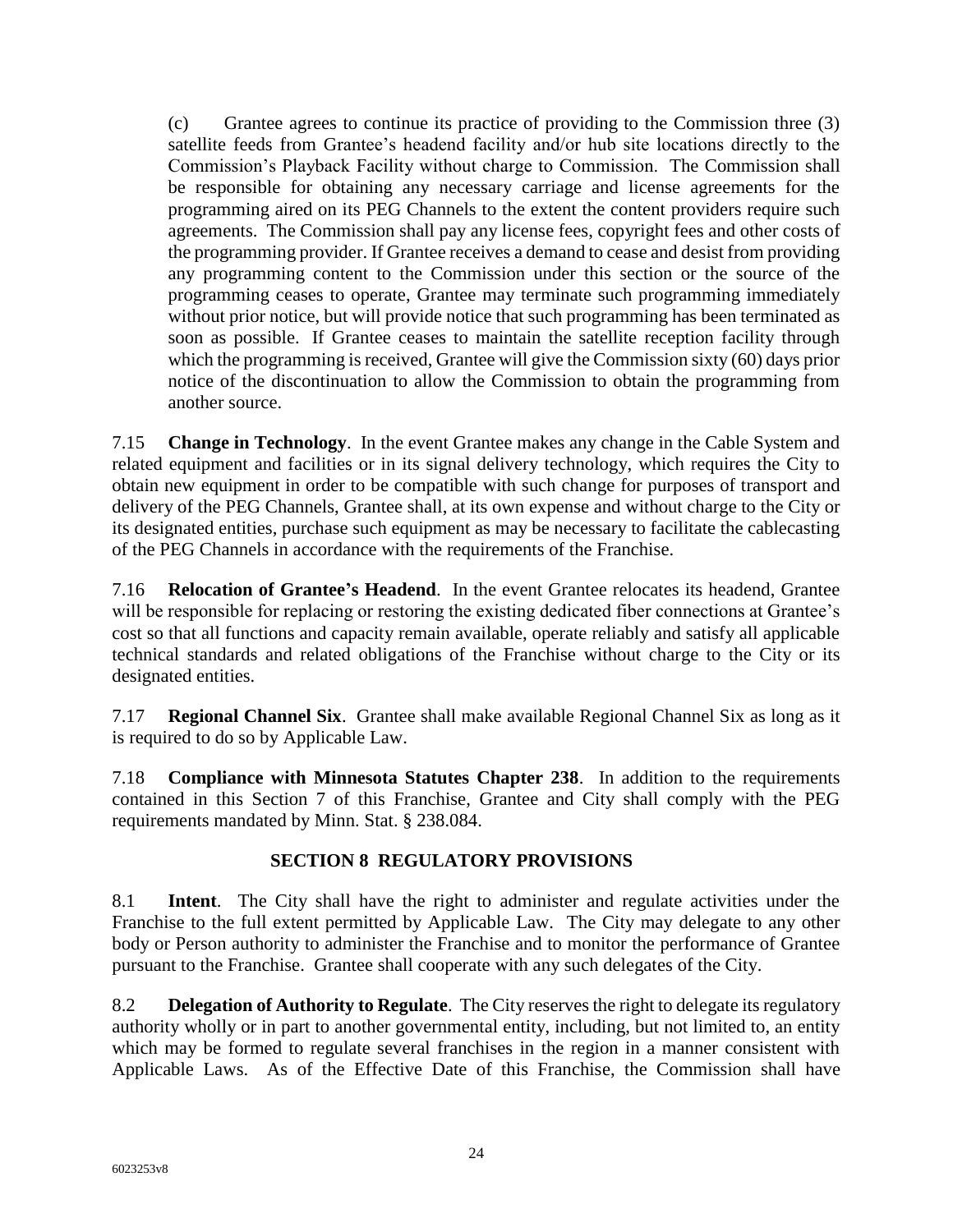continuing regulatory jurisdiction and supervision over the Cable System and Grantee's operation under the Franchise.

#### 8.3 **Regulation of Rates and Charges**.

(a) Right to Regulate. The City reserves the right to regulate rates or charges for any Cable Service within the limits of Applicable Law, to enforce rate regulations prescribed by the FCC, and to establish procedures for said regulation or enforcement.

(b) Notice of Change in Rates and Charges. Throughout the term of this Franchise, Grantee shall give the City and all Subscribers within the City at least thirty (30) Days' notice of any intended modifications or additions to Subscriber rates or charges. Nothing in this subsection shall be construed to prohibit the reduction or waiving of rates or charges in conjunction with promotional campaigns for the purpose of attracting Subscribers or users.

(c) Rate Discrimination Prohibited. Within any category of Subscribers, Grantee shall not discriminate among Subscribers with regard to rates and charges made for any service based on considerations of race, color, creed, sex, marital or economic status, national origin, sexual preference, or (except as allowed by Applicable Law) neighborhood of residence, except as otherwise provided herein; and for purposes of setting rates and charges, no categorization of Subscribers shall be made by Grantee on the basis of those considerations. Nevertheless, Grantee shall be permitted to establish (1) discounted rates and charges for providing Cable Service to low-income, disabled, or low-income elderly Subscribers, (2) promotional rates, and (3) bulk rate and package discount pricing.

# <span id="page-26-0"></span>**SECTION 9 BOND**

#### 9.1 **Performance Bond**.

(a) Upon the Effective Date of this Franchise and at all times thereafter until the Grantee has liquidated all of its obligations under this Franchise, the Grantee shall furnish and file with Commission, on behalf of all Member Cities, a bond in the sum of One Hundred Thousand and No/100 Dollars (\$100,000.00) in such form and with such sureties as shall be acceptable to the Commission ("Bond"). The Bond shall be conditioned upon the faithful performance by Grantee of this Franchise and upon the further condition that in the event Grantee shall fail to comply with any law, ordinance or regulation, there shall be recoverable jointly and severally from the principal and surety of the Bond, any damages or losses suffered by City as a result, including the full amount of any compensation, indemnification or cost of removal of any property of Grantee, including a reasonable allowance for attorneys' fees and costs (with interest at prime rate plus two percent (2%)), up to the full amount of the Bond, and which Bond shall further guarantee payment by Grantee of all claims and liens against City, or any public property, and taxes due to City, which arise by reason of the construction, operation, maintenance or use of the Cable System.

9.2 **Rights**. The rights reserved by City with respect to the Bond are in addition to all other rights the City may have under this Franchise or any other law.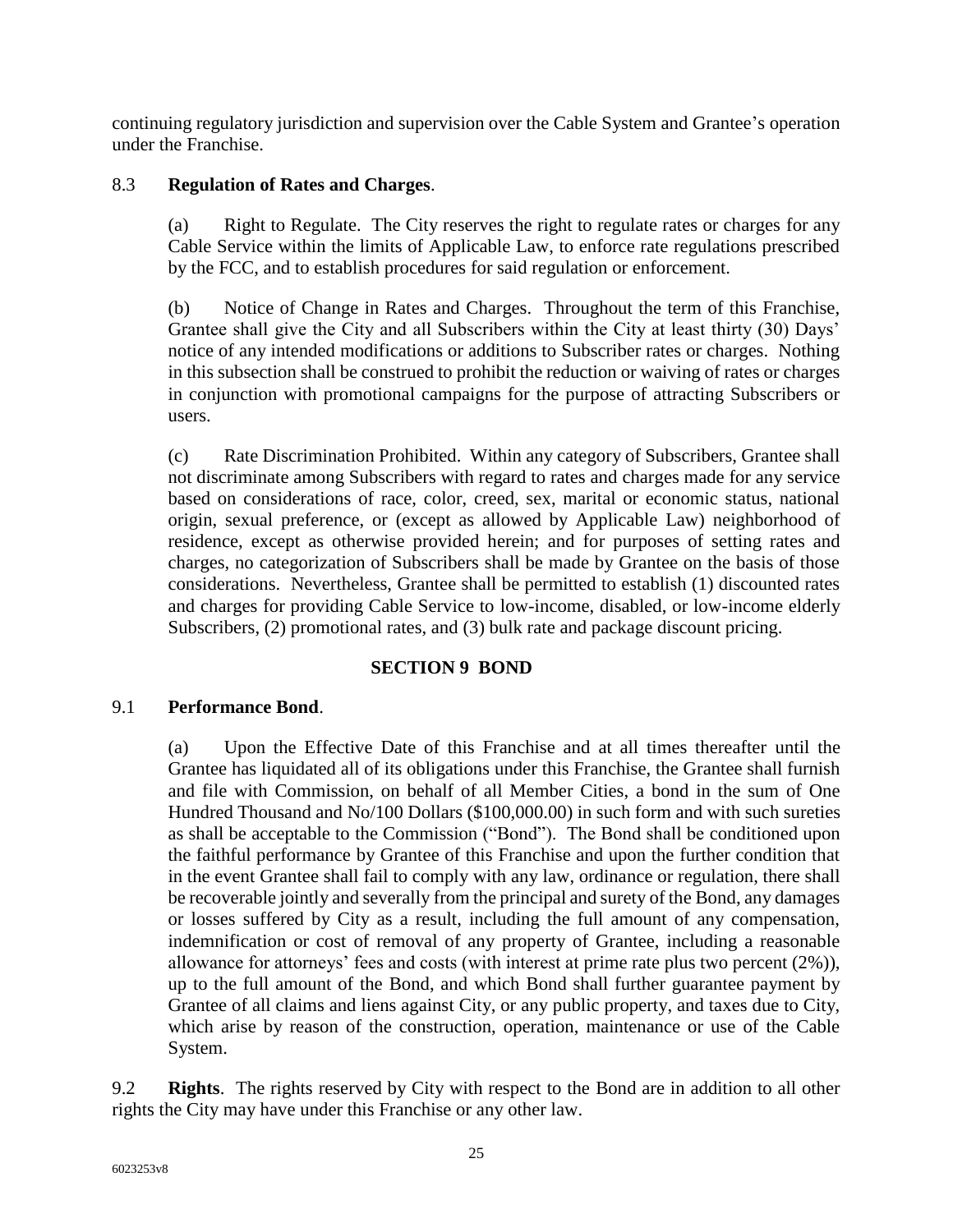9.3 **Reduction of Bond Amount**. City may, in its sole discretion, reduce the amount of the Bond.

#### 9.4 **Procedure to Draw on Bond**.

(a) The parties shall follow the procedure set forth in Section 11.1 of this Franchise regarding any draw on the Bond.

(b) In the event this Franchise is terminated in accordance with the procedure set forth in Section 11, the City shall be entitled to collect from the Bond that amount which is attributable to any damages sustained by the City as a result of said violation.

(c) Grantee shall be entitled to the return of the Bond, or portion thereof, as remains one hundred and twenty (120) Days after the expiration of the term of the Franchise or termination for violation thereof, provided the City has not notified Grantee of any actual or potential damages incurred as a result of Grantee's operations pursuant to the Franchise or as a result of said violation.

(d) The rights reserved to the City with respect to the Bond are in addition to all other rights of the City whether reserved by this Franchise or authorized by law, and no action, proceeding or exercise of a right with respect to the Bond shall affect any other right the City may have.

#### <span id="page-27-0"></span>**SECTION 10 SECURITY FUND**

10.1 **Security Fund**. Within thirty (30) Days of the Effective Date, Grantee shall establish and provide to the City or the Commission, on behalf of the City, as security for the faithful performance by Grantee of all provisions of this Franchise, an irrevocable letter of credit from a financial institution satisfactory to the City or the Commission in the amount of Twenty-Five Thousand and No/100 Dollars (\$25,000.00) ("Security Fund"). Failure to post the Security Fund shall constitute a material violation of this Franchise. The Security Fund shall serve as security for the faithful performance by Grantee of all the provisions of this Franchise and compliance with all orders, permits and directions of the City and the payment by Grantee of any claim, liens, costs, expenses and taxes due the City which arise by reason of the construction, operation or maintenance of the Cable System. The obligation to establish the Security Fund required by this paragraph is unconditional. If Grantee fails to establish the Security Fund as required, the City may take whatever action is appropriate to require the establishment of that Security Fund and may recover its costs, reasonable attorneys' fees, and an additional penalty of Five Thousand Dollars (\$5,000) in that action.

10.2 **Withdrawal of Funds**. The Security Fund shall permit the City to withdraw funds upon demand (sight draft). Grantee shall not use the Security Fund for other purposes and shall not assign, pledge or otherwise use this Security Fund as security for any other purpose.

10.3 **Liquidated Damages**. In addition to recovery of any monies owed by Grantee to City or damages to City as a result of any acts or omissions by Grantee pursuant to the Franchise, City in its sole discretion may charge to and collect from the Security Fund the following liquidated damages: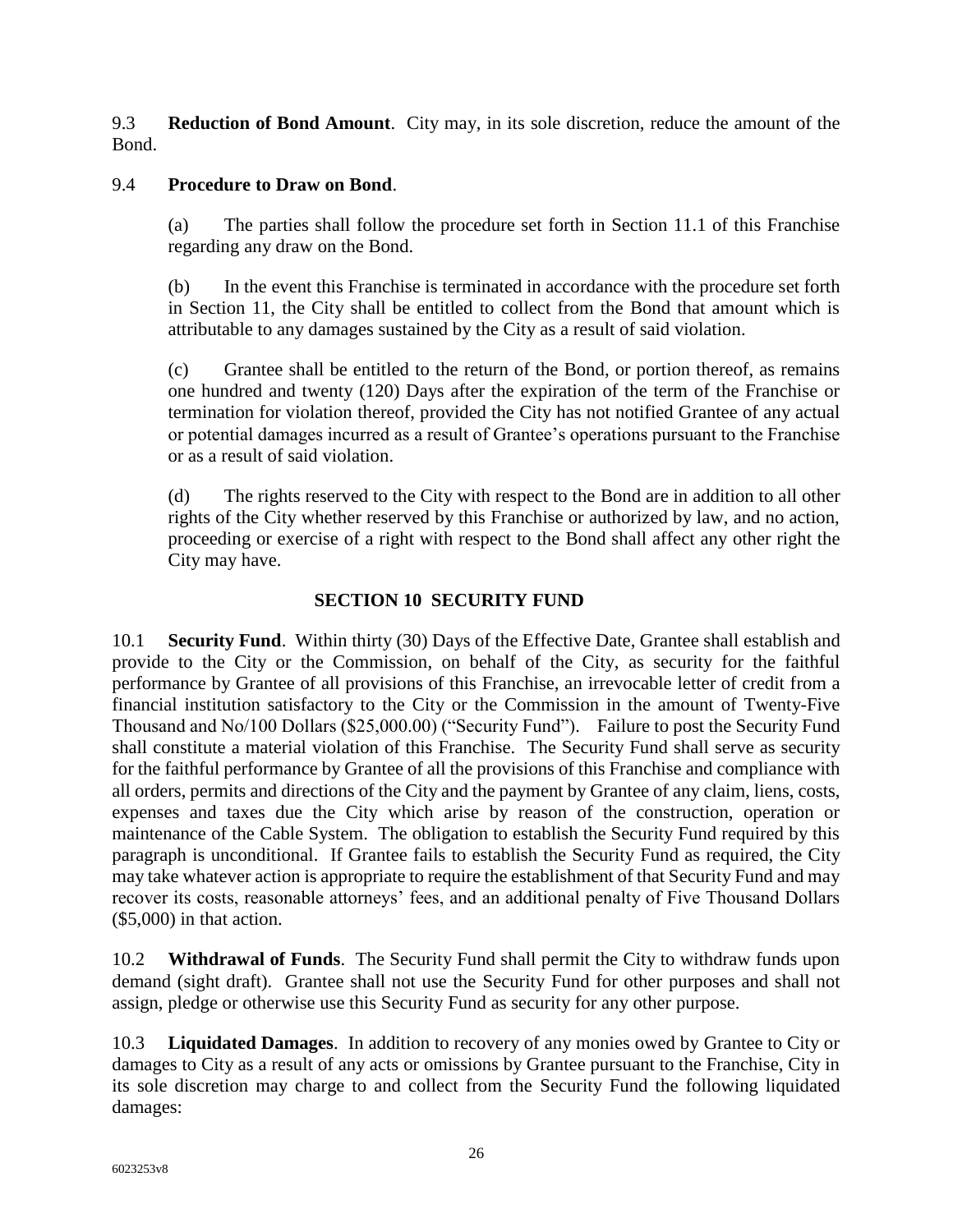(a) For failure to provide data, documents, reports or information or to cooperate with City during an application process, audit, or System review, the liquidated damage shall be Two Hundred Fifty Dollars (\$250.00) per Day for each Day, or part thereof, such failure occurs or continues.

(b) For failure to comply with any of the provisions of this Franchise for which a penalty is not otherwise specifically provided pursuant to this Section 10.3, the liquidated damage shall be Two Hundred Fifty Dollars (\$250.00) per Day for each Day, or part thereof, such failure occurs or continues.

(c) For failure of Grantee to comply with construction, operation or maintenance standards, the liquidated damage shall be Five Hundred Dollars (\$500.00) per Day for each Day, or part thereof, such failure occurs or continues.

(d) For failure to provide the services Grantee has proposed, including but not limited to the implementation and the utilization of the PEG Channels, the liquidated damage shall be Two Hundred Fifty Dollars (\$250.00) per Day for each Day, or part thereof, such failure occurs or continues.

10.4 **Each Violation a Separate Violation**. Each violation of any provision of this Franchise shall be considered a separate violation for which separate liquidated damages can be imposed. However, to the extent City remains a Member City of Commission, liquidated damages under Section 10.3 for a violation of each Member City franchise shall be calculated by the Commission as one violation, and not as multiple violations (one violation for each individual Member City franchise). For example, liquidated damages per Day under section 10.3(a) would equal Two Hundred Fifty Dollars (\$250.00), not One Thousand Seven Hundred Fifty Dollars (\$1,750) (seven times the per Day liquidated damages amount).

10.5 **Maximum Draw Per Violation**. Any liquidated damages for any given violation shall be imposed upon Grantee for a maximum of Twenty-Five Thousand and No/100 Dollars (\$25,000.00). If after that amount of draw from the Security Fund Grantee has not cured or commenced to cure the alleged breach to the satisfaction of the City, the City may pursue all other remedies.

10.6 **Withdrawal of Funds to Pay Taxes**. If Grantee fails to pay to the City any taxes due and unpaid; or fails to repay to the City, any damages, costs or expenses which the City shall be compelled to pay by reason of any act or default of the Grantee in connection with this Franchise; or fails, after thirty (30) Days' notice of such failure by the City to comply with any provision of the Franchise which the City reasonably determines can be remedied by an expenditure of the Security Fund, the City may then draw from the Security Fund. Payments are not Franchise Fees as defined in Section 16 of this Franchise.

10.7 **Procedure for Draw on Security Fund**. The parties shall follow the procedure set forth in Section 11.1 of this Franchise regarding any withdrawal from the Security Fund.

10.8 **Grantee's Right to Pay Prior to Security Fund Draw**. Grantee shall have the opportunity to make prompt payment of any assessed liquidated damages and if Grantee fails to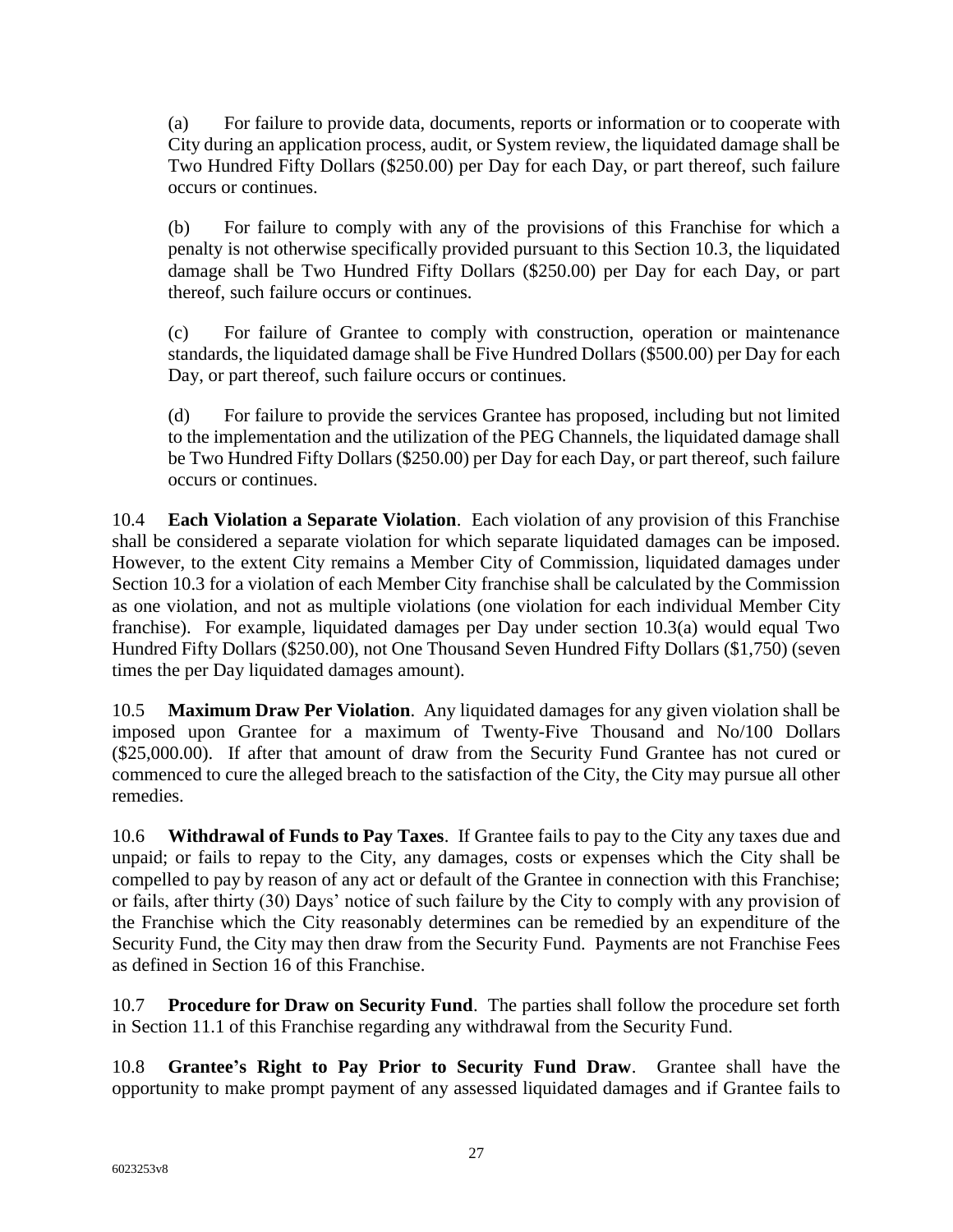promptly remit payment to the City, the City may resort to a draw from the Security Fund in accordance with the terms of this Franchise.

10.9 **Failure to Establish Security Fund**. City may draw on said Security Fund for the whole amount thereof and hold the proceeds, without interest, and use the proceeds to pay costs incurred by City in performing and paying for any or all of the obligations, duties and responsibilities of Grantee under this Franchise that are not performed or paid for by Grantee pursuant hereto, including attorneys' fees incurred by the City in so performing and paying. The failure to establish a Security Fund under section 10.1 may also, at the option of City, be deemed a violation by Grantee under this Franchise. The drawing on the Security Fund by City, and use of the money so obtained for payment or performance of the obligations, duties and responsibilities of Grantee which are in default, shall not be a waiver or release of such violation.

10.10 **Replenishment of Security Fund**. If Commission or City exhaust the Security Fund under Section 10.5 during a given violation proceeding, Grantee shall have no obligation to replenish the Security Fund for such violation proceeding. However, Grantee must replenish the Security Fund as security for any future franchise violation. If the amount of the Security Fund established under Section 10.1 is not enough to secure the performance of the obligations described in Section 10.1, then the City or the Commission must resort to the Bond provided in Section 9 or other enforcement mechanisms provided under Section 11.

10.11 **Collection of Funds Not Exclusive Remedy**. The collection by City of any damages or monies from the Security Fund shall not affect any other right or remedy available to City, nor shall any act, or failure to act, by City pursuant to the Security Fund, be deemed a waiver of any right of City pursuant to this Franchise or otherwise. Notwithstanding this section, however, should the City elect to impose liquidated damages, that remedy shall remain the City's exclusive remedy for the one hundred twenty (120) Day period set forth in Section 10.5.

# <span id="page-29-0"></span>**SECTION 11 VIOLATION PROCEDURE**

11.1 **Basis for Violation**. City or Commission shall give written notice to Grantee if City, in its sole discretion, determines that Grantee has:

- (a) Violated any material provision of this Franchise or the acceptance hereto;
- (b) Violated any law, ordinance, rule, order, regulation or determination of the City, state or federal government, not in conflict with this Franchise;
- (c) Attempted to evade any provision of this Franchise or the acceptance hereof;
- (d) Practiced any fraud or deceit upon City or Subscribers;

(e) Made a material misrepresentation of fact in the application for or negotiation of this Franchise; or

11.2 **Violation Procedure**. The written notice shall describe in reasonable detail the alleged violation so as to afford Grantee an opportunity to remedy the violation.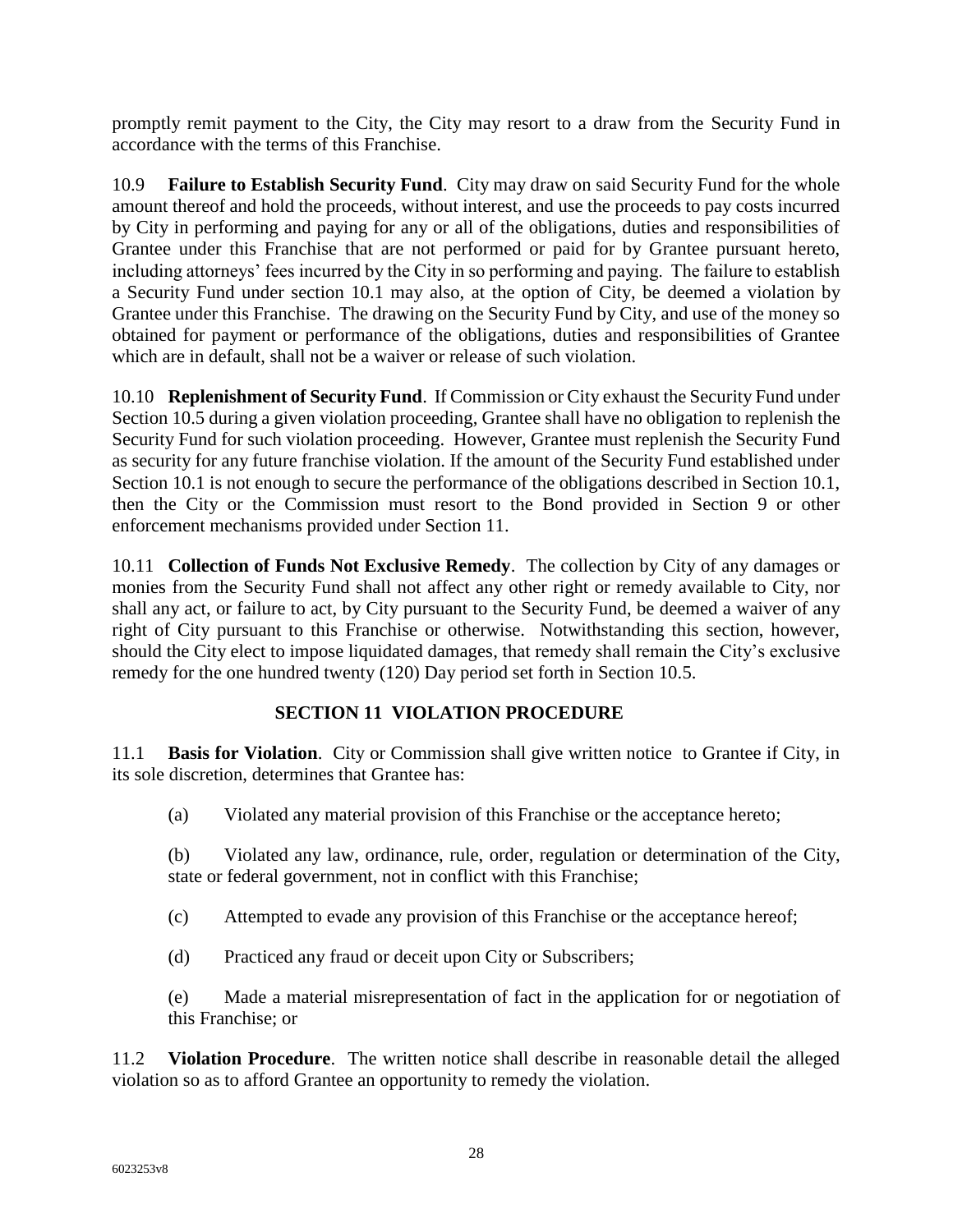(a) Grantee shall have thirty (30) Days subsequent to receipt of the notice in which to correct the violation (or if such violation is of such a character as to require more than thirty (30) Days within which to cure the same, and Grantee fails to commence to cure the same within said thirty (30) Day period and thereafter fails to use reasonable diligence, in City's sole opinion, to cure such violation as soon as possible).

(b) Grantee may, within ten (10) Days of receipt of notice, notify the City that there is a dispute as to whether a violation or failure has, in fact, occurred. Such notice by Grantee shall specify with particularity the matters disputed by Grantee and shall stay the running of the above-described time until the Commission or City issues final findings of fact with respect to the violation. However, all penalties shall accrue from the date of the notice of violation until the Commission or City issues final findings of fact with respect to the violation.

(c) The City or Commission shall hear Grantee's dispute at the next regularly scheduled or specially scheduled meeting. Grantee shall have the right to speak and introduce evidence. The City or Commission shall determine whether Grantee has committed a violation and shall make written findings of fact relative to its determination.

(d) If after hearing the dispute, the violation is upheld by the City or Commission, then Grantee shall have thirty (30) Days within which to remedy the violation.

(e) If Grantee fails to cure the violation within thirty (30) Days, such violation shall be a substantial breach and City may elect to terminate the Franchise, or establish and draw on the Bond or Security Fund as provided in Sections 9 or 10.

(f) The City may place the issue of termination of this Franchise before the governing body of City at a regular meeting. If City decides there is cause or reason to terminate, the following procedure shall be followed:

(i) City shall provide Grantee with a written notice of the reason or cause for proposed termination and shall allow Grantee a minimum of thirty (30) Days subsequent to receipt of the notice in which to correct the violation.

(ii) Grantee shall be provided with an opportunity to be heard at a public hearing prior to any decision to terminate this Franchise.

(iii) If, after notice is given and an opportunity to cure, at Grantee's option, a public hearing is held, and the City determines there was a violation, breach, failure, refusal or neglect, the City may declare by resolution the Franchise terminated and of no further force and effect unless there is compliance within such period as the City may fix, such period may not be less than thirty (30) Days. No opportunity for compliance need be granted for fraud or misrepresentation.

11.3 **Failure to Enforce**. Grantee shall not be relieved of any of its obligations to comply promptly with any provision of the Franchise by reason of any failure of the City to enforce prompt compliance, and City's failure to enforce shall not constitute a waiver of rights or acquiescence in Grantee's conduct.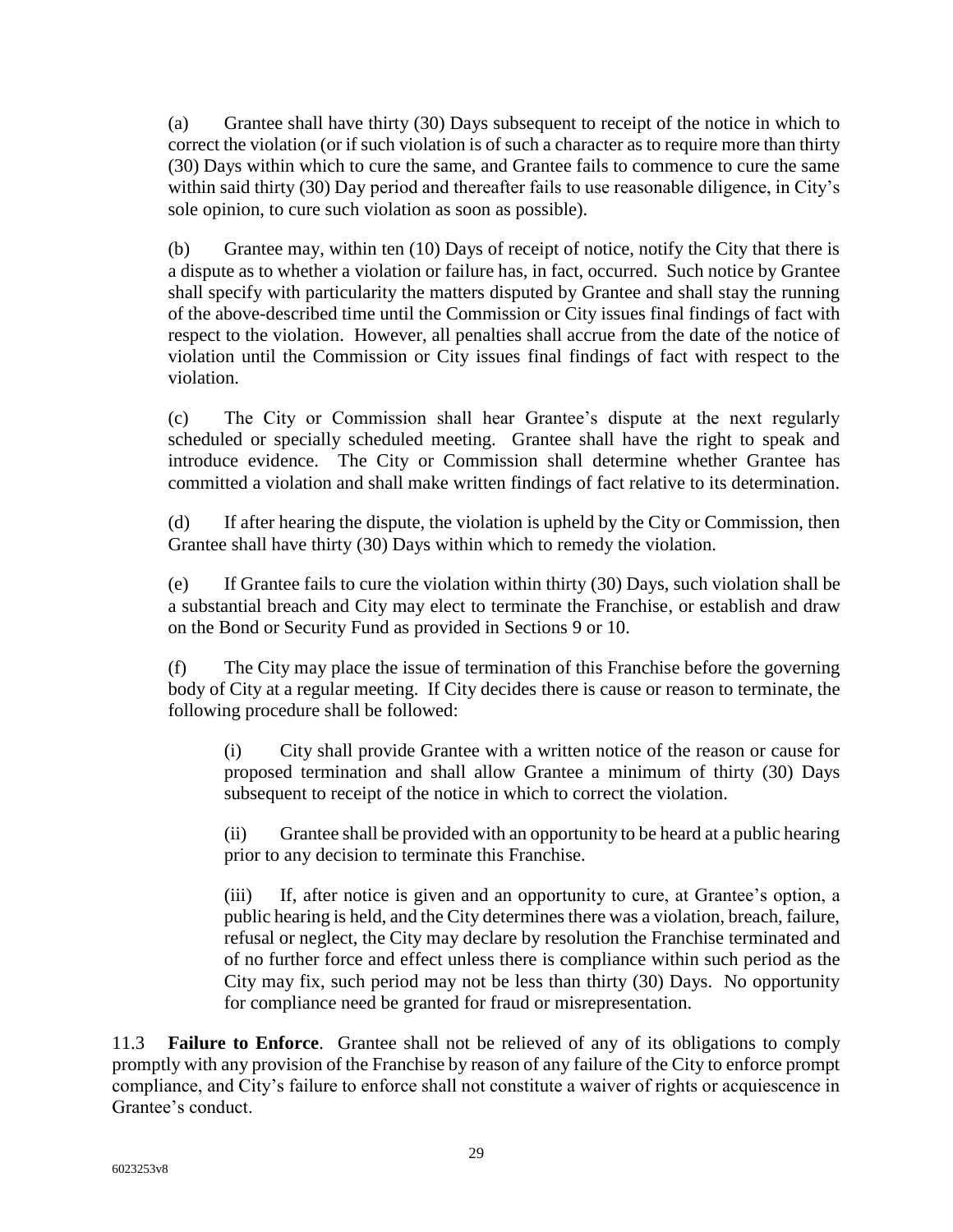#### 11.4 **Compliance with the Laws**.

(a) If any federal or state law or regulation shall require or permit City or Grantee to perform any service or act or shall prohibit City or Grantee from performing any service or act which may be in conflict with the terms of this Franchise, then as soon as possible following knowledge thereof, either party shall notify the other of the point in conflict believed to exist between such law or regulation. Grantee and City shall conform to state laws and rules regarding cable communications not later than one (1) year after they become effective, unless otherwise stated, and shall conform to federal laws and regulations regarding cable as they become effective.

(b) If any term, condition or provision of this Franchise or the application thereof to any Person or circumstance shall, to any extent, be held to be invalid or unenforceable, the remainder hereof and the application of such term, condition or provision to Persons or circumstances other than those as to whom it shall be held invalid or unenforceable shall not be affected thereby, and this Franchise and all the terms, provisions and conditions hereof shall, in all other respects, continue to be effective and complied with, provided the loss of the invalid or unenforceable clause does not substantially alter the agreement between the parties. In the event such law, rule or regulation is subsequently repealed, rescinded, amended or otherwise changed so that the provision which had been held invalid or modified is no longer in conflict with the law, rules and regulations then in effect, said provision shall thereupon return to full force and effect and shall thereafter be binding on Grantee and City.

#### <span id="page-31-0"></span>**SECTION 12 FORECLOSURE AND RECEIVERSHIP**

12.1 **Foreclosure**. Upon the foreclosure or other judicial sale of the Cable System, Grantee shall notify the City of such fact and such notification shall be treated as a notification that a change in control of Grantee has taken place, and the provisions of this Franchise governing the consent to transfer or change in ownership shall apply without regard to how such transfer or change in ownership occurred.

12.2 **Receivership**. The City shall have the right to cancel this Franchise subject to any applicable provisions of state law, including the Bankruptcy Act, one hundred twenty (120) Days after the appointment of a receiver or trustee to take over and conduct the business of Grantee, whether in receivership, reorganization, bankruptcy or other action or proceeding, unless such receivership or trusteeship shall have been vacated prior to the expiration of said one hundred twenty (120) Days, or unless:

(a) Within one hundred twenty (120) Days after his election or appointment, such receiver or trustee shall have fully complied with all the provisions of this Franchise and remedied all defaults thereunder; and,

(b) Such receiver or trustee, within said one hundred twenty (120) Days, shall have executed an agreement, duly approved by the Court having jurisdiction in the premises, whereby such receiver or trustee assumes and agrees to be bound by each and every provision of this Franchise.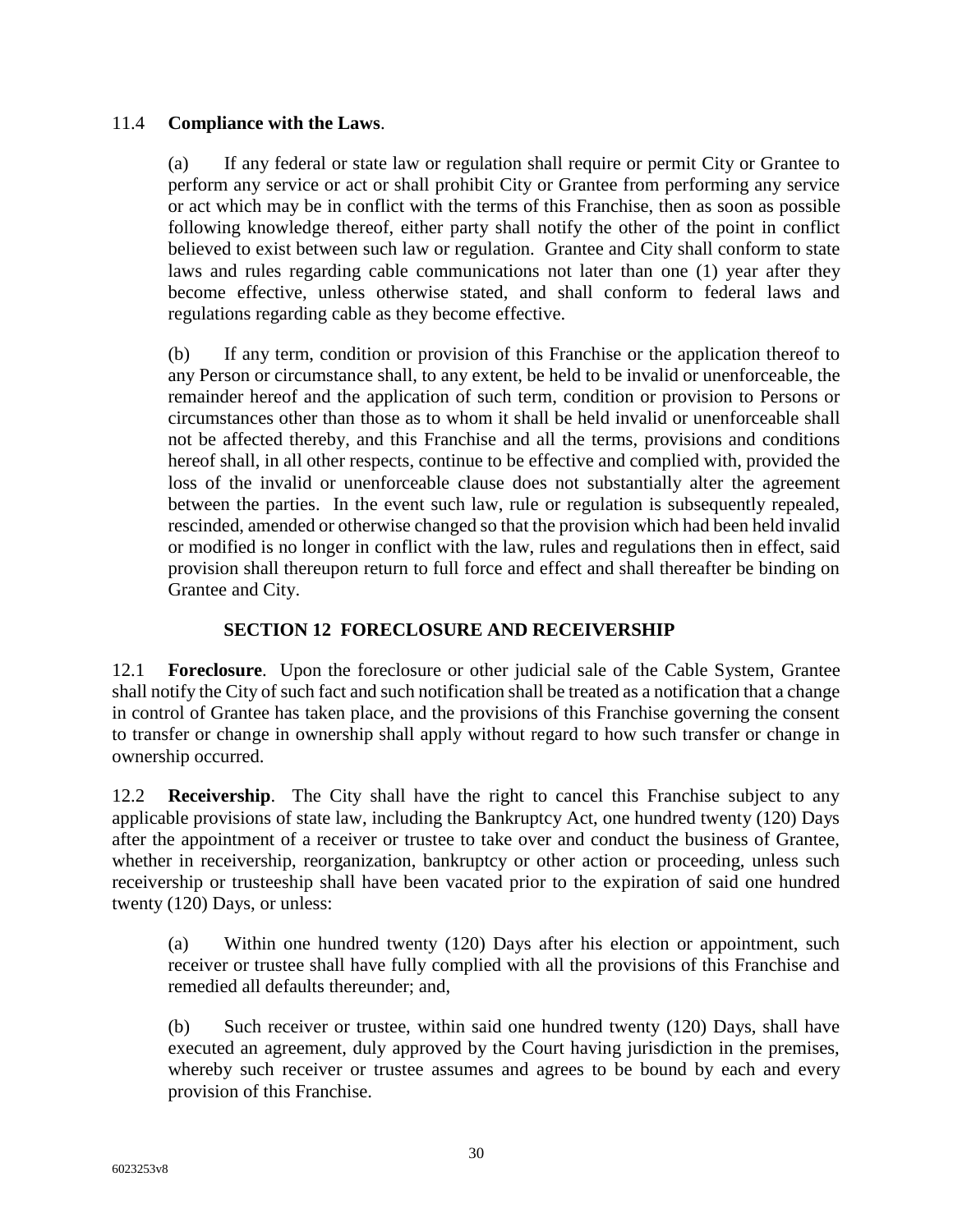#### <span id="page-32-0"></span>**SECTION 13 REPORTING REQUIREMENTS**

13.1 **Quarterly Reports**. Within thirty (30) Days after the end of each calendar quarter, Grantee shall submit to the City along with its Franchise Fee payment, a report showing the basis for computation of the Franchise Fee and PEG Fee payments signed by an authorized representative of Grantee in form and substance substantially equivalent to Exhibit D attached hereto. This report shall separately indicate Grantee's Gross Revenues within the City including, but not limited to such items as listed in the definition of "Gross Revenues" at Section 1.22 of this Franchise. Nothing in the Franchise Fee payment worksheet form set forth in Exhibit D shall be construed to modify the definition of "Gross Revenues" set forth in Section 1.21 of this Franchise.

13.2 **Monitoring and Compliance Reports**. Upon request, but no more than once a year, Grantee shall provide a written report of any and all FCC technical performance tests for the residential network required in FCC Rules and Regulations as now or hereinafter constituted.

13.3 **Monthly Subscriber Data Report.** Every other month starting in January, Grantee shall provide the City with a Subscriber data report consistent with the format set forth in Exhibit E attached hereto. In the event technical or programming changes require changes to the format of the report, the City and Grantee shall work in good faith to make such changes without the need to amend this Franchise.

13.4 **Other Reports**. Upon request of the City and in no event later than thirty (30) Days from the date of receipt of such request, Grantee shall, without charge, prepare and furnish to the City, at the times and in the form prescribed, such additional reports with respect to its operation, affairs, transactions, or property, as may be reasonably necessary to ensure compliance with the terms of this Franchise. Grantee and City may in good faith agree upon taking into consideration Grantee's need for the continuing confidentiality as prescribed herein. Neither City nor Grantee shall unreasonably demand or withhold information requested pursuant with the terms of this Franchise.

13.5 **Confidential and Trade Secret Information**. Grantee acknowledges that information submitted by Grantee to the City may be subject to the Minnesota Government Data Practices Act ("MGDPA") pursuant to Minn. Stat. Chapter 13. The Commission shall follow all Applicable Laws and procedures for protecting any confidential and trade secret information of Grantee that may be provided to Commission. Grantee acknowledges that the Commission shall at all times comply with the Minnesota Data Practices Act ("MDPA") related to the release of information and nothing herein shall be read to modify the Commission's obligations under the MDPA.

#### 13.6 **Communications with Regulatory Agencies**.

(a) Upon written request (unless service of copies is otherwise mandated by Applicable Law) Grantee shall submit to City copies or online links to copies of any pleading, applications, notifications, communications and documents of any kind, submitted by Grantee or its Affiliates to any federal, state or local courts, regulatory agencies and other government bodies if such documents directly relate to the operations of Grantee's Cable System within the Franchise Area. Grantee shall submit such documents to City no later than thirty (30) Days after receipt of City's request. Grantee and City shall comply with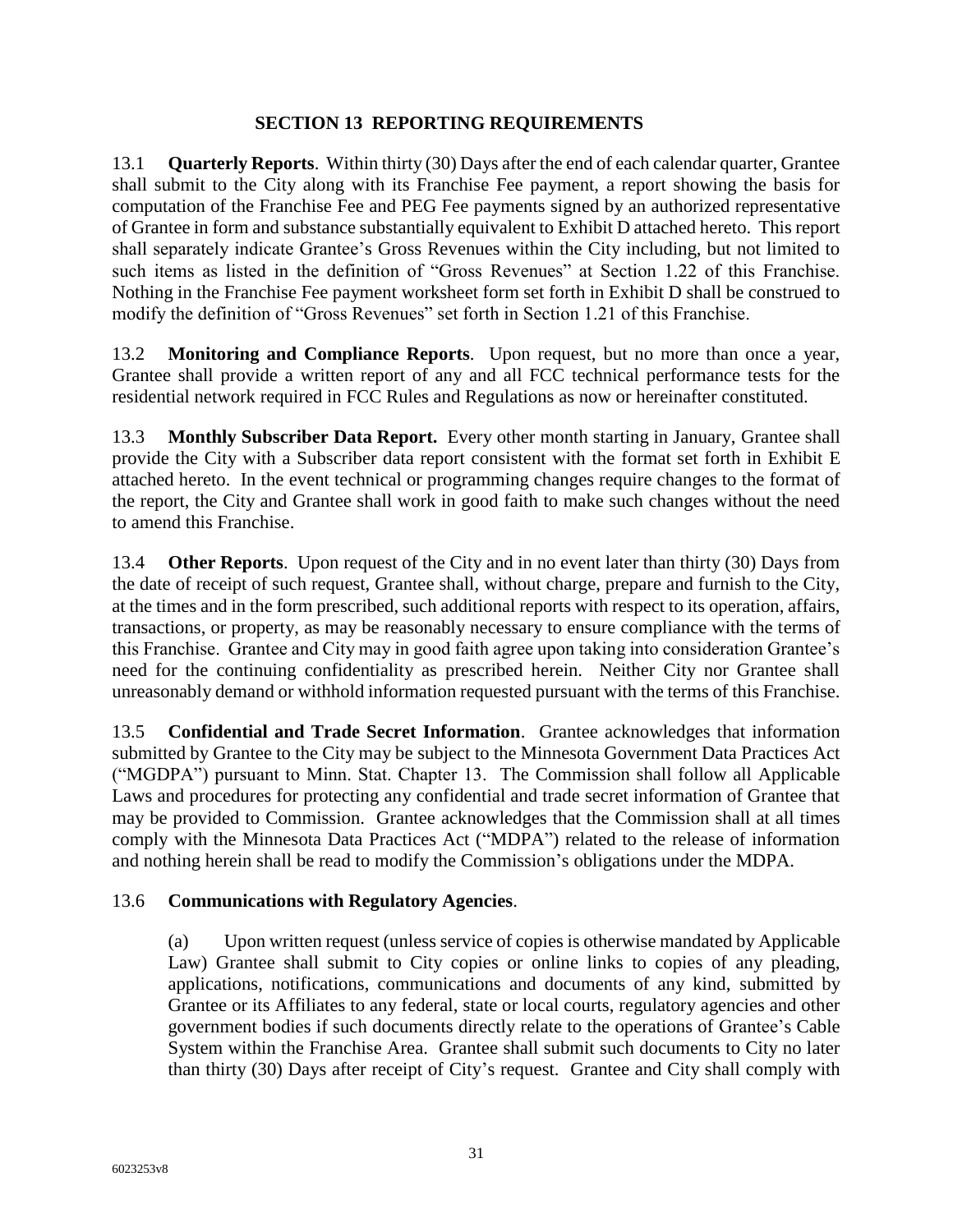all Applicable Law governing confidential, privileged or proprietary rights to such documents.

(b) In addition, Grantee and its Affiliates, City and Commission shall, within ten (10) Days of any communication to or from any judicial or regulatory agency regarding any alleged or actual violation of this Franchise, City regulation or other requirement relating to the System, use its best efforts to provide the other party a copy of the communication, whether or not specifically requested to do so.

#### <span id="page-33-0"></span>**SECTION 14 CUSTOMER SERVICE POLICIES**

14.1 **Response to Customers and Cooperation with City and Commission**. Grantee shall promptly respond to all requests for service, repair, installation and information from Subscribers. Grantee acknowledges the City's interest in the prompt resolution of all cable complaints and shall work in close cooperation with the City to resolve complaints. Grantee shall provide the Commission and the City with the name, address and telephone number of an office that will act as the Grantee's agent to receive complaints, regarding quality of service, equipment malfunctions, billings, and similar matters. Grantee will maintain an "escalated complaint process" to address unresolved complaints from Subscribers. A team of specifically identified employees of Grantee shall be available to the City and the Commission via email and telephone for reporting issues. These specifically identified employees of Grantee will have the ability to take actions to resolve Subscriber complaints relating to billing, property or service restoration, technical appointments, or any other Subscriber matters when necessary. Grantee will follow-up with the City or the Commission in writing by email (and by phone when necessary) with a summary of the results of the complaint(s).

14.2 **Customer Service Agreement and Written Information**. Grantee shall provide to Subscribers access to their service agreement and the following information if not included in the service agreement:

- (a) Services to be provided and rates for such services.
- (b) Billing procedures.
- (c) Service termination procedure.
- (d) Change in service notifications.
- (e) Converter/Subscriber terminal equipment policy.

(f) How complaints are handled including Grantee's procedure for investigation and resolution of Subscriber complaints.

(g) The name, address, and phone number of the Person identified by the City as responsible for handling cable questions and complaints for the City. This information shall be prominently displayed and Grantee shall submit the information to the City for review and approval as to its content and placement on Subscriber billing statements. A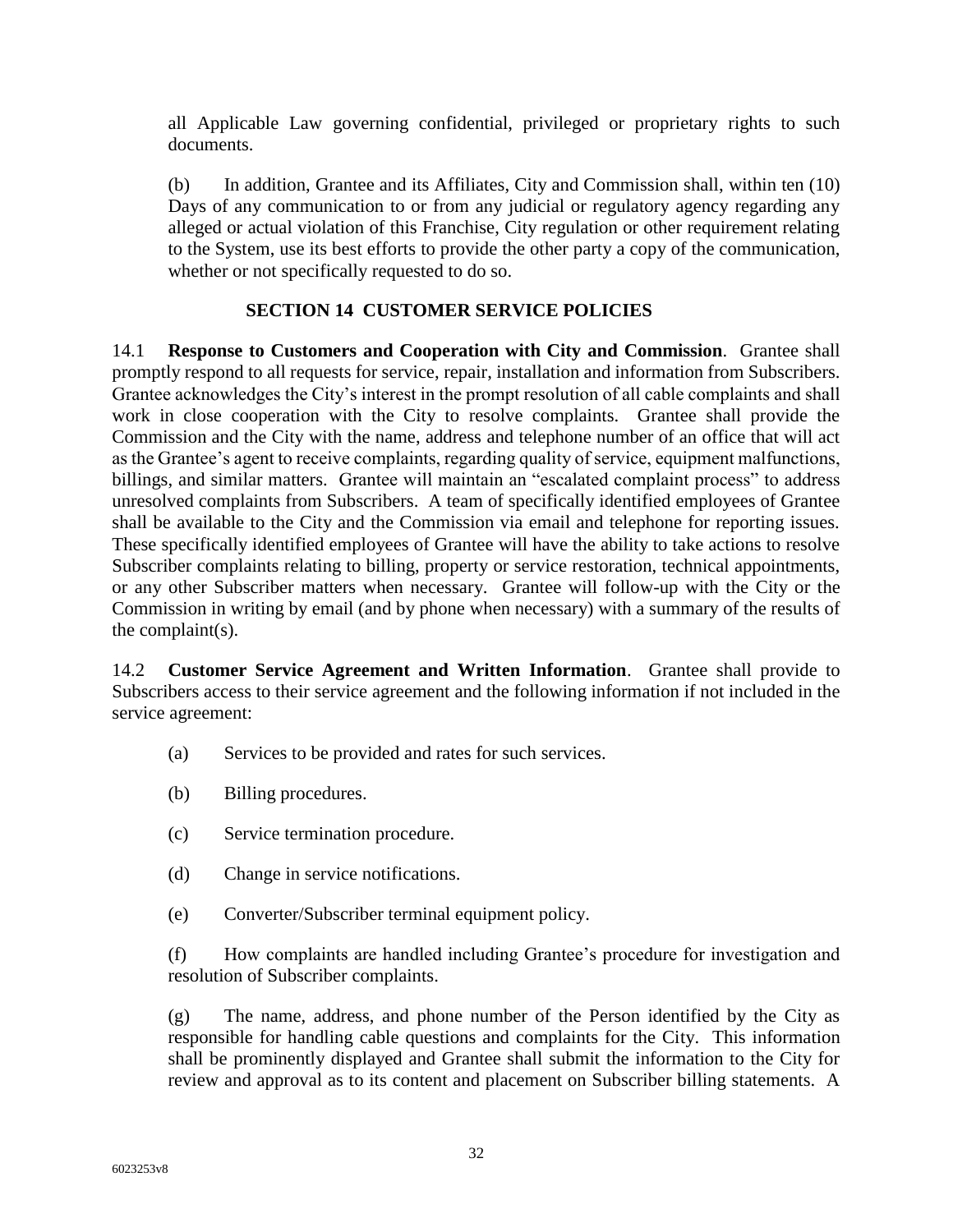copy of the written information shall be provided to each Subscriber at the time of initial connection and any subsequent reconnection.

#### 14.3 **Customer Service Standards**.

(a) The City hereby adopts the customer service standards set forth in Part 76, §76.309 of the FCC's rules and regulations, as amended.

(b) Grantee shall provide City with information demonstrating Grantee's compliance with each and every term and provision of Section 14.5.

(c) Grantee shall comply in all respects with the customer service requirements established by the FCC and those set forth herein. The City reserves the right to enact additional consumer protection laws or requirements to the extent such requirements are not inconsistent with, and preempted by, the FCC's customer service standards.

14.4 **Local Office**. Grantee shall maintain a convenient local customer service and bill payment location for matters such as receiving Subscriber payments, handling billing questions, equipment replacement and customer service information.

14.5 **Cable System office hours and telephone availability**. Grantee shall comply with the standards and requirements for customer service set forth below during the term of this Franchise.

(a) Grantee will maintain a local, toll-free telephone access line which will be available to its Subscribers twenty-four (24) hours a Day, seven (7) days a week.

(i) Trained Grantee representatives will be available to respond to customer telephone inquiries during Normal Business Hours.

(ii) The access line may be initially answered by an interactive voice response system but a Subscriber, under Normal Operating Conditions, shall have the option to speak to a trained Grantee representative during Normal Business Hours. Inquiries received after Normal Business Hours must be responded to by a trained Grantee representative on the next business day.

(b) Under Normal Operating Conditions, telephone answer time by a customer representative, including wait time, shall not exceed thirty (30) seconds when the connection is made. If the call needs to be transferred, transfer time shall not exceed thirty (30) seconds. These standards shall be met no less than ninety percent (90%) of the time under Normal Operating Conditions, measured on a quarterly basis.

(c) Grantee shall not be required to acquire equipment or perform surveys to measure compliance with the telephone answering standards above unless an historical record of complaints indicates a clear failure to comply.

(d) Under Normal Operating Conditions, the customer will receive a busy signal less than three percent (3%) of the time.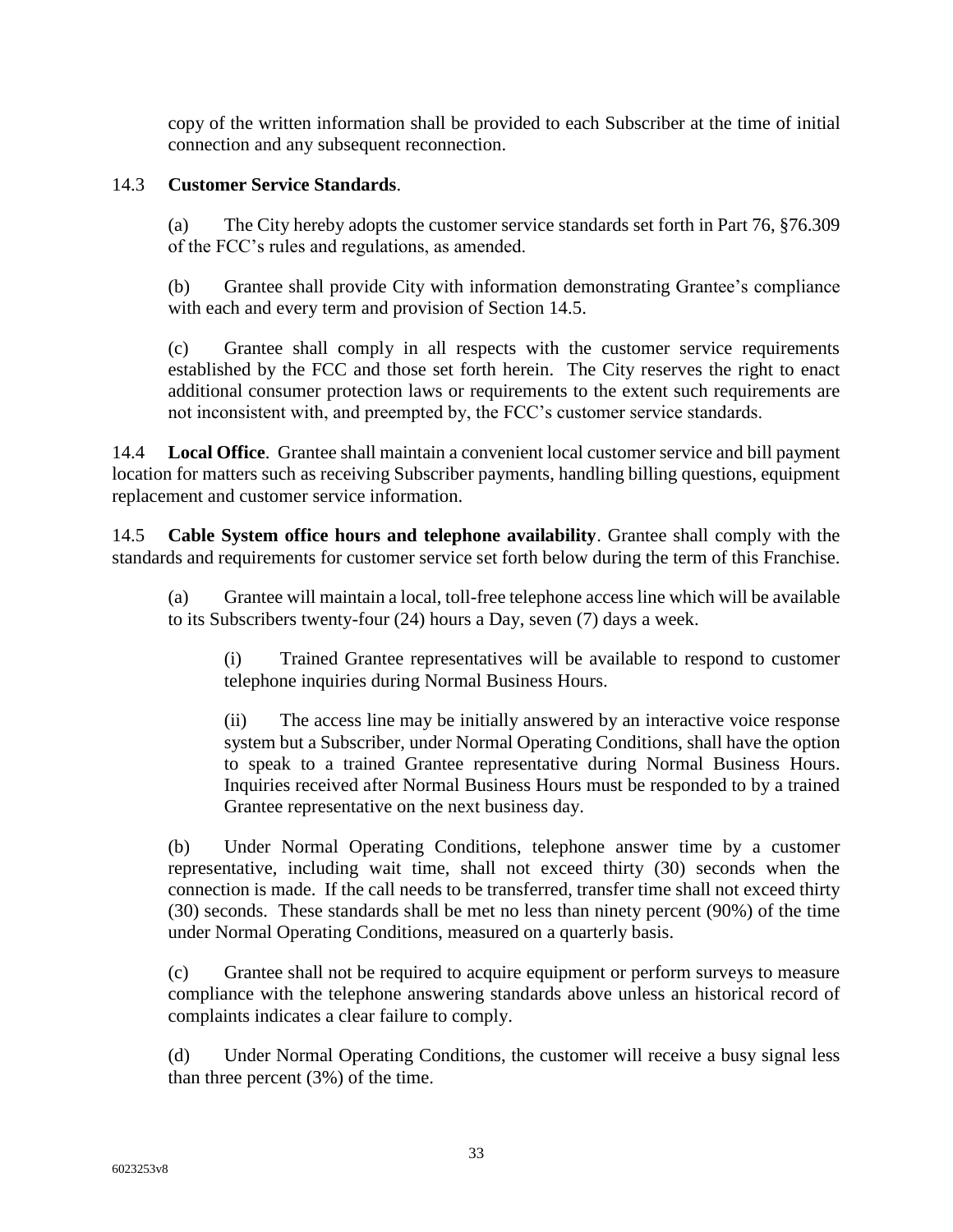(e) Customer service center and bill payment locations will be open at least during Normal Business Hours and will be conveniently located.

(f) The Grantee shall utilize such equipment and software and keep such records as are necessary or required to enable the City and Commission to determine whether the Grantee is complying with all telephone answering standards required by applicable customer service regulations and laws, as amended from time to time. The Grantee shall provide the Commission with a quarterly report documenting Grantee's compliance with this Section 14.5 as is the current practice.

14.6 **Installations, Outages and Service Calls**. Under Normal Operating Conditions, each of the following standards will be met no less than ninety-five percent (95%) of the time measured on a quarterly basis:

(a) Standard Installations will be performed within seven (7) business days after an order has been placed. "Standard" Installations are those that are located up to one hundred twenty-five (125) feet from the existing distribution system as more specifically set forth in Section 6.7(b).

(b) Excluding conditions beyond the control of Grantee, Grantee will begin working on "service interruptions" promptly and in no event later than twenty-four (24) hours after the interruption becomes known. Grantee must begin actions to correct other Service problems the next business day after notification of the Service problem.

(c) The "appointment window" alternatives for installations, Service calls, and other installation activities will be either a specific time or, at maximum, a four (4) hour time block during Normal Business Hours. (Grantee may schedule Service calls and other installation activities outside of Normal Business Hours for the express convenience of the customer.)

(d) Grantee may not cancel an appointment with a customer after the close of business on the business day prior to the scheduled appointment.

(e) If Grantee's representative is running late for an appointment with a customer and will not be able to keep the appointment as scheduled, the customer will be contacted. The appointment will be rescheduled, as necessary, at a time which is convenient for the customer.

#### 14.7 **Communications between Grantee and Subscribers**.

(a) Refunds. Refund checks will be issued promptly, but no later than either:

(i) The customer's next billing cycle following resolution of the request or thirty (30) Days, whichever is earlier, or

(ii) The return of the equipment supplied by Grantee if Cable Service is terminated.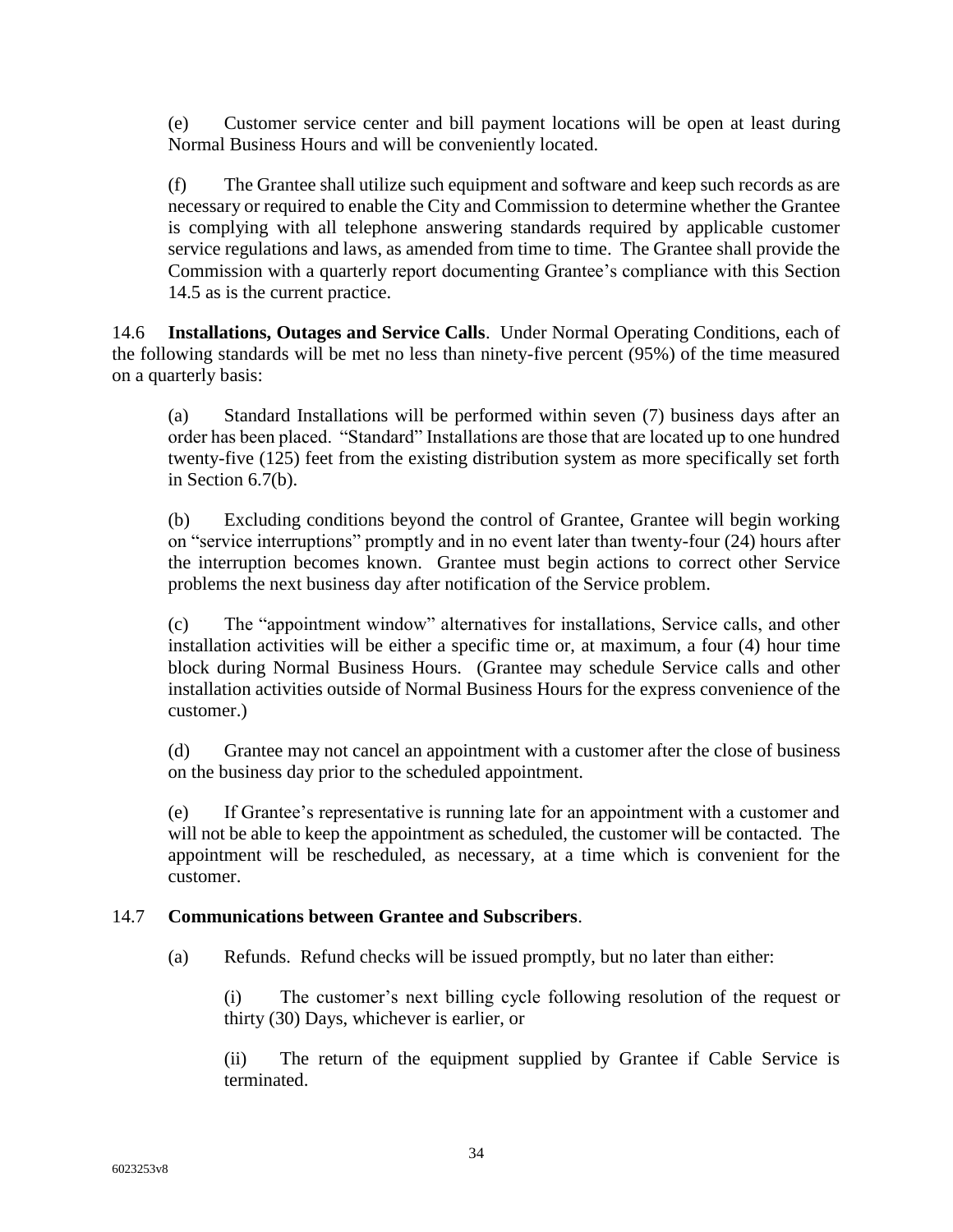(b) Credits. Credits for Cable Service will be issued no later than the customer's next billing cycle following the determination that a credit is warranted.

#### 14.8 **Billing**:

(a) Consistent with 47 C.F.R. § 76.1619, bills will be clear, concise and understandable. Bills must be fully itemized, with itemizations including, but not limited to, Basic Cable Service and premium Cable Service charges and equipment charges. Bills will also clearly delineate all activity during the billing period, including optional charges, rebates and credits.

(b) In case of a billing dispute, Grantee must respond to a written complaint from a Subscriber within thirty (30) Days.

#### 14.9 **Subscriber Information**.

- (a) Grantee will provide Subscribers access to the following information at any time:
	- (i) Products and Services offered;

(ii) Prices and options for programming services and conditions of subscription to programming and other services;

- (iii) Installation and Service maintenance policies;
- (iv) Instructions on how to use the Cable Service;
- (v) How to find or purchase programming carried on the System;

(vi) Billing and complaint procedures, including the address and telephone number of the Commission's office; and

(vii) A copy of its refund policy for Cable Services.

(b) Subscribers shall be advised of the procedures for resolution of complaints about the quality of the television signal delivered by Grantee, including contact information for the City and the Commission. Subscribers will be notified of any changes in rates or programming or Channel positions as soon as possible in writing. Notice must be given to Subscribers a minimum of thirty (30) Days in advance of such changes if the change is within the control of Grantee. In addition, Grantee shall notify Subscribers thirty (30) Days in advance of any significant changes in the information required by this Section 14.9.

14.10 **Notice of Rate or Programming Changes**. Grantee shall give thirty (30) Days written notice to both Subscribers and the City before implementing any rate or Service change within the control of Grantee. For the purpose of this section a "Service change" shall not include channel additions or moves that do not impact rates. Such notice shall state the precise amount of any rate change and briefly explain in readily understandable fashion the cause of the rate change. When the change involves the deletion of Channels, each Channel deleted must be separately identified.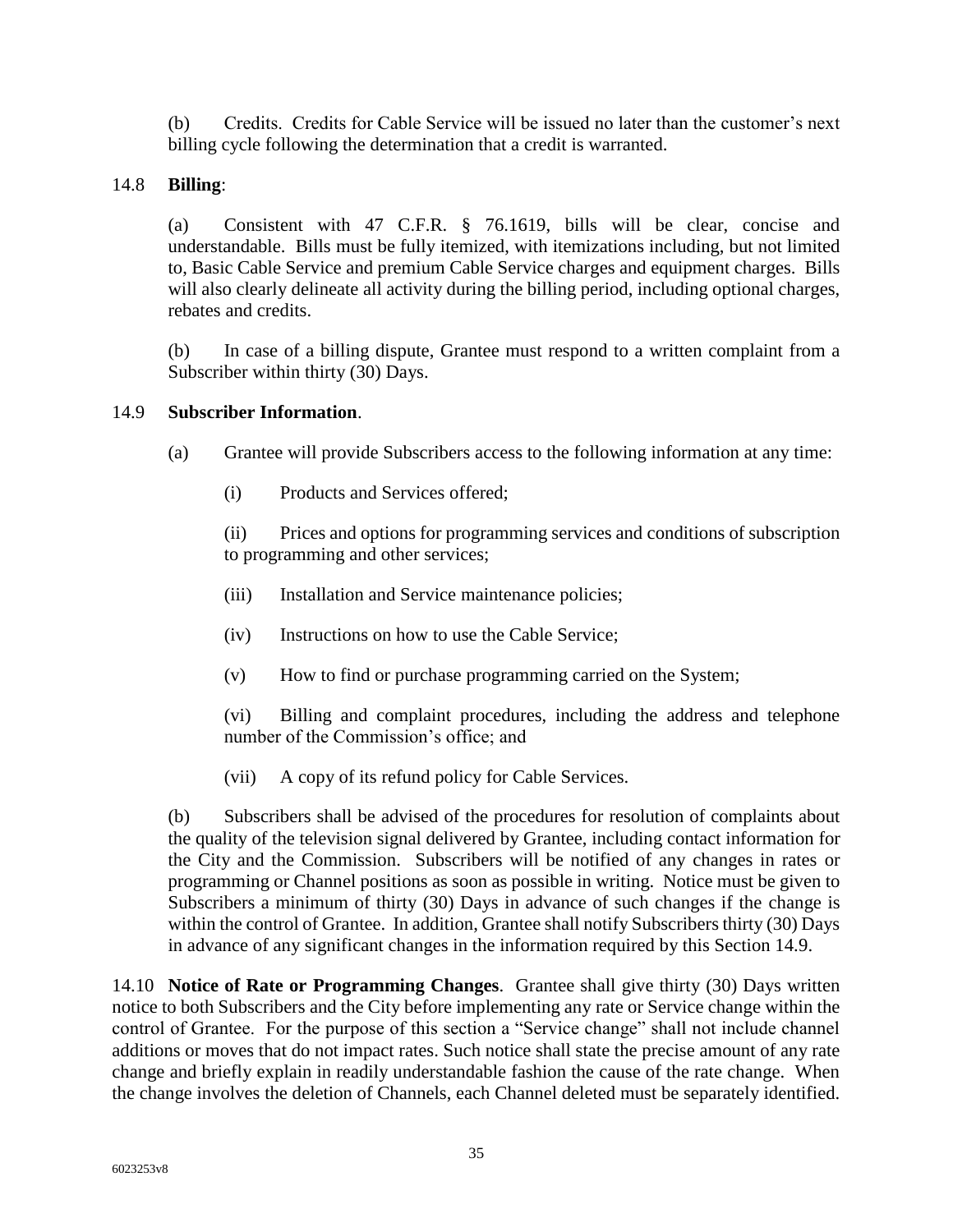14.11 **Subscriber Contracts**. Grantee shall, upon written request, provide the Commission with any standard form residential Subscriber contract utilized by Grantee. If no such written contract exists, Grantee shall file with the City a document completely and concisely stating the length and terms of the Subscriber contract offered to customers. Grantee shall provide City a list of Grantee's current Subscriber rates and charges for Cable Service and a current Channel line-up showing all Channels available in the City. Grantee shall also provide on a monthly basis a copy of a sample Subscriber Bill to the Commission.

14.12 **Refund Policy**. If a Subscriber's Cable Service is interrupted or discontinued, without cause, for twenty-four (24) or more consecutive hours, Grantee shall, upon request by the Subscriber, credit such Subscriber pro rata for such interruption. For this purpose, every month will be assumed to have thirty (30) Days.

14.13 **Late Fees**. Grantee shall comply with all applicable state and federal laws with respect to any assessment, charge, cost, fee or sum, however characterized, that Grantee imposes upon a Subscriber for late payment of a bill. The City reserves the right to enforce Grantee's compliance with all Applicable Laws to the maximum extent legally permissible.

14.14 **Disputes**. All Subscribers and members of the general public may direct complaints, regarding Grantee's Service or performance to the chief administrative officer of the City or the chief administrative officer's designee, which may be a board or a commission of the City.

14.15 **Subscriber Bills**. Subscriber bills shall be designed in such a way as to present the information contained therein clearly and comprehensibly to Subscribers, and in a way that (A) is not misleading and (B) does not omit material information. Grantee may, in its sole discretion, consolidate costs on Subscriber bills as may otherwise be permitted by Section 622(c) of the Cable Act (47 U.S.C. § 542(c)).

14.16 **Failure to Resolve Complaints**. Grantee shall resolve a complaint within thirty (30) Days in a manner deemed reasonable by the City under the terms of the Franchise.

14.17 **Notification of Complaint Procedure**. Grantee shall have printed clearly and prominently on each Subscriber bill and in the customer service agreement provided for in Section 14.2, the twenty-four (24) hour Grantee phone number for Subscriber complaints. Additionally, Grantee shall provide information to customers concerning the procedures to follow when they are unsatisfied with measures taken by Grantee to remedy their complaint. This information will include the phone number of the City office or Person designated to handle complaints. Additionally, Grantee shall state that complaints should be made to Grantee prior to contacting the City.

# 14.18 **Subscriber Privacy**.

(a) To the extent required by Minn. Stat. § 238.084 Subd. 1(s) Grantee shall comply with the following:

(i) No signals including signals of a Class IV Channel may be transmitted from a Subscriber terminal for purposes of monitoring individual viewing patterns or practices without the express written permission of the Subscriber. The request for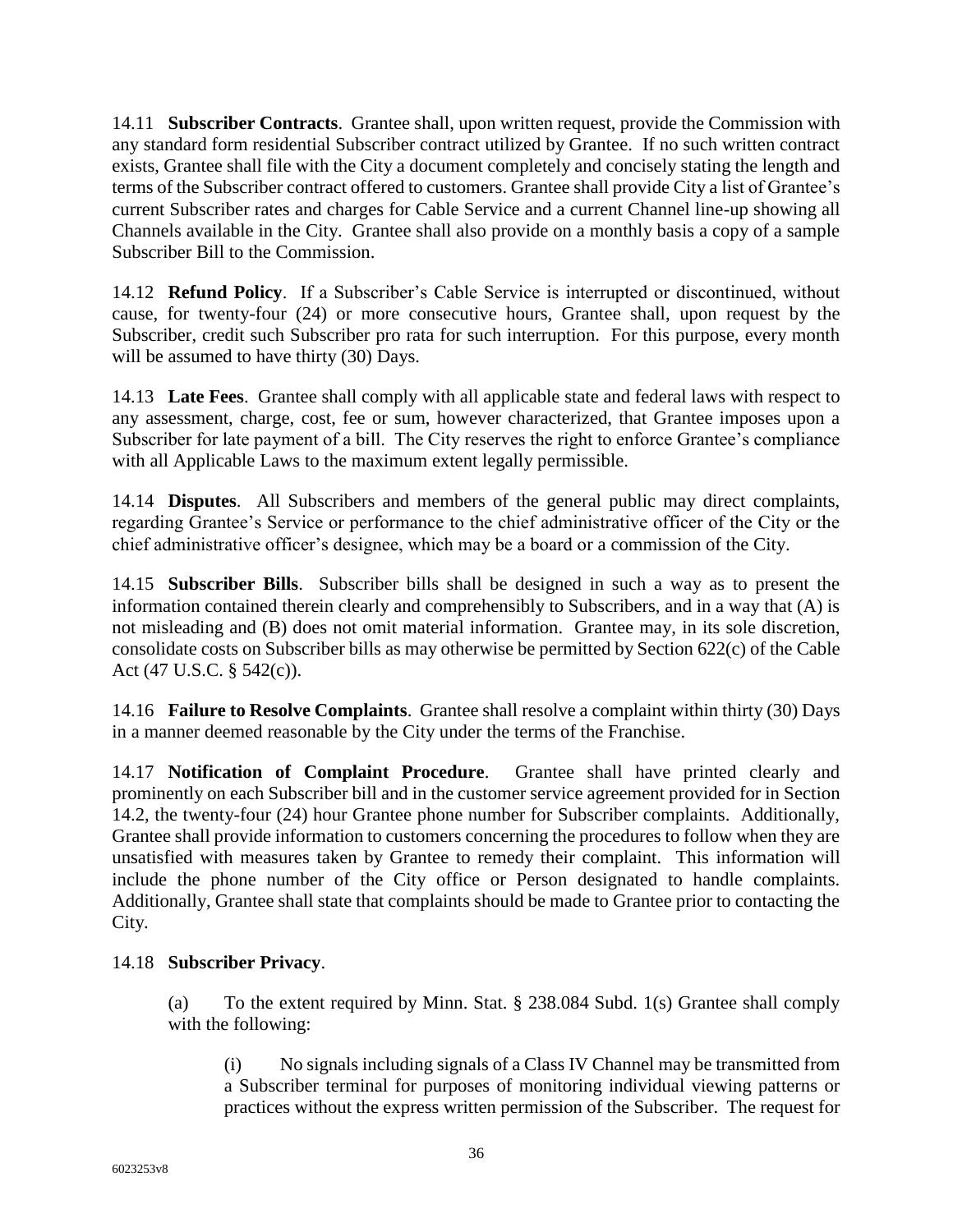permission must be contained in a separate document with a prominent statement that the Subscriber is authorizing the permission in full knowledge of its provisions. Such written permission shall be for a limited period of time not to exceed one (1) year which may be renewed at the option of the Subscriber. No penalty shall be invoked for a Subscriber's failure to provide or renew such permission. The permission shall be revocable at any time by the Subscriber without penalty of any kind whatsoever.

(ii) No information or data obtained by monitoring transmission of a signal from a Subscriber terminal, including but not limited to lists of the names and addresses of Subscribers or any lists that identify the viewing habits of Subscribers shall be sold or otherwise made available to any party other than to Grantee or its agents for Grantee's business use, and also to the Subscriber subject of that information, unless Grantee has received specific written permission from the Subscriber to make such data available. The request for permission must be contained in a separate document with a prominent statement that the Subscriber is authorizing the permission in full knowledge of its provisions. Such written permission shall be for a limited period of time not to exceed one (1) year which may be renewed at the option of the Subscriber. No penalty shall be invoked for a Subscriber's failure to provide or renew such permission. The permission shall be revocable at any time by the Subscriber without penalty of any kind whatsoever.

(iii) Written permission from the Subscriber shall not be required for the conducting of system wide or individually addressed electronic sweeps for the purpose of verifying System integrity or monitoring for the purpose of billing. Confidentiality of such information shall be subject to the provision set forth in subparagraph (ii) of this section.

14.19 **Grantee Identification**. Grantee shall provide all customer service technicians and all other Grantee employees entering private property with appropriate picture identification so that Grantee employees may be easily identified by the property owners and Subscribers.

#### <span id="page-38-0"></span>**SECTION 15 SUBSCRIBER PRACTICES**

15.1 **Subscriber Rates**. There shall be no charge for disconnection of any installation or outlet. If any Subscriber fails to pay a properly due monthly Subscriber fee, or any other properly due fee or charge, Grantee may disconnect the Subscriber's service outlet, provided, however, that such disconnection shall not occur until after the later of: (i) forty-five (45) Days after the original due date of said delinquent fee or charge; or (ii) ten (10) Days after delivery to Subscriber of written notice of the intent to disconnect. If a Subscriber pays before expiration of the later of (i) or (ii), Grantee shall not disconnect. After disconnection, upon payment in full of the delinquent fee or charge and the payment of a reconnection charge, Grantee shall promptly reinstate the Subscriber's Cable Service.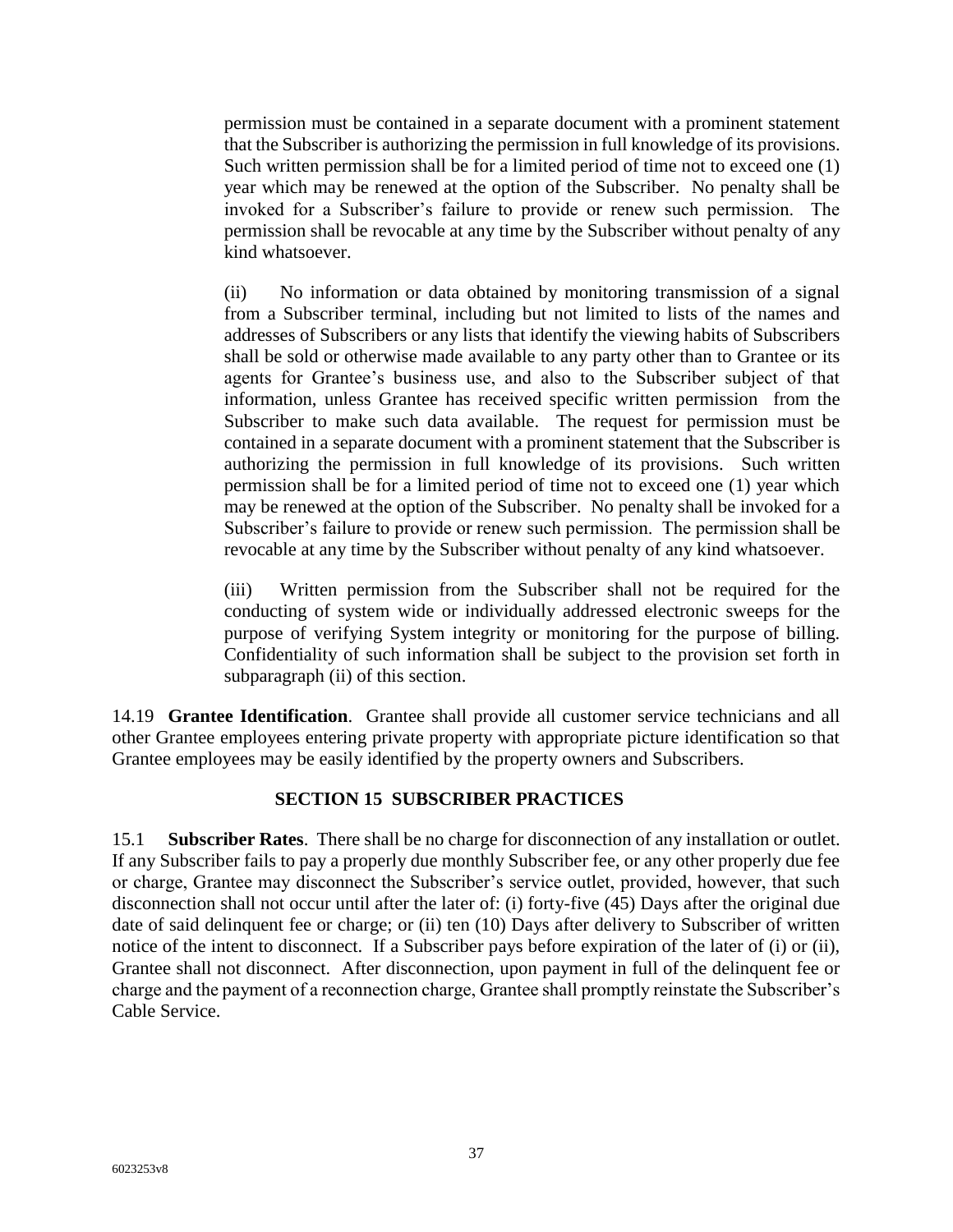#### 15.2 **Refunds to Subscribers shall be made or determined in the following manner**:

(a) If Grantee fails, upon request by a Subscriber, to provide any service then being provided to the Subscriber, Grantee shall promptly refund all deposits or advance charges paid for the service in question by said Subscriber. This provision does not alter Grantee's responsibility to Subscribers under any separate contractual agreement or relieve Grantee of any other liability that may be available under Applicable Law.

(b) If any Subscriber terminates any monthly service because of failure of Grantee to render the service in accordance with this Franchise, Grantee shall refund to such Subscriber the proportionate share of the charges paid by the Subscriber for the services not received. This provision does not relieve Grantee of liability established in other provisions of this Franchise.

#### <span id="page-39-0"></span>**SECTION 16 COMPENSATION AND FINANCIAL PROVISIONS**

16.1 **Franchise Fees**. During the term of the Franchise, Grantee shall pay quarterly to the City or its delegate a Franchise Fee in an amount equal to five percent (5%) of its quarterly Gross Revenues. If any such law, regulation or valid rule alters the five percent (5%) Franchise Fee ceiling established by the Cable Act, then the City shall have the authority to (but shall not be required to) increase the Franchise Fee accordingly, provided such increase is for purposes not inconsistent with Applicable Law.

(a) Franchise Fees shall be paid quarterly not later than forty-five (45) Days following the end of each quarter. Grantee shall include with each quarterly payment a Franchise Fee payment worksheet, in form and substance substantially similar to Exhibit D, signed by an authorized representative of Grantee. No acceptance of any payment shall be construed as an accord that the amount paid is in fact, the correct amount, nor shall such acceptance of payment be construed as a release of any claim which the City may have for further or additional sums payable under the provisions of this section.

(b) Neither current nor previously paid Franchise Fees shall be subtracted from the Gross Revenue amount upon which Franchise Fees are calculated and due for any period, unless otherwise required by Applicable Law.

(c) Any Franchise Fees owing pursuant to this Franchise which remain unpaid after the due dates specified herein shall be delinquent and shall immediately begin to accrue interest at twelve percent (12%) per annum or two percent (2%) above prime lending rate as quoted by the Wall Street Journal, whichever is greater.

16.2 **Auditing and Financial Records**. Throughout the term of this Franchise, the Grantee agrees that the City or its designee, upon reasonable prior written notice of twenty (20) Days to the Grantee, may review such of the Grantee's books and records regarding the operation of the Cable System and the provision of Cable Service in the Franchise Area which are reasonably necessary to monitor and enforce Grantee's compliance with the provisions of this Franchise. Grantee shall provide such requested information as soon as possible and in no event more than twenty (20) Days unless Grantee explains that it is not feasible to meet this timeline and provides a written explanation for the delay and an estimated reasonable date for when such information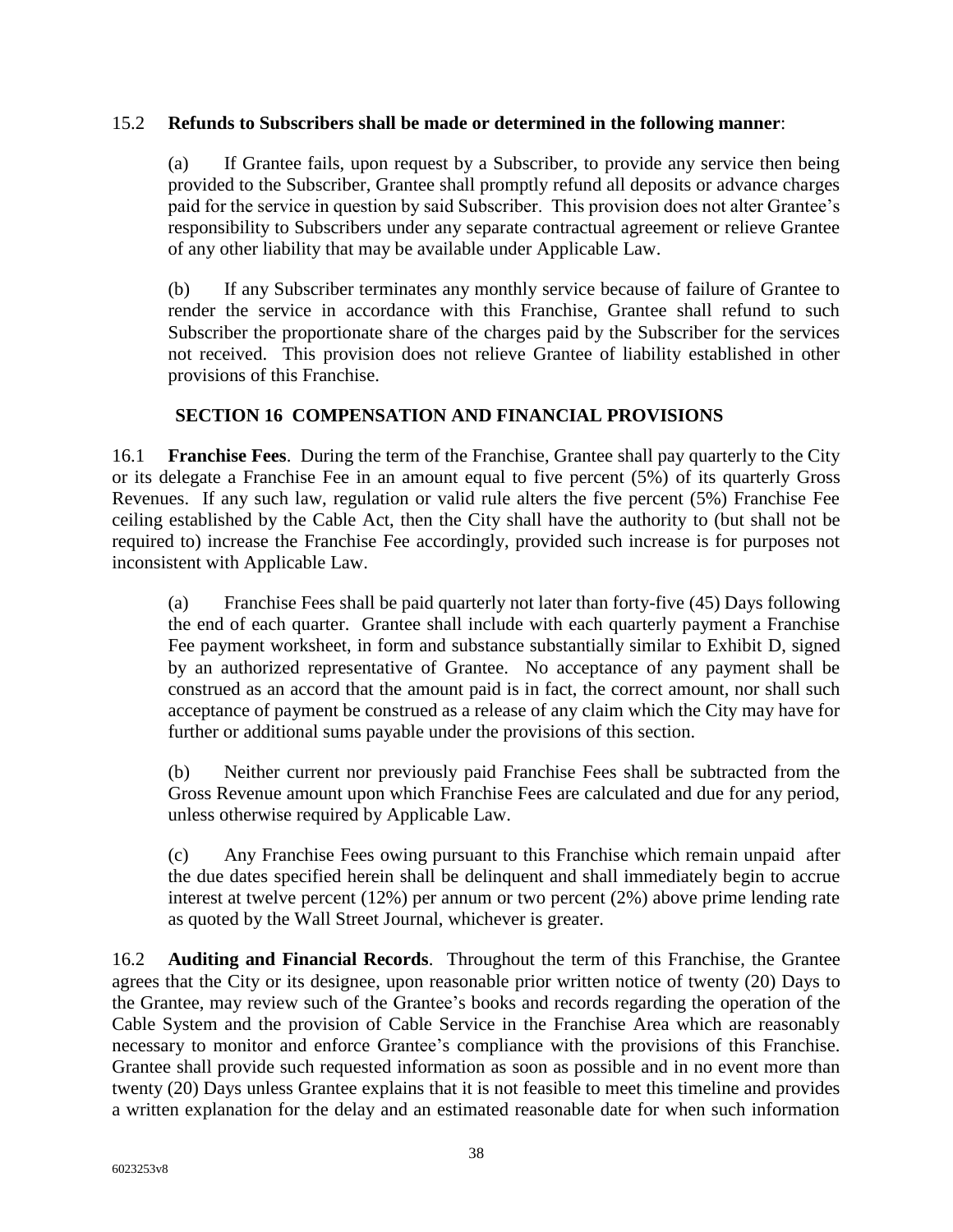will be provided. All such documents pertaining to financial matters that may be the subject of an inspection by the City shall be retained by the Grantee for a minimum period of seven (7) years, pursuant to Minn. Stat. § 541.05. The Grantee shall not deny the City access to any of the Grantee's records on the basis that the Grantee's records are under the control of any parent corporation, affiliated entity or a third party. The City may request in writing copies of any such records or books that are reasonably necessary, and the Grantee shall provide such copies within thirty (30) Days of the receipt of such request. One (1) copy of all reports and records required under this or any other section shall be furnished to the City at the sole expense of the Grantee. If the requested books and records are too voluminous, or for security reasons cannot be copied or removed, then the Grantee may request, in writing within ten (10) Days of receipt of such request, that the City inspect them at the Grantee's local offices or at one of Grantee's offices more convenient to City or its duly authorized agent. If any books or records of the Grantee are not kept in such office and not made available in copies to the City upon written request as set forth above, and if the City determines that an examination of such records is necessary for the enforcement of this Franchise, then all reasonable travel expenses incurred in making such examination shall be paid by the Grantee.

16.3 **Review of Record Keeping Methodology**. Upon request, Grantee agrees to meet with a representative of the City or its designee to review its methodology of record-keeping, financial reporting, computing Franchise Fee obligations, and other procedures the understanding of which the City deems necessary for understanding the meaning of reports and records.

16.4 **Audit of Records**. The City or its authorized agent may at any time and at the City's own expense conduct an independent audit of the revenues of Grantee in order to verify the accuracy of Franchise Fees or PEG Fees paid to the City. Grantee and each parent company of Grantee shall cooperate fully in the conduct of such audit. In the event it is determined through such audit that Grantee has underpaid Franchise Fees in an amount of five percent (5%) or more than was due the City, then Grantee shall reimburse the City for the entire cost of the audit within thirty (30) Days of the completion and acceptance of the audit by the City.

16.5 **Records to be reviewed**. The City agrees to request access to only those books and records, in exercising its rights under this section, which it deems reasonably necessary for the enforcement and administration of the Franchise.

16.6 **Indemnification by Grantee**. Grantee shall, at its sole expense, fully indemnify, defend and hold harmless the City and Commission, and in their capacity as such, the officers, agents and employees thereof (collectively the "Indemnified Parties"), from and against any and all claims, suits, actions, demands, liability and judgments for damage or otherwise except those arising wholly from negligence on the part of the Indemnified Parties; for actual or alleged injury to Persons or property, including loss of use of property due to an occurrence, whether or not such property is physically damaged or destroyed, in any way arising out of or through or alleged to arise out of or through the acts or omissions of Grantee or its officers, agents, employees, or contractors or to which Grantee's or its officers, agents, employees or contractors acts or omissions in any way contribute, and whether or not such acts or omissions were authorized or contemplated by this Franchise or Applicable Law; arising out of or alleged to arise out of any claim for damages for Grantee's invasion of the right of privacy, defamation of any Person, firm or corporation, or the violation of infringement of any copyright, trademark, trade name, service mark or patent, or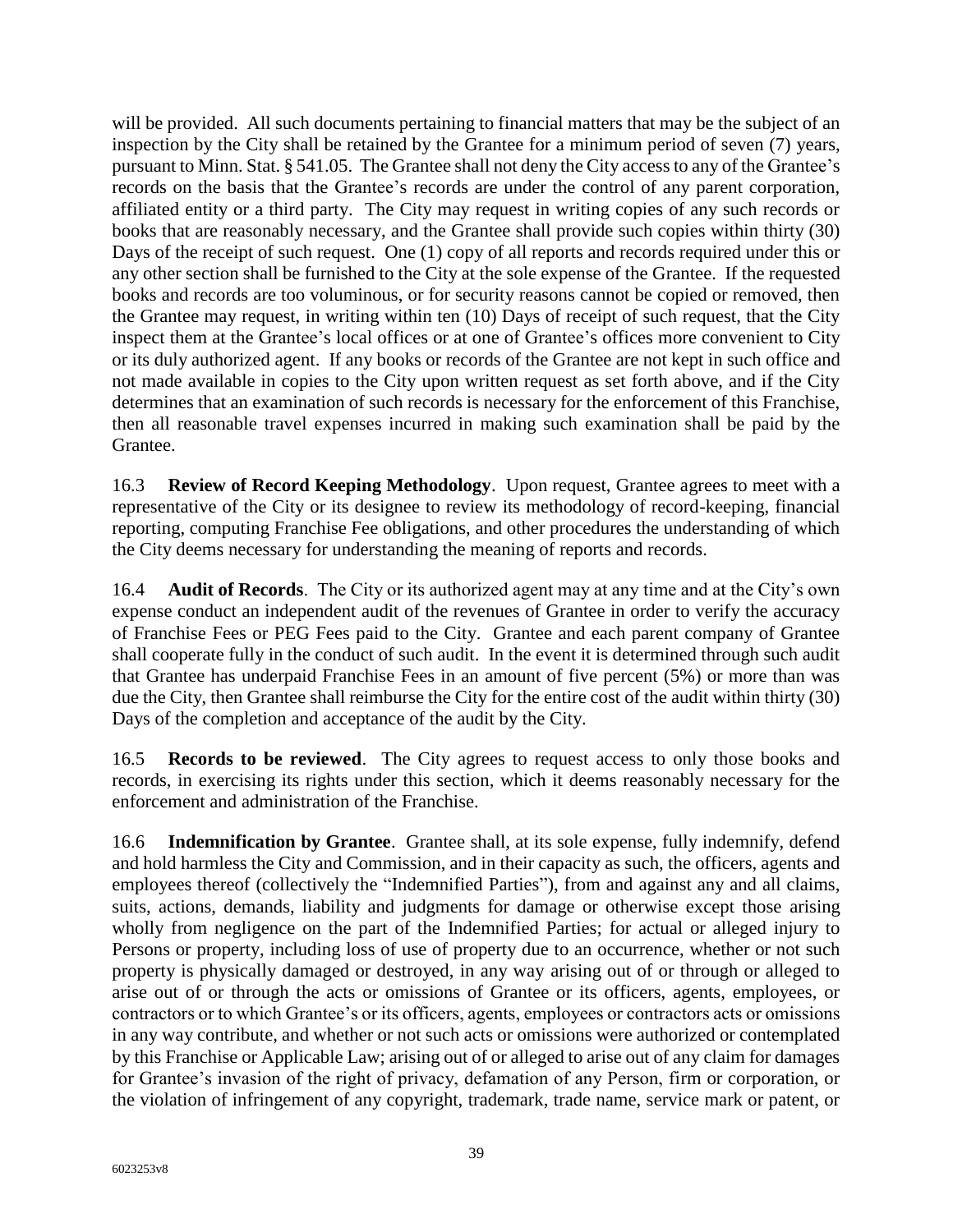of any other right of any Person, firm or corporation; arising out of or alleged to arise out of Grantee's failure to comply with the provisions of any Applicable Law. Nothing herein shall be deemed to prevent the Indemnified Parties from participating in the defense of any litigation by their own counsel at such parties' expense. Such participation shall not under any circumstances relieve Grantee from its duty of defense against liability or of paying any judgment entered against the Indemnified Parties.

16.7 **Grantee Insurance**. Upon the Effective Date, Grantee shall, at its sole expense take out and maintain during the term of this Franchise public liability insurance with a company licensed to do business in the State of Minnesota with a rating by A.M. Best & Co. of not less than "A-" that shall protect the Grantee, City and its officials, officers, directors, employees and agents from claims which may arise from operations under this Franchise, whether such operations be by the Grantee, its officials, officers, directors, employees and agents or any subcontractors of Grantee. This liability insurance shall include, but shall not be limited to, protection against claims arising from bodily and personal injury and damage to property, resulting from Grantee's vehicles, products and operations. The amount of insurance for single limit coverage applying to bodily and personal injury and property damage shall not be less than Three Million Dollars (\$3,000,000). The liability policy shall include:

- (a) The policy shall provide coverage on an "occurrence" basis.
- (b) The policy shall cover personal injury as well as bodily injury.

(c) The policy shall cover blanket contractual liability subject to the standard universal exclusions of contractual liability included in the carrier's standard endorsement as to bodily injuries, personal injuries and property damage.

- (d) Broad form property damage liability shall be afforded.
- (e) City and Commission shall be named as an additional insured on the policy.

(f) An endorsement shall be provided which states that the coverage is primary insurance with respect to claims arising from Grantee's operations under this Franchise and that no other insurance maintained by the City will be called upon to contribute to a loss under this coverage.

(g) Standard form of cross-liability shall be afforded.

(h) An endorsement stating that the policy shall not be canceled without thirty (30) Days' notice of such cancellation given to City.

(i) City reserves the right to adjust the insurance limit coverage requirements of this Franchise no more than once every three (3) years. Any such adjustment by City will be no greater than the increase in the State of Minnesota Consumer Price Index (all consumers) for such three (3) year period.

(j) Upon the Effective Date, Grantee shall submit to City a certificate documenting the required insurance, as well as any necessary properly executed endorsements. The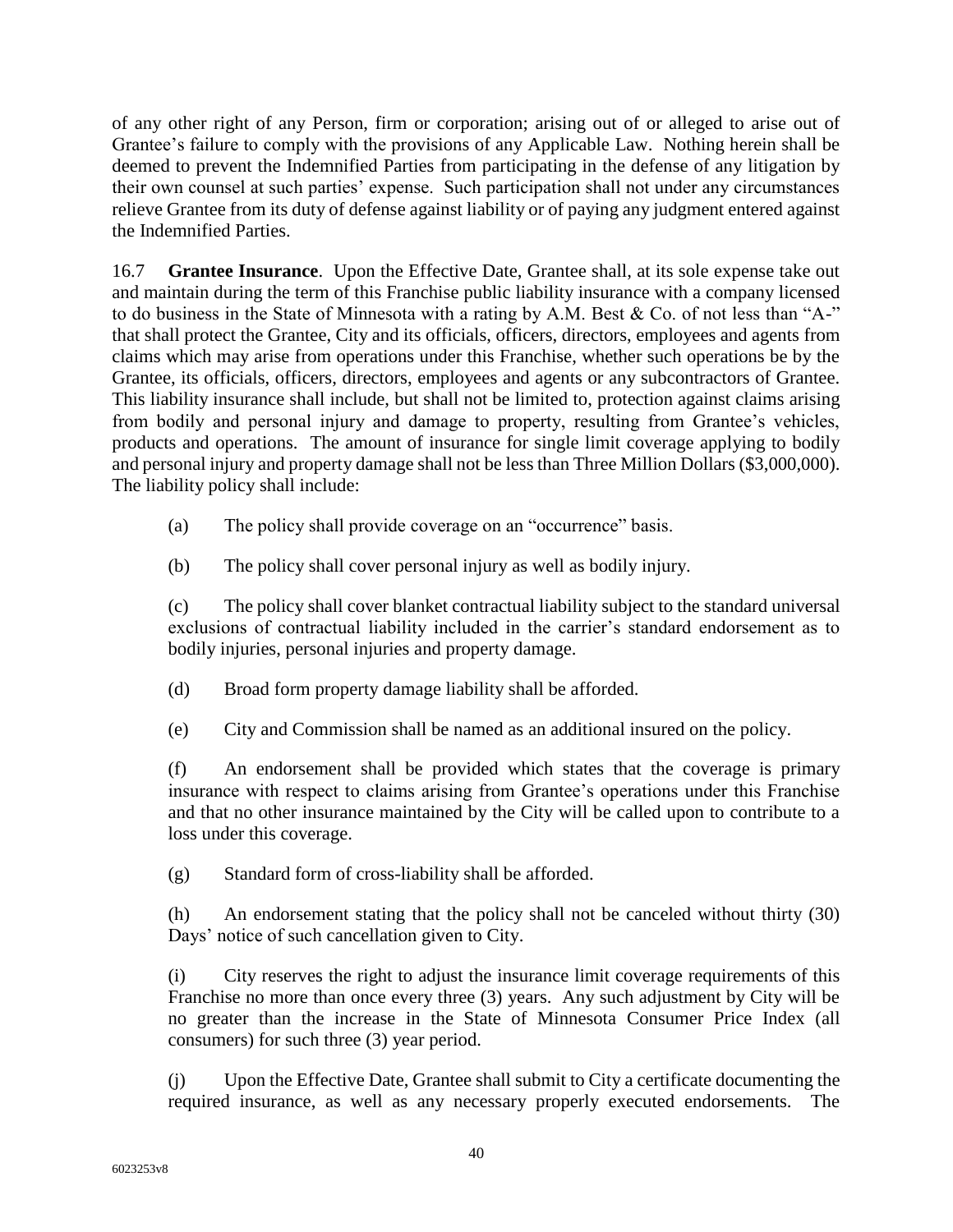certificate and documents evidencing insurance shall be in a form acceptable to City and shall provide satisfactory evidence that Grantee has complied with all insurance requirements. Renewal certificates shall be provided to City prior to the expiration date of any of the required policies. City will not be obligated, however, to review such endorsements or certificates or other evidence of insurance, or to advise Grantee of any deficiencies in such documents and receipt thereof shall not relieve Grantee from, nor be deemed a waiver of, City's right to enforce the terms of Grantee's obligations hereunder. City reserves the right to examine any policy provided for under this paragraph or to require further documentation reasonably necessary to form an opinion regarding the adequacy of Grantee's insurance coverage.

### <span id="page-42-0"></span>**SECTION 17 MISCELLANEOUS PROVISIONS**

17.1 **Posting and Publication**. Grantee shall assume the cost of posting and publication of this Franchise as such posting and publication is required by law and such is payable upon Grantee's filing of acceptance of this Franchise.

17.2 **Guarantee of Performance**. Grantee agrees that it enters into this Franchise voluntarily in order to secure and in consideration of the grant from the City of a ten (10) year Franchise. Performance pursuant to the terms and conditions of this Franchise is guaranteed by Grantee.

17.3 **Entire Agreement**. This Franchise contains the entire agreement between the parties, supersedes all prior agreements or proposals except as specifically set forth herein.

17.4 **Consent**. Wherever the consent or approval of either Grantee or the City is specifically required in this agreement, such consent or approval shall not be unreasonably withheld.

17.5 **Prior Franchise Terminated**. The cable television franchise originally granted by Ordinance No. is hereby terminated. Nothing herein shall serve to waive any rights the parties may have under Ordinance No. regarding: 1) the payment of franchise fees and PEG fees; and 2) Grantee's compliance with all applicable City Code obligations governing Grantee's facilities in Streets.

17.6 **Franchise Acceptance**. No later than thirty (30) Days following City Council approval of this Franchise, Grantee shall execute and return to the City three (3) original franchise agreements. The executed agreements shall be returned to the City accompanied by performance bonds, security funds, and evidence of insurance, all as provided in this Franchise. In the event Grantee fails to provide the required executed Franchise, insurance certificate as required by Section 16(j) and the Bond, this Franchise shall be null and void. The Grantee agrees that despite the fact that its written acceptance may occur after the Effective Date, the obligations of this Franchise shall become effective on the Effective Date.

17.7 **Amendment of Franchise**. Grantee and City may agree, from time to time, to amend this Franchise. Such written amendments may be made to address technology changes or advances subsequent to a review session pursuant to Section 2.6 or at any other time if City and Grantee agree that such an amendment will be in the public interest or if such an amendment is required due to changes in federal, state or local laws; provided, however, nothing herein shall restrict City's exercise of its police powers.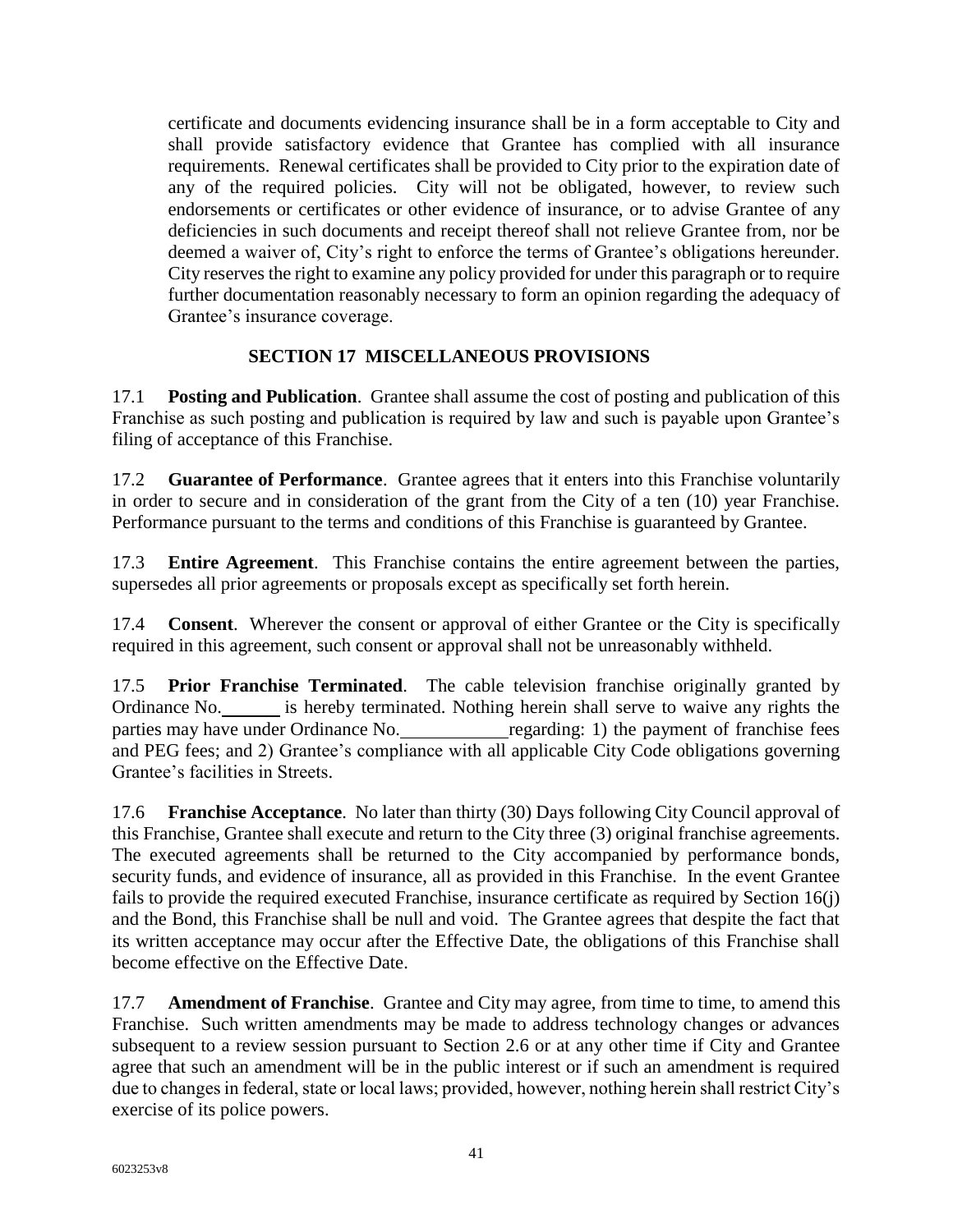17.8 **Notice**. All notices, reports, or demands required to be given in writing under this Franchise shall be deemed to be given when delivered personally to any officer of the Grantee or the City's administrator of this Franchise during Normal Business Hours or forty-eight (48) hours after it is deposited in the United States mail in a sealed envelope, with registered or certified mail postage prepaid thereon, addressed to the party to whom notice is being given, as follows:

| If to City:       | City Administrator<br>City of                                                                                                              |
|-------------------|--------------------------------------------------------------------------------------------------------------------------------------------|
| If to Commission: | <b>Executive Director</b><br>Northern Dakota County Cable Communications Commission<br>5845 Blaine Avenue<br>Inver Grove Heights, MN 55076 |
| If to Grantee:    | <b>General Manager</b><br>Comcast<br>10 River Park Plaza<br>St. Paul, MN 55107                                                             |

Such addresses may be changed by either party upon notice to the other party given as provided in this section.

Recognizing the widespread usage and acceptance of electronic forms of communication, emails will be acceptable as formal notification related to the conduct of general business amongst the parties to this contract, including but not limited to programming and price adjustment communications required under section 14.12. Such communication should be addressed and directed to the Person of record as specified above.

17.9 **Force Majeure**. In the event that either party is prevented or delayed in the performance of any of its obligations, under this Franchise by reason of acts of God, floods, fire, hurricanes, tornadoes, earthquakes, or other unavoidable casualties, insurrection, war, riot, vandalism, strikes, delays in receiving permits where it is not the fault of Grantee, public easements, sabotage, acts or omissions of the other party, or any other similar event beyond the reasonable control of that party, it shall have a reasonable time under the circumstances to perform such obligation under this Franchise, or to procure a substitute for such obligation to the reasonable satisfaction of the other party.

17.10 **Work of Contractors and Subcontractors**. Work by contractors and subcontractors is subject to the same restrictions, limitations and conditions as if the work were performed by Grantee. Grantee shall be responsible for all work performed by its contractors and subcontractors, and others performing work on its behalf as if the work were performed by it and shall ensure that all such work is performed in compliance with this Franchise, the City Code and other Applicable Law, and shall be jointly and severally liable for all damages and correcting all damage caused by them. It is Grantee's responsibility to ensure that contractors, subcontractors or other Persons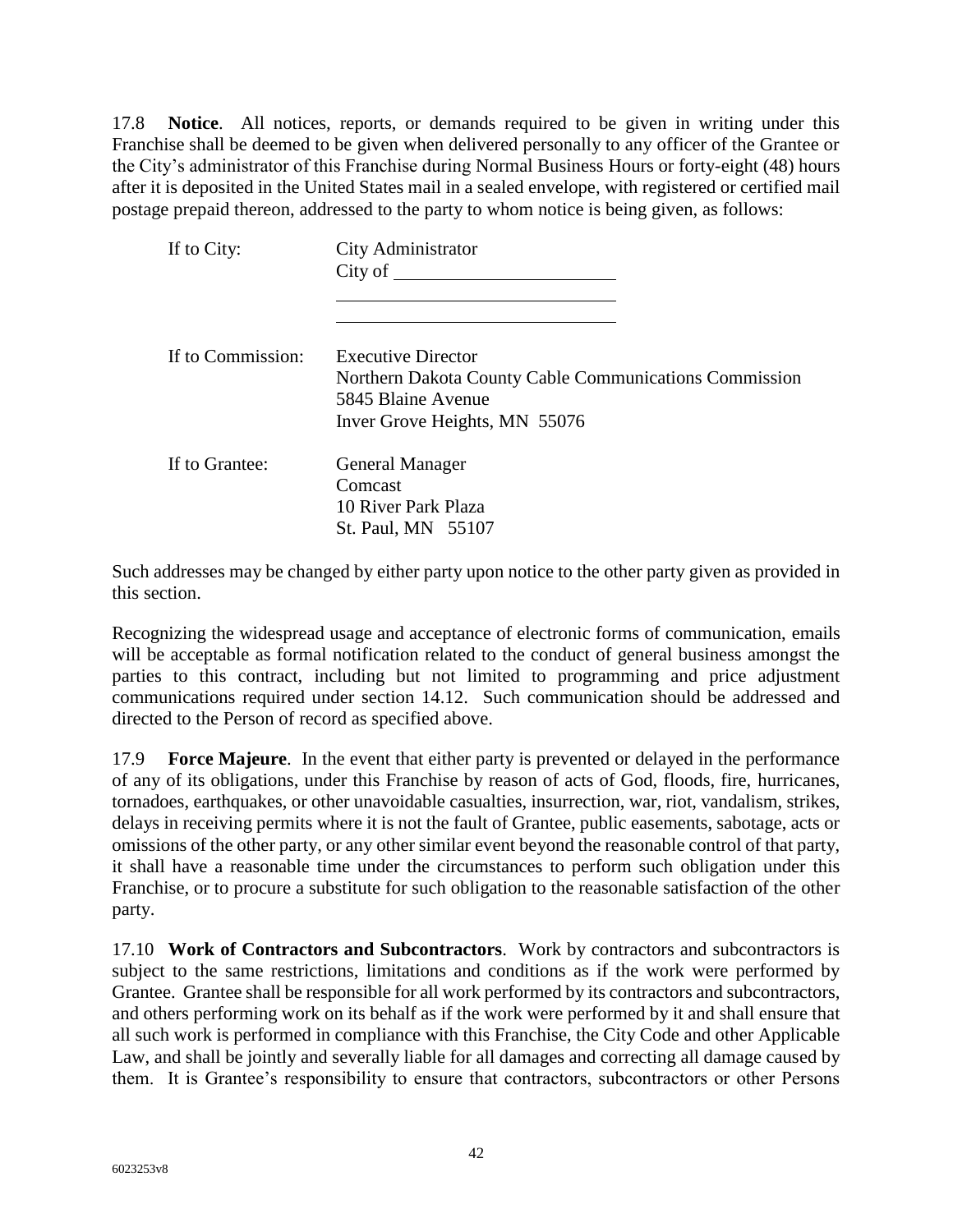performing work on Grantee's behalf are familiar with the requirements of this Franchise, the City Code and other Applicable Laws governing the work performed by them.

17.11 **Governing Law**. This Franchise is made pursuant to Minnesota Statutes Chapter 238 and the City Code and is intended to comply with all requirements set forth therein. This Franchise shall be deemed to be executed in the State of Minnesota, and shall be governed in all respects, including validity, interpretation and effect, and construed in accordance with, the laws of the State of Minnesota, as applicable to contracts entered into and performed entirely within the State.

17.12 **Commission.** In the event the City lawfully withdraws from the Commission, any reference to the Commission in this Franchise shall thereafter be deemed a reference to the City and the rights and obligations related thereto shall, where possible, accrue to the City unless or until a new franchise is executed between Grantee and City. Nothing herein shall in any way modify or alter any rights or obligations the City or Commission may have under the Amended Joint and Cooperative Agreement between the parties.

17.13 **Nonenforcement by City**. Grantee shall not be relieved of its obligation to comply with any of the provisions of this Franchise by reason of any failure of the City or to enforce prompt compliance.

17.14 **Captions**. The paragraph captions and headings in this Franchise are for convenience and reference purposes only and shall not affect in any way the meaning of interpretation of this Franchise.

17.15 **Calculation of Time**. Where the performance or doing of any act, duty, matter, payment or thing is required hereunder and the period of time or duration for the performance is prescribed and fixed herein, the time shall be computed so as to exclude the first and include the last Day of the prescribed or fixed period or duration of time. When the last Day of the period falls on Saturday, Sunday or a legal holiday that Day shall be omitted from the computation and the next business Day shall be the last Day of the period.

17.16 **No Waiver**. All rights and remedies given to the City by this Franchise or retained by the City herein shall be in addition to and cumulative with any and all other rights and remedies, existing or implied, now or hereafter available to the City, at law or in equity, and such rights and remedies shall not be exclusive, but each and every right and remedy specifically given by this Franchise or otherwise existing or given may be exercised from time to time and as often and in such order as may be deemed expedient by the City and the exercise of one or more rights or remedies shall not be deemed a waiver of the right to exercise at the same time or thereafter any other right or remedy.

17.17 **Grantee Acknowledgment of Validity of Franchise.** Grantee acknowledges that it has had an opportunity to review the terms and conditions of this Franchise and that under current law Grantee believes that said terms and conditions are not unreasonable or arbitrary, and that Grantee believes the City has the power to make the terms and conditions contained in this Franchise.

17.18 **Survival of Terms**. Upon the termination or forfeiture of the Franchise, Grantee shall no longer have the right to occupy the Streets for the purpose of providing Cable Service. However,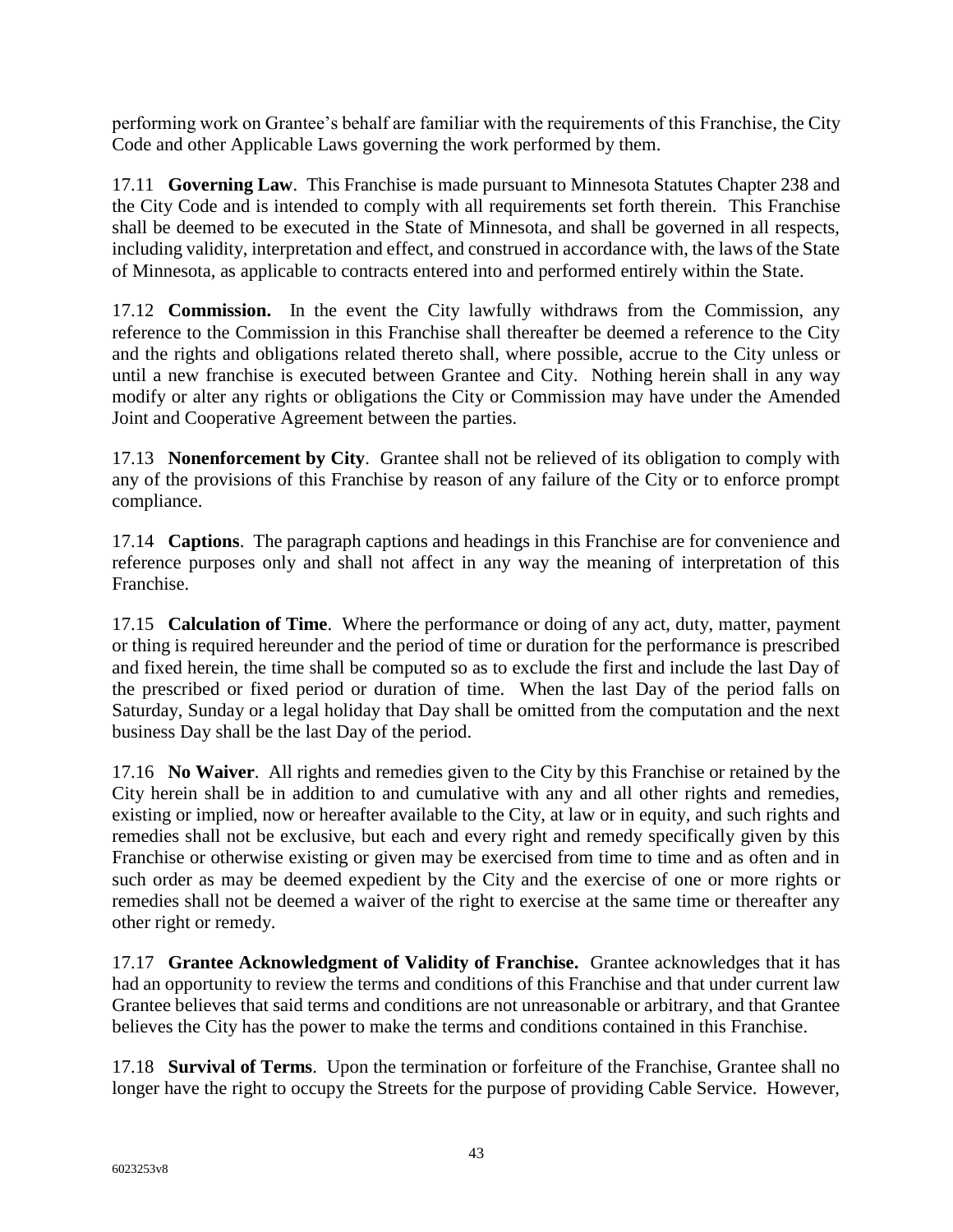Grantee's obligations to the City (other than the obligation to provide service to Subscribers) shall survive according to their terms.

#### 17.19 **Competitive Equity.**

(a) The City reserves the right to grant additional franchises or similar authorizations to provide Video Programming services via Cable Systems or other Wireline MVPDs. The City intends to treat Wireline MVPDs in a nondiscriminatory manner to the extent permissible under Applicable Law. If, following the Effective Date of this Franchise, the City grants such an additional franchise or authorization to a Wireline MVPD and Grantee believes the City has done so on terms materially more favorable than the obligations under this Franchise, then the provisions of this Section 17.21 will apply.

(b) As part of this Franchise, the City and Grantee have mutually agreed upon the following terms as a condition of granting the Franchise, which terms may place the Grantee at a significant competitive disadvantage if not required of a Wireline MVPD: the obligation to pay to the City a Franchise Fee, Gross Revenues as provided for and defined in this Franchise, and the obligation to comply with the requirements in this Franchise regarding PEG funding, PEG Channels, records and reports, security instruments, audits, dispute resolution, remedies, notice and opportunity to cure, and customer service obligations (hereinafter "Material Obligations"). The City and Grantee further agree that this provision shall not require a word for word identical franchise or authorization for competitive equity so long as the regulatory and financial burdens on each entity are materially equivalent.

(c) Within one (1) year of the adoption of a Wireline MVPD franchise or similar authorization, Grantee must notify the City in writing of the Material Obligations in this Franchise that Grantee believes exceed the Material Obligations of the wireline competitor's franchise or similar authorization. The City and Grantee agree that they will use best efforts in good faith to negotiate Grantee's proposed Franchise modifications, and that such negotiation will proceed and conclude within a ninety (90) Day time period, unless that time period is reduced or extended by mutual agreement of the parties. If the City and Grantee reach agreement on the Franchise modifications pursuant to such negotiations, then the City shall amend this Franchise to include the modifications. If the City and Grantee fail to reach agreement in such negotiations, Grantee may, at its option, elect to replace this Franchise by opting into the franchise or other similar lawful authorization that the City grants to another Wireline MVPD (with the understanding that Grantee may use its current system design and technology infrastructure to meet any requirements of the new franchise), so as to ensure that the regulatory and financial burdens on each entity are equivalent. If Grantee so elects, the City shall immediately commence proceedings to replace this Franchise with the franchise issued to the other Wireline MVPD. Notwithstanding anything contained in this section to the contrary, the City shall not be obligated to amend or replace this Franchise unless the new entrant makes Cable Services or similar downstream video programming service available for purchase by Subscribers or customers under its franchise agreement with or similar authorization from the City.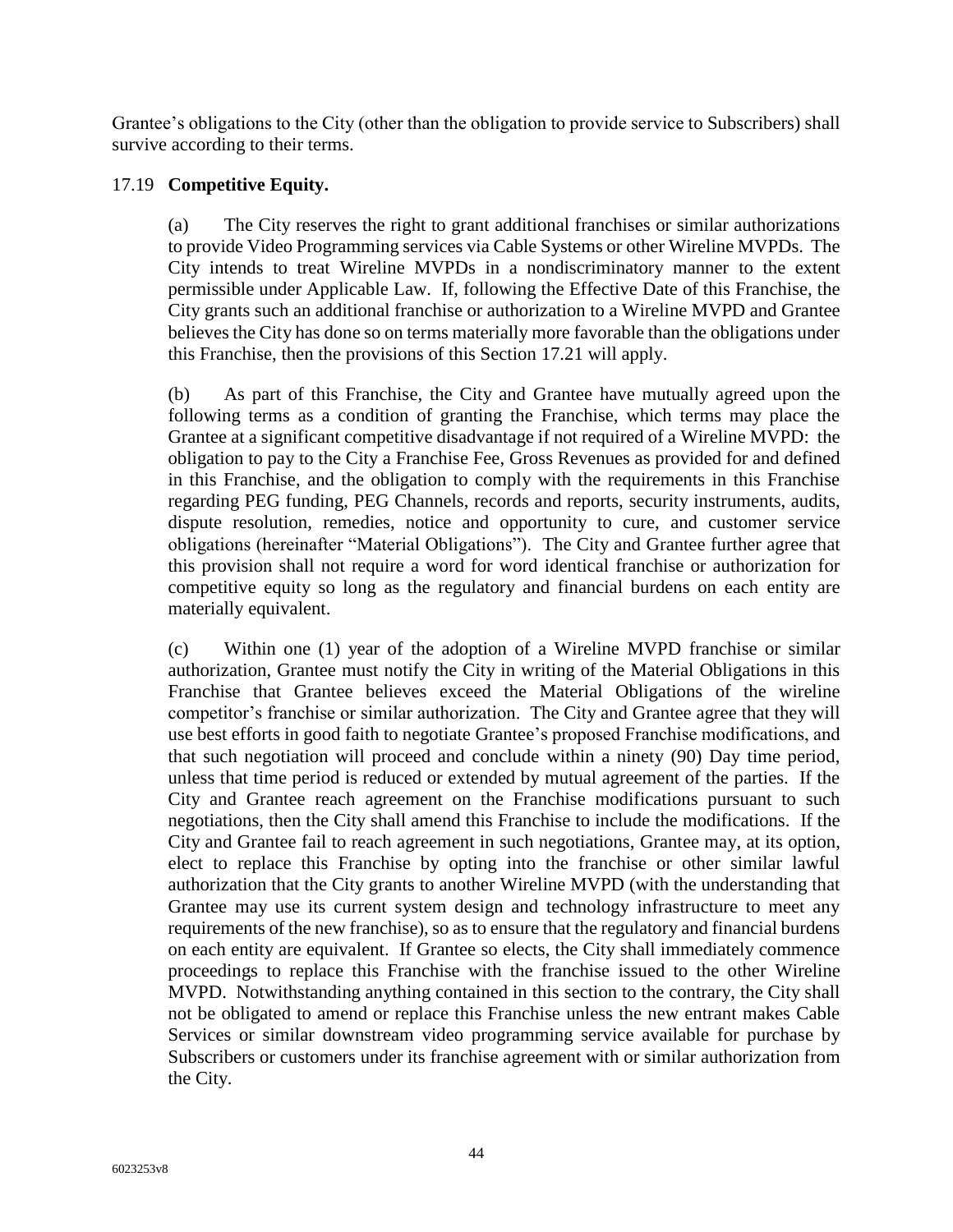(d) In the event the City disputes that the Material Obligations are different, Grantee may bring an action in federal or state court for a determination as to whether the Material Obligations are different and as to what franchise amendments would be necessary to remedy the disparity. Alternatively, Grantee may notify the City that it elects to immediately commence the renewal process under 47 U.S.C. § 546 and to have the remaining term of this Franchise shortened to not more than thirty (30) months.

(e) Nothing in this Section 17.21 is intended to alter the rights or obligations of either party under applicable federal or state law, and it shall only apply to the extent permitted under Applicable Law and FCC orders. In no event will the City be required to refund or to offset against future amounts due the value of benefits already received.

(f) To the extent the City has legal authority to grant a franchise or similar authorization to a wireless provider of Cable Service, the competitive equity rights provided by this section shall apply with respect to Material Obligations imposed in such franchise or other similar agreement. In the event of a dispute regarding the City's legal authority, Grantee shall have the burden to demonstrate that such authority exists.

#### 17.20 **Treatment of negotiated provisions.**

In consideration of the City and the Commission relinquishing any claim, title or right to certain obligations set forth in the cable television franchise originally granted by Ordinance No.  $\blacksquare$ , Grantee agrees that for the term of this Franchise any costs incurred by Grantee pursuant to Sections 7.2(g), 7.5(c), 7.8, 7.9, 7.10, 7.12, 7.14, 7.15, 7.16, 13.1, 13.2, 13.3, and 13.4 shall be treated by Grantee as Grantee's business expense and not a Franchise Fee under Sections 1.19 and 16.1 of this Franchise or as a PEG Fee under Section 7.13 of this Franchise. Grantee reserves any rights it may have to recover from Subscribers, as a separate line item from the PEG Fee in Section 7.13 of this Franchise, any PEG capital costs set forth in Section 7.2(g), 7.8, 7.9, 7.10, 7.11, 7,15 and 7.16 as may be permitted by Applicable Law as of the Effective Date.

Passed and adopted this day of 2020.

ATTEST CITY OF , MINNESOTA

By:  $\qquad \qquad \qquad$  By: Its: City Clerk Its: Mayor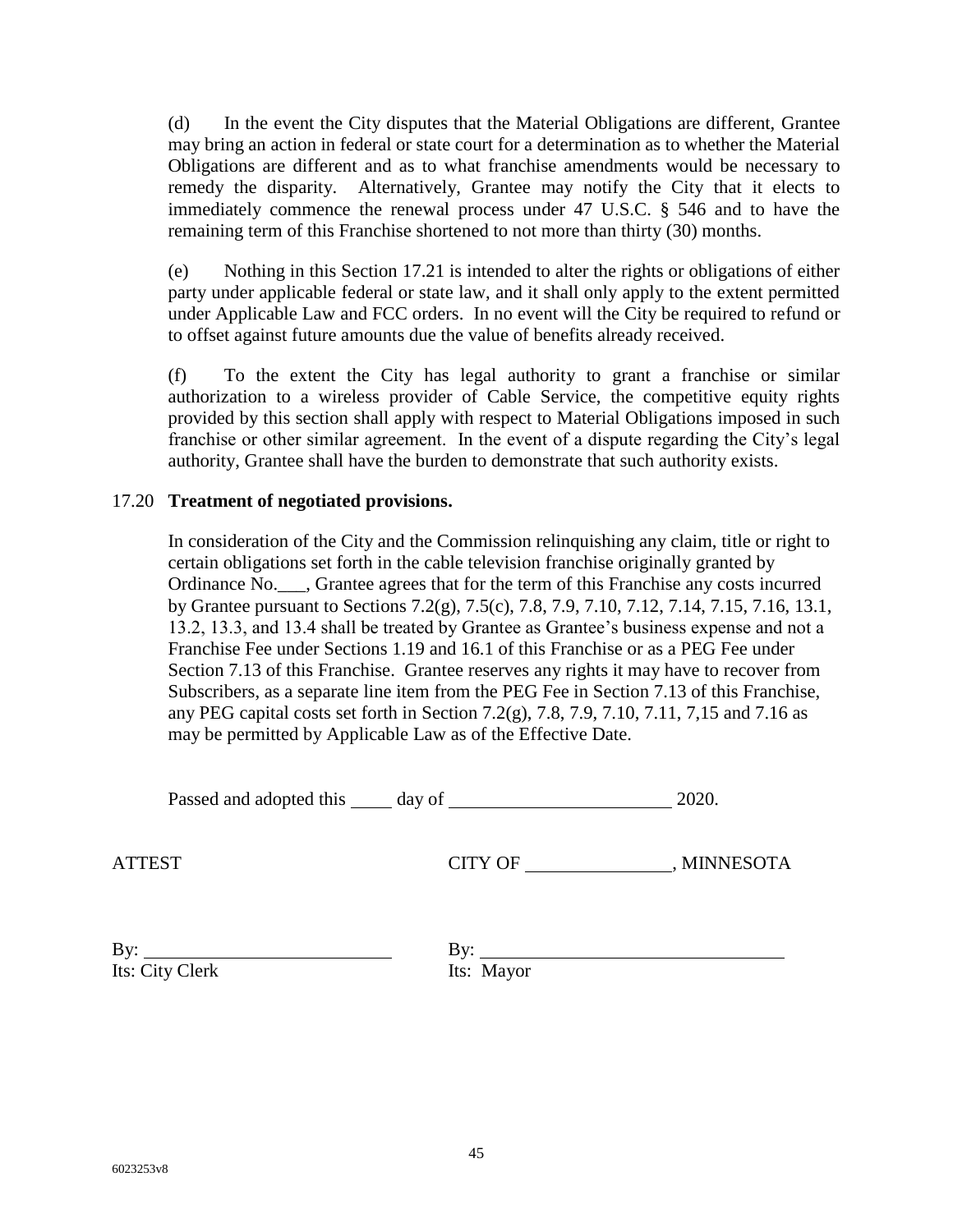ACCEPTED: This Franchise is accepted, and we agree to be bound by its terms and conditions.

COMCAST OF ST. PAUL, INC.

Date: By: By: By:

Its:

SWORN TO BEFORE ME this \_\_\_ day of \_\_\_\_\_\_\_\_\_\_\_, 2020.

NOTARY PUBLIC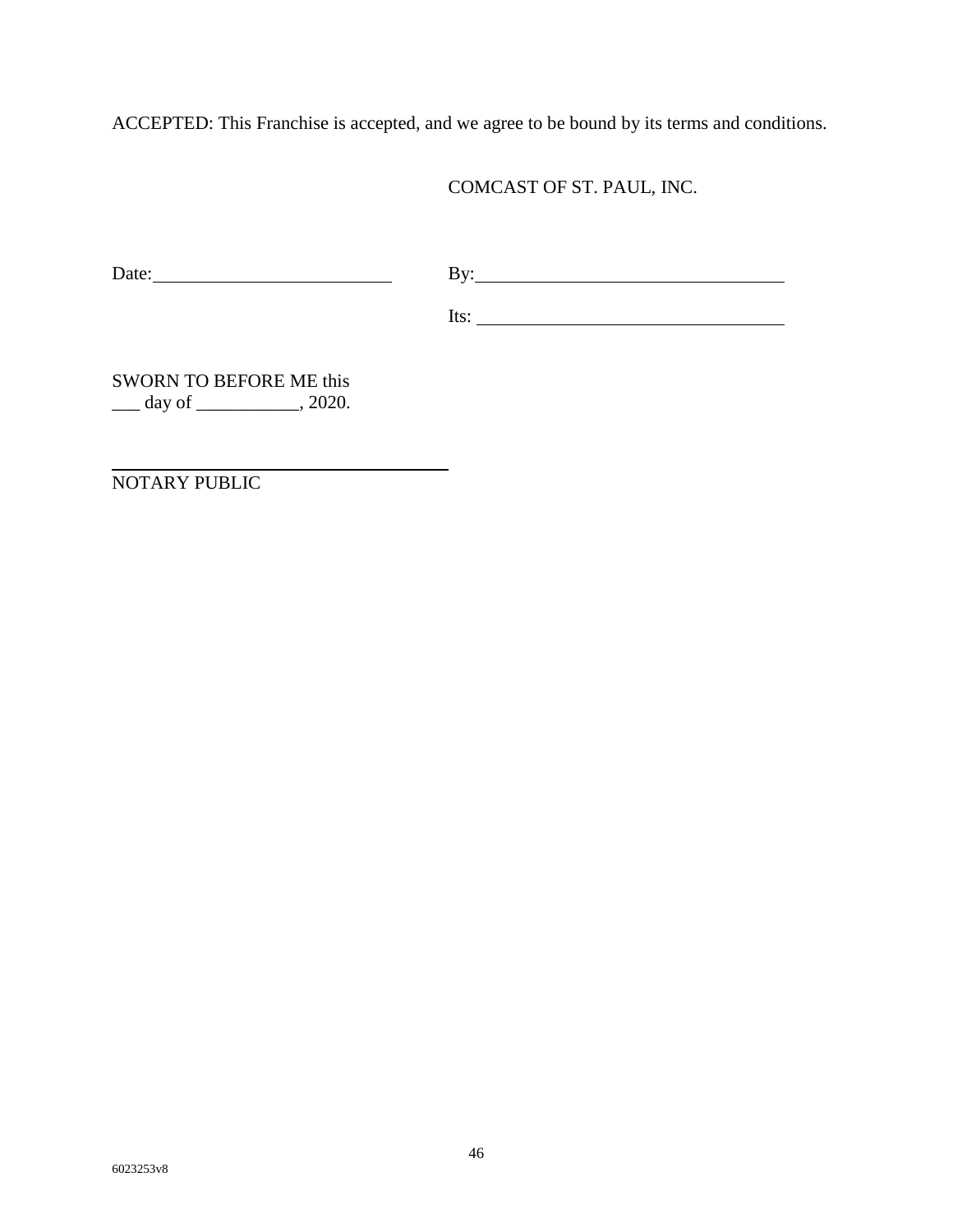### **Exhibit A SD/HD PEG Channel Numbers**

|                  | <b>Channel Name</b>             | SD Channel # | <b>HD</b> Channel # |
|------------------|---------------------------------|--------------|---------------------|
| 1.               | Community                       | 14           |                     |
| 2.               | <b>Public Access</b>            | 15           |                     |
| 3.               | <b>Multifaith Access</b>        | 16           |                     |
| $\overline{4}$ . | Government                      | 18           | 799                 |
| 5.               | Government                      | 19           | 859                 |
| 6.               | Education                       | 20           |                     |
|                  | <b>Community Bulletin Board</b> | 21           |                     |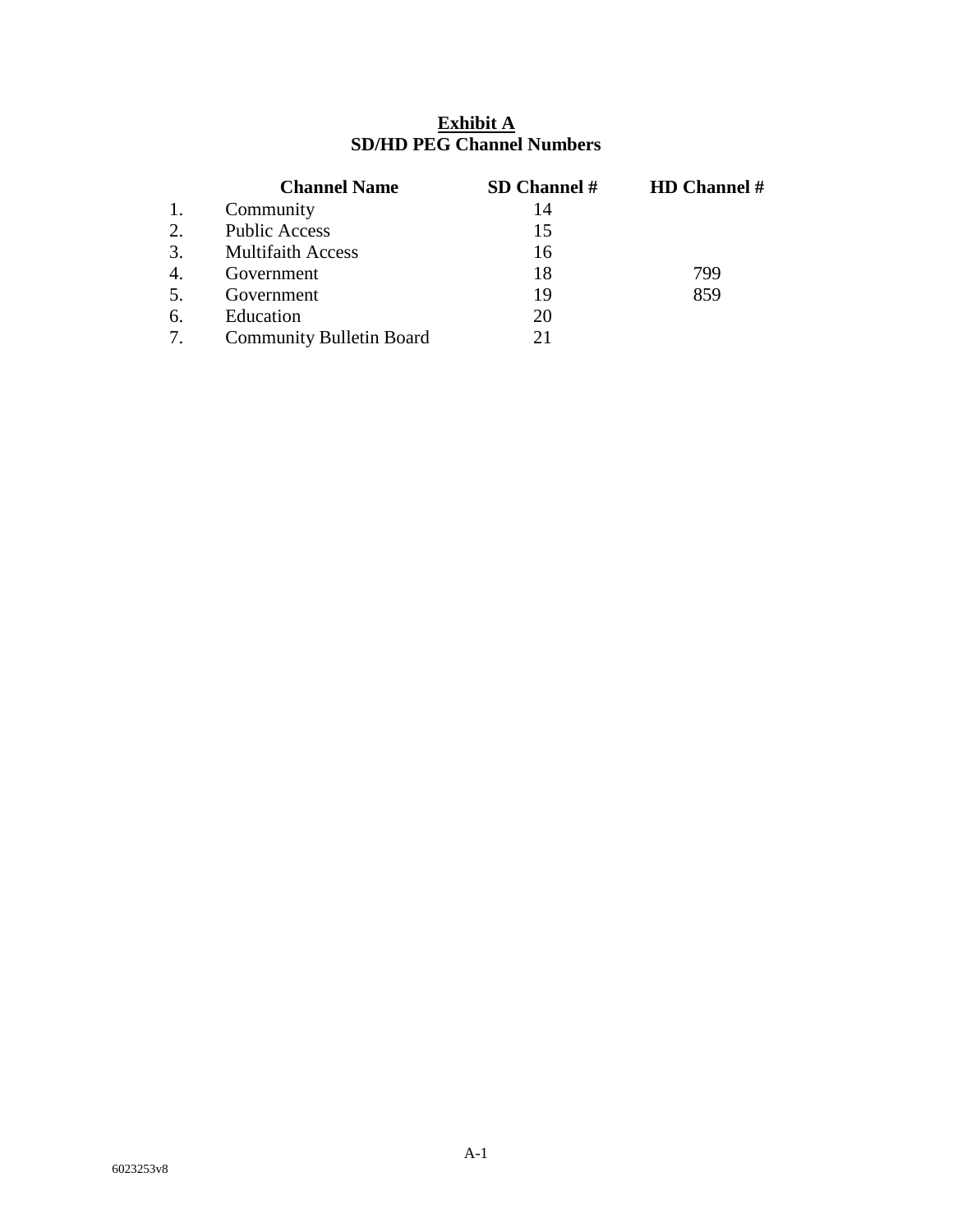#### **Exhibit B**

# **Delivery of live and recorded programming to and from below listed entities on C-RAN**

- 1. MCN 6 (1 receive ch and 1 send ch)
- 2. St. Paul (2 receive ch and 1 send ch)
- 3. Eagan (3 receive ch and 1 send ch)
- 4. Burnsville (1 receive ch)
- 5. Bloomington (1 receive ch)
- 6. CCX (1 receive ch)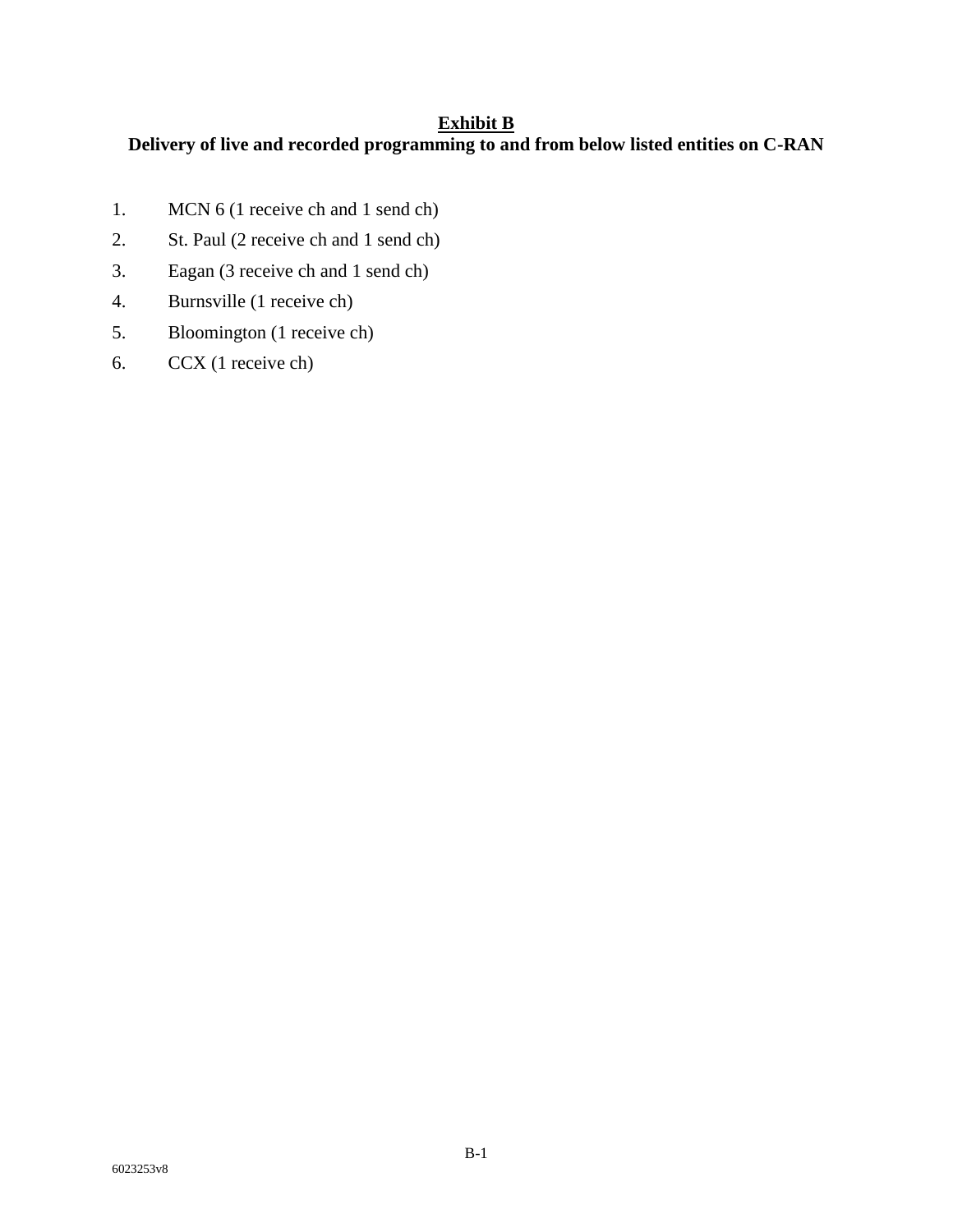### **Exhibit C PEG Monitoring**

| <b>NAME</b>                        | <b>ADDRESS</b>                                     |
|------------------------------------|----------------------------------------------------|
| Inver Grove Heights City Hall      | 8150 Barbara Avenue, Inver Grove Heights, MN 55077 |
| Mendota Heights City Hall          | 1101 Victoria Curve, Mendota Heights, MN 55118     |
| NDC4 Commission and Town Square TV | 5845 Blaine Avenue, Inver Grove Heights, MN 55076  |
| South St. Paul City Hall           | 125 3rd Avenue, South St. Paul, MN 55075           |
| West St. Paul City Hall            | 1616 Humboldt Avenue, West St. Paul, MN 55118      |

# **PEG Transport**

|     | <b>NAME</b>                        | <b>ADDRESS</b>                                     |
|-----|------------------------------------|----------------------------------------------------|
|     | Inver Grove Heights City Hall      | 8150 Barbara Avenue, Inver Grove Heights, MN 55077 |
| 2.  | Mendota Heights City Hall          | 1101 Victoria Curve, Mendota Heights, MN 55118     |
| 3.  | NDC4 Commission and Town Square TV | 5845 Blaine Avenue, Inver Grove Heights, MN 55076  |
| -4. | South St. Paul City Hall           | 125 3rd Avenue, South St. Paul, MN 55075           |
| 5.  | West St. Paul City Hall            | 1616 Humboldt Avenue, West St. Paul, MN 55118      |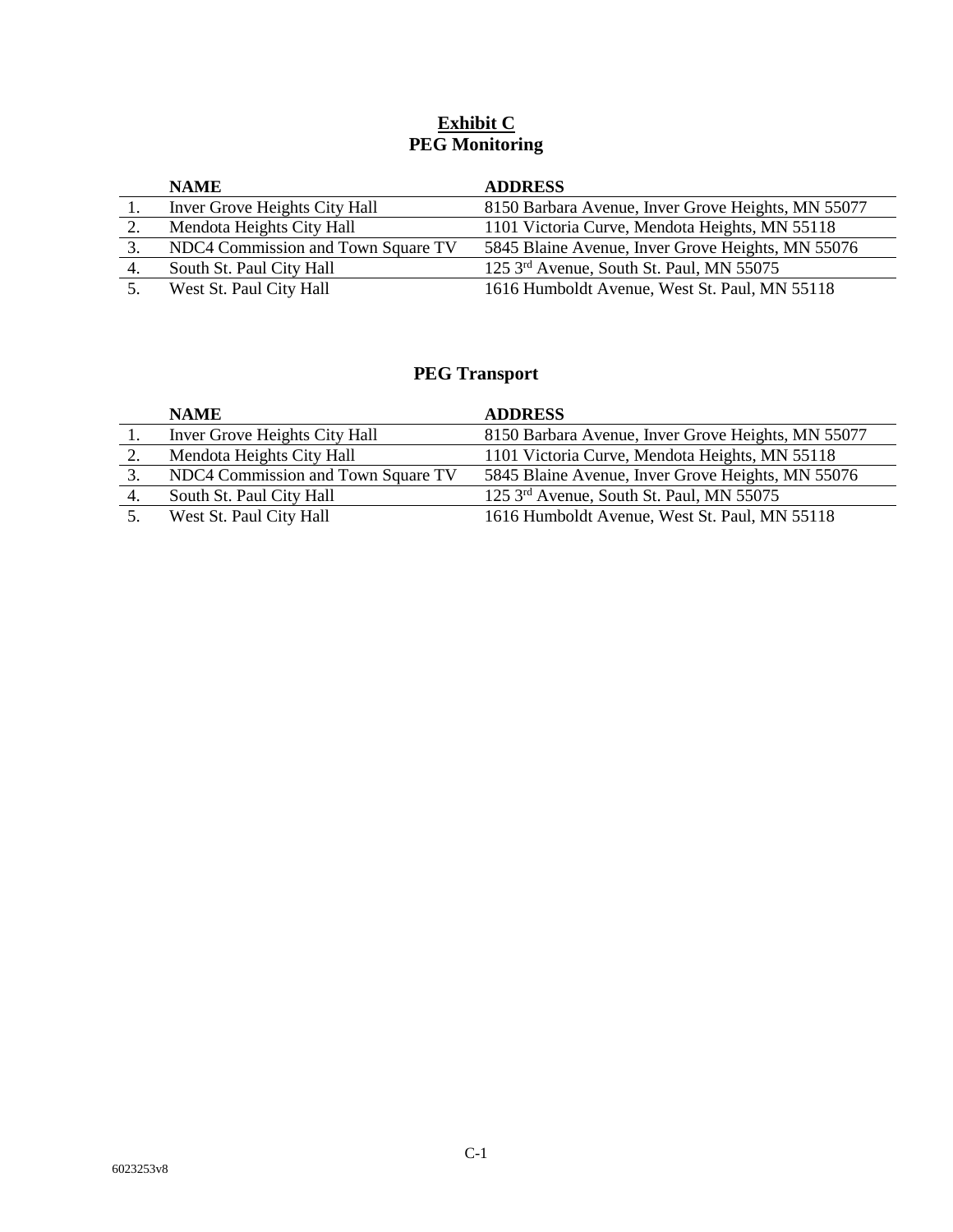# **Exhibit D Franchise Fee Payment Worksheet**

| <b>TRADE SECRET - CONFIDENTIAL</b>                |                                                                                                         |                                                                                                                         |                                                                                          |
|---------------------------------------------------|---------------------------------------------------------------------------------------------------------|-------------------------------------------------------------------------------------------------------------------------|------------------------------------------------------------------------------------------|
| ***CONFIDENTIAL***                                |                                                                                                         |                                                                                                                         |                                                                                          |
| System Name:<br>Email:<br>Phone:                  | <b>AZ</b><br>COMCAST<br>Comcast of Minnesota, Inc.<br>Prasant_Nadella@cable.comcast.com<br>610-665-2579 | Vendor ID:<br>Contract Name:<br><b>Statement Period:</b><br>Payment Amount:<br>Statement Number:<br>CUID:<br>System ID: | XXXXX<br>Х<br>Jan - Mar, 2020<br>\$X<br><b>XXXXXX</b><br><b>XXXXXX</b><br>XXXX-XXXX-XXXX |
|                                                   |                                                                                                         | This statement represents your payment for the period<br>listed above.                                                  |                                                                                          |
|                                                   |                                                                                                         |                                                                                                                         | Amount                                                                                   |
| Revenue Category<br>Expanded Basic Video Service  |                                                                                                         |                                                                                                                         | \$                                                                                       |
| Limited Basic Video Service                       |                                                                                                         |                                                                                                                         | \$                                                                                       |
| Digital Video Service                             |                                                                                                         |                                                                                                                         | \$                                                                                       |
| Pay                                               |                                                                                                         |                                                                                                                         | \$                                                                                       |
| PPV / VOD                                         |                                                                                                         |                                                                                                                         | \$                                                                                       |
| Digital Video Equipment                           |                                                                                                         |                                                                                                                         | \$                                                                                       |
| Video Installation / Activation<br>Franchise Fees |                                                                                                         |                                                                                                                         | \$<br>\$                                                                                 |
| Guide                                             |                                                                                                         |                                                                                                                         | \$                                                                                       |
| Other                                             |                                                                                                         |                                                                                                                         | \$                                                                                       |
| Late Fees                                         |                                                                                                         |                                                                                                                         | \$                                                                                       |
| Write-offs / Recoveries                           |                                                                                                         |                                                                                                                         | \$                                                                                       |
| Ad Sales                                          |                                                                                                         |                                                                                                                         | \$                                                                                       |
| Home Shopping Commissions                         |                                                                                                         |                                                                                                                         | \$                                                                                       |
| Total                                             |                                                                                                         |                                                                                                                         | \$                                                                                       |
| Franchise Fee %                                   |                                                                                                         |                                                                                                                         | %                                                                                        |

**Nothing in this Franchise Fee Payment Worksheet shall serve to modify the definition of "Gross Revenues" set forth in the Franchise.**